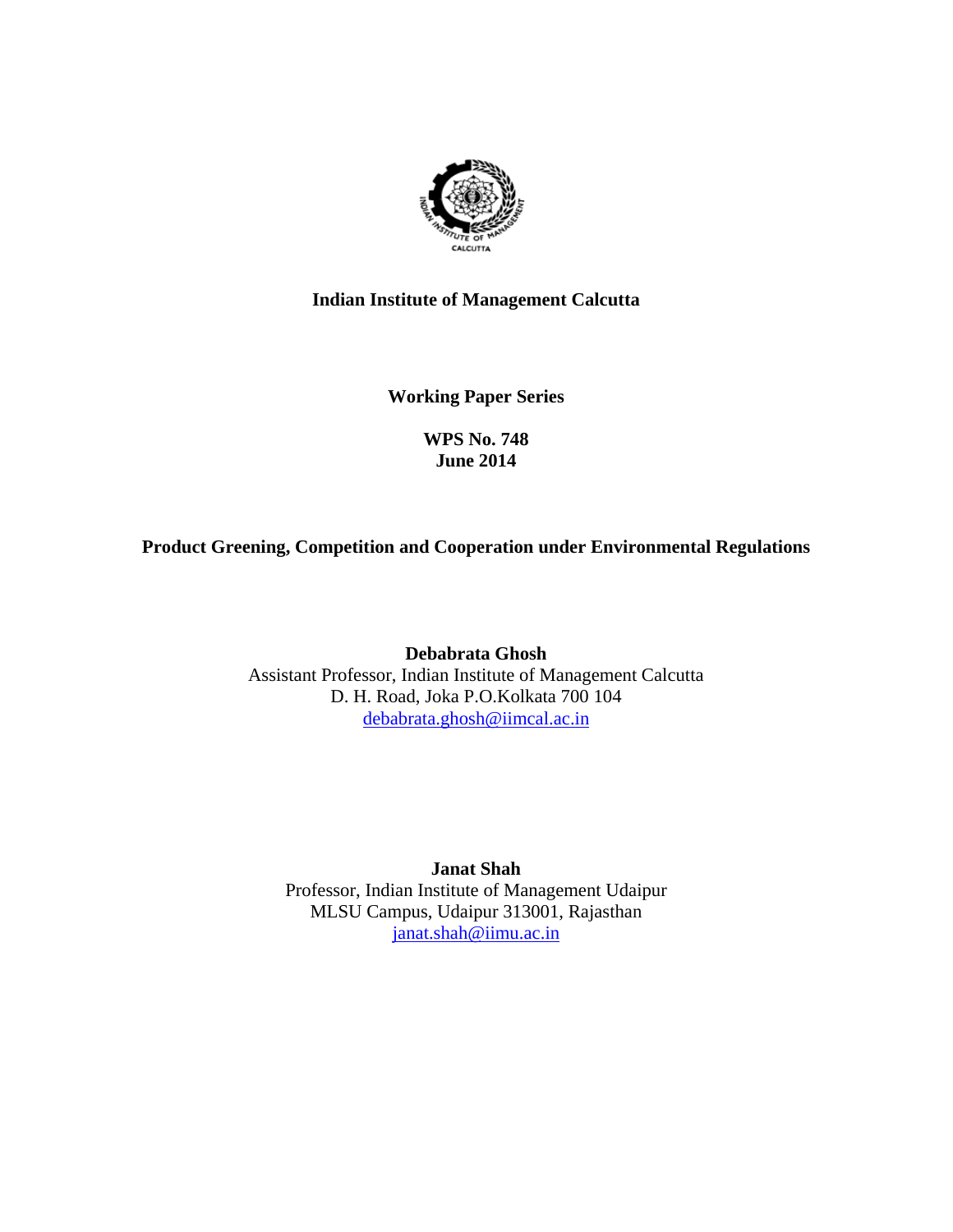# Product Greening, Competition and Cooperation under Environmental Regulations

Debabrata Ghosh<sup>1</sup>, Janat Shah<sup>2</sup>

June 20, 2014

#### Abstract

In this paper we explore the effect of environmental regulations and costs of greening on firms. Our problem deals with the case of a single firm, a duopoly and the case of cooperation between them. We use these market settings to study the pricing and greening decision of players under environmental regulations and increasing costs. We also analyze their impact on consumers. Further, we explore several contracts between the players under competition. Through this problem we address the burgeoning challenges that firms face in the presence of competition and environmental regulations. This research lays the platform for future work in the area of 'green' product pricing, environmental contract design mechanisms and study of impact of environmental regulations on firms and supply chains.

Keywords: Green Product, Environmental Legislation, Contracts, Game theory

<sup>1</sup>Corresponding author - Indian Institute of Management Calcutta, Diamond Harbour Road Joka, Kolkata (Calcutta) - 700104 West Bengal, India Tel.: +91-33-2467-8300. E-mail address: debabrata.ghosh@iimcal.ac.in

<sup>&</sup>lt;sup>2</sup>Indian Institute of Management Udaipur, MLSU Campus, Udaipur 313001, Rajasthan, India, Tel.: + 91-294-2477-101. E-mail address: janat.shah@iimu.ac.in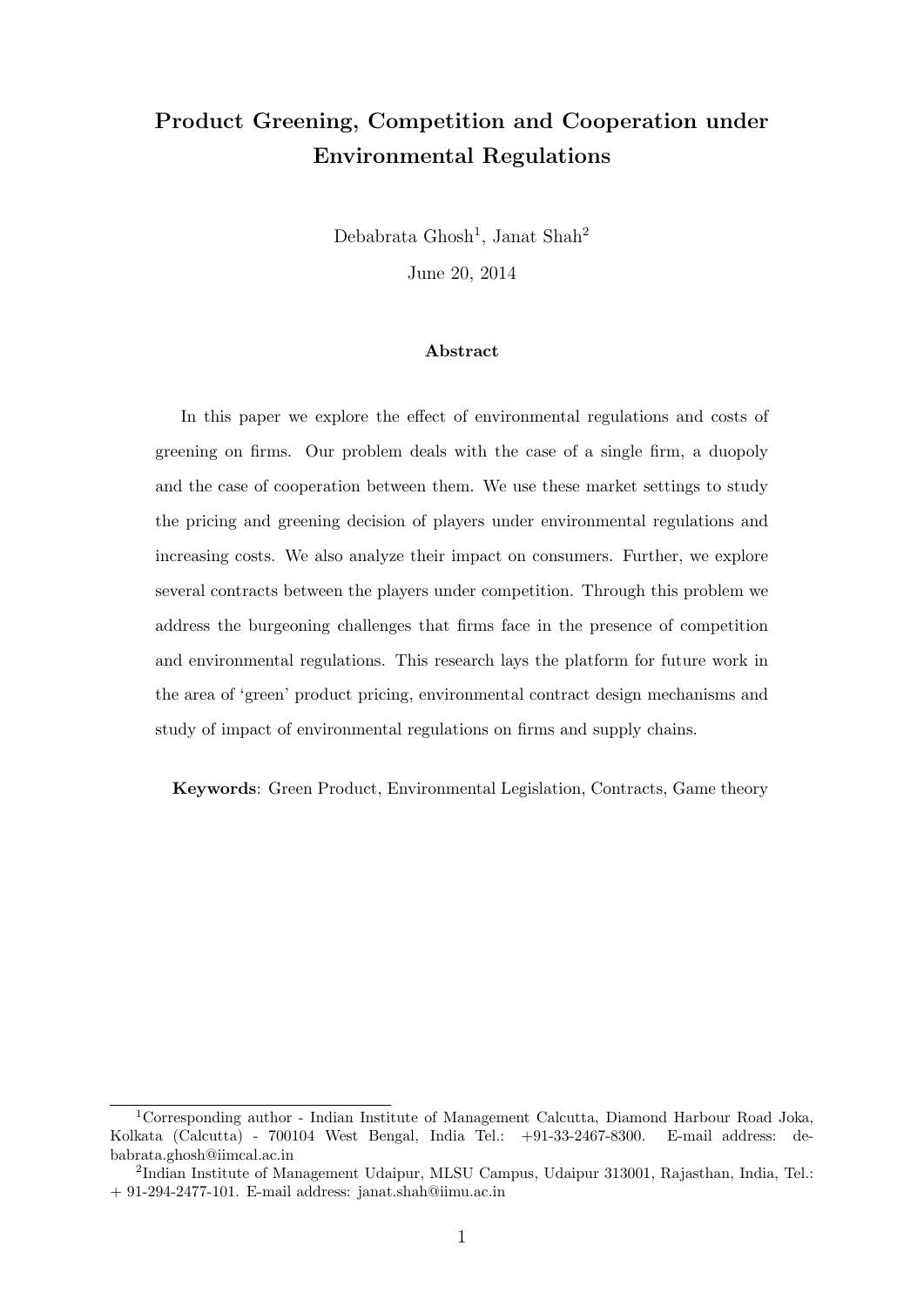# 1 Introduction

During the past two decades 'sustainability' has emerged as the new paradigm of conducting business. From increased Government pressure to societies demanding more responsible behaviour from corporate houses towards environmental issues, the voices are pouring in. Under such growing demand for change in products and processes of organisations, businesses realise that the dynamics of world economy are changing. Those companies which cannot fully leverage this may have serious socio-economic manifestations in the form of over-dependence on resources which may be very scarce and costly to procure and utilize. Further, sustainable development has the potential to change the economics of supply chains and may compromise the competitiveness of companies by affecting the cost structure of industries and restricting market access. Policies of governments across the world are rapidly changing course and the implications of such change for companies can be far fetched. Those companies which already envision a change in the policy, will undertake investments much earlier than their competitors. These investments will have significant impact in terms of product prices, strategic decisions on product improvement levels and so on. On the other hand, Government legislations, once they come into force, will increase the costs of firms several folds. Given these prospects, we explored various policy changes that Governments across the world have initiated fairly recently and we zeroed down to two observations.

Our problem is primarily motivated by the recent developments in two markets of the world namely, India and the United States. The Finance bill 2010-11 in India created a corpus called "National Clean Energy Fund which will invest in entrepreneurial ventures and research in the field of clean energy technologies. The money for this will be garnered through a so-called 'clean energy cess' of Rs 50 on every tonne of coal, both domestic and imported. " (Economic Times, Feb 2010). In the United States, 'Corporate Average Fuel Economy(CAFE)' regulations underwent a sea change when they included light trucks under the stringent CAFE standards. The rules state that "*if the average fuel economy* of a manufacturer's annual fleet of car and/or truck production falls below the defined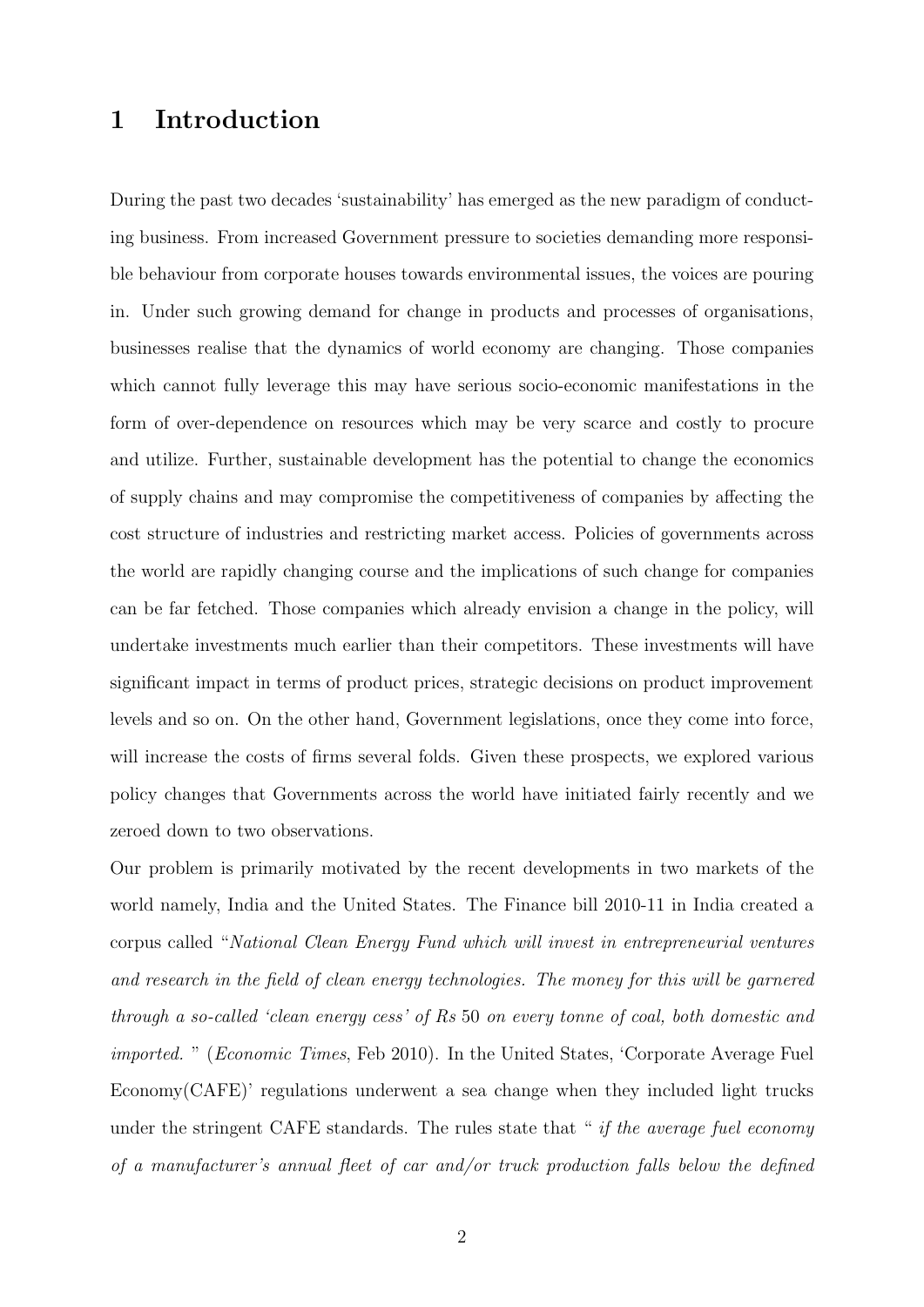standard, the manufacturer must pay a penalty, currently \$5.50 USD per 0.1 mpg under the standard, multiplied by the manufacturer's total production for the U.S. domestic market" (www.nhtsa.gov). In the U.S, the National Highway Traffic Safety Administration (NHTSA) regulates CAFE standards and in return helps automobile manufacturers in several ways. The administration advertises on its website those companies which follow these norms, displays to the consumer the total fines collected from various auto makers and assigns a green score to each vehicle type from each auto maker. The aim is to increase awareness of the consumer towards greener vehicles and also help the complying auto makers generate more sales. The increasing consumer preference towards green vehicles is an important consideration in this study.

It was further observed that for each model year heavy fines were collected from leading auto makers like Porsche, Fiat, Mercedes-Benz, Daimler Chrysler,Volkswagen, Aston Martin, Jaguar and many more. Surprisingly from model year 1983 till 2003, auto maker Toyota had not been fined. Studies on the highest quality standards of Toyota definitely speak volumes in support of this observation. Also, the cost of greening for Toyota, subject to these regulations may be far lesser as compared to that of its competitors. The differentiated cost of greening is another important consideration in our study.<sup>3</sup>.

From the above discussion, the following key inferences are:

1. Government norms for pollution/fuel efficiency .

2. Increasing consumer preference towards less polluting (greener) vehicles.

3. Differentiated cost of greening between competitors.

The inferences although primarily derived from the auto sector are prevalent in several other sectors like steel manufacturing , consumer goods production , chemical and dye manufacturing etc. These industries are typically characterized by price competition and now, increased competition in greening their products. In this study, we consider the impact of competition on product greening levels and prices of the green product.

Inspite of the intense competition, interestingly several companies within these industries have come together to counteract the Government legislations. Several of them have

 $3$ Note however, that recently Toyota has been involved in several product recalls raising questions on the quality standards maintained by the company (www.economist.com/blogs/schumpeter/2014/04/toyota)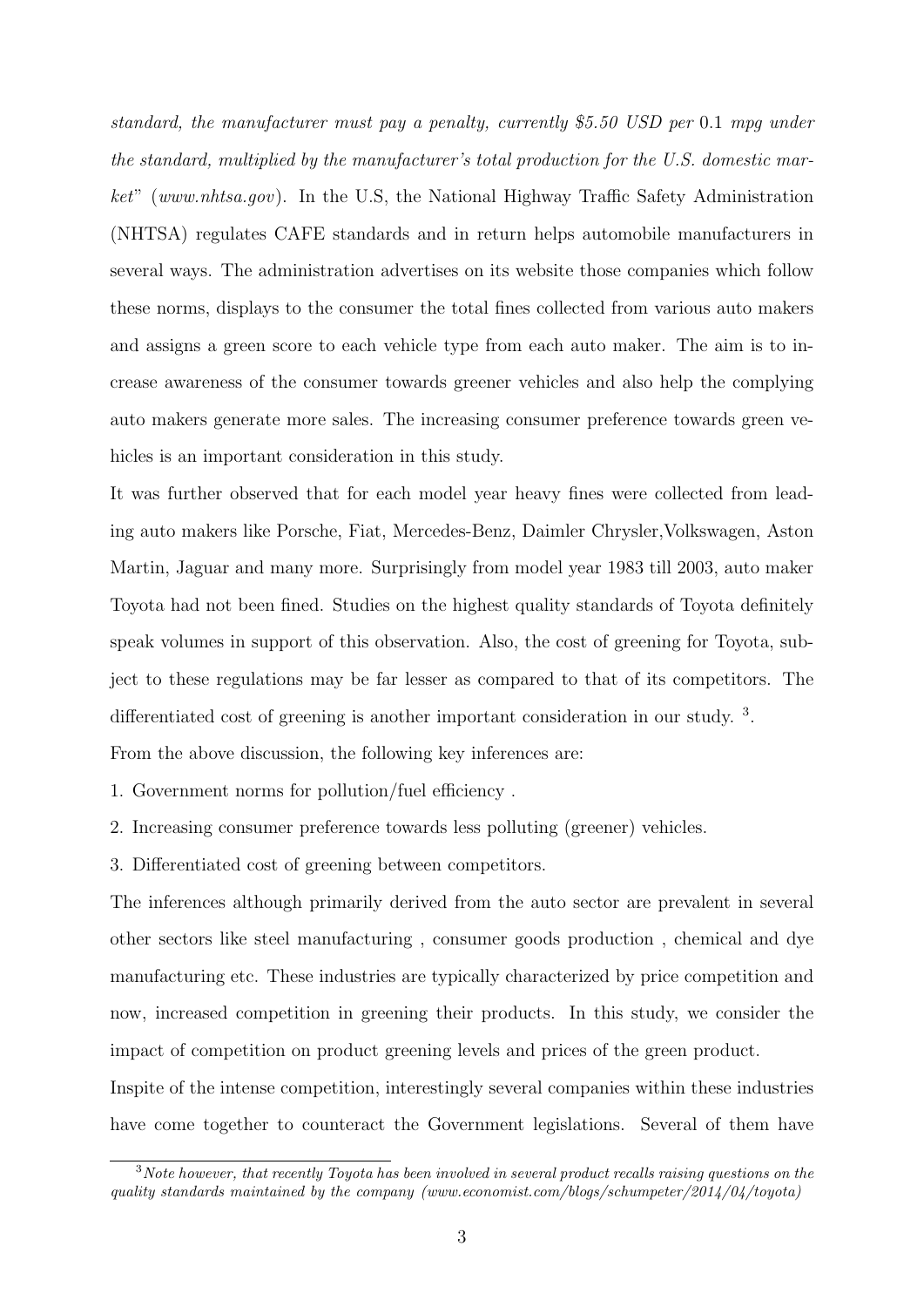formed joint ventures in order to develop cleaner technologies, few have invested in third party research organisations to develop environmental friendly technologies while some have shared best practices and knowledge of their processes with their competitors and suppliers in order to build a better knowledge base for green technologies and products. To cite few examples, project ULCOS (*Ultra Low CO*<sub>2</sub> emissions) is a research venture by major EU steel companies and TATA Steel aimed at developing technologies for reduction of carbon dioxide emissions by at least 50 percent. The companies would be financing the research conducted by scientists and research schools in Europe (www.ulcos.org). In another example, in a different set up of co-operative model, General Motors Corp. and Ford Motor Co., teamed up in a unique partnership to develop a new six-speed automatic transmission. The two companies cooperated on designing, engineering and testing the new transmission as well as working with suppliers to develop and buy components. The high-volume, front-wheel-drive transmission offers an estimated 4 - 8 percent improved fuel economy over traditional four-speed transmissions in front-wheel-drive cars (www.bnet.com).

Thus, several questions arise. What is the impact of Government regulation and cost of greening on a firm's decision on the level of product greening to be achieved. Further, how do they impact the price of the green product? What happens when there is price and greening competition between two manufacturers as noticed in the auto sector? What is the impact on the level of greening and price of the green products in such a case. Are the results any different when the two players cooperate in the market to develop a cleaner technology/product but compete on prices? How do contracts between two competitor firms impact their decisions? Which strategy can best suit a firm under prevailing regulations and costs?

In order to answer the above questions we adopt an analytical approach. We first analyse the case of a single firm incurring greening costs and facing Government penalty. We extend this model to a duopoly under price and greening competition. We study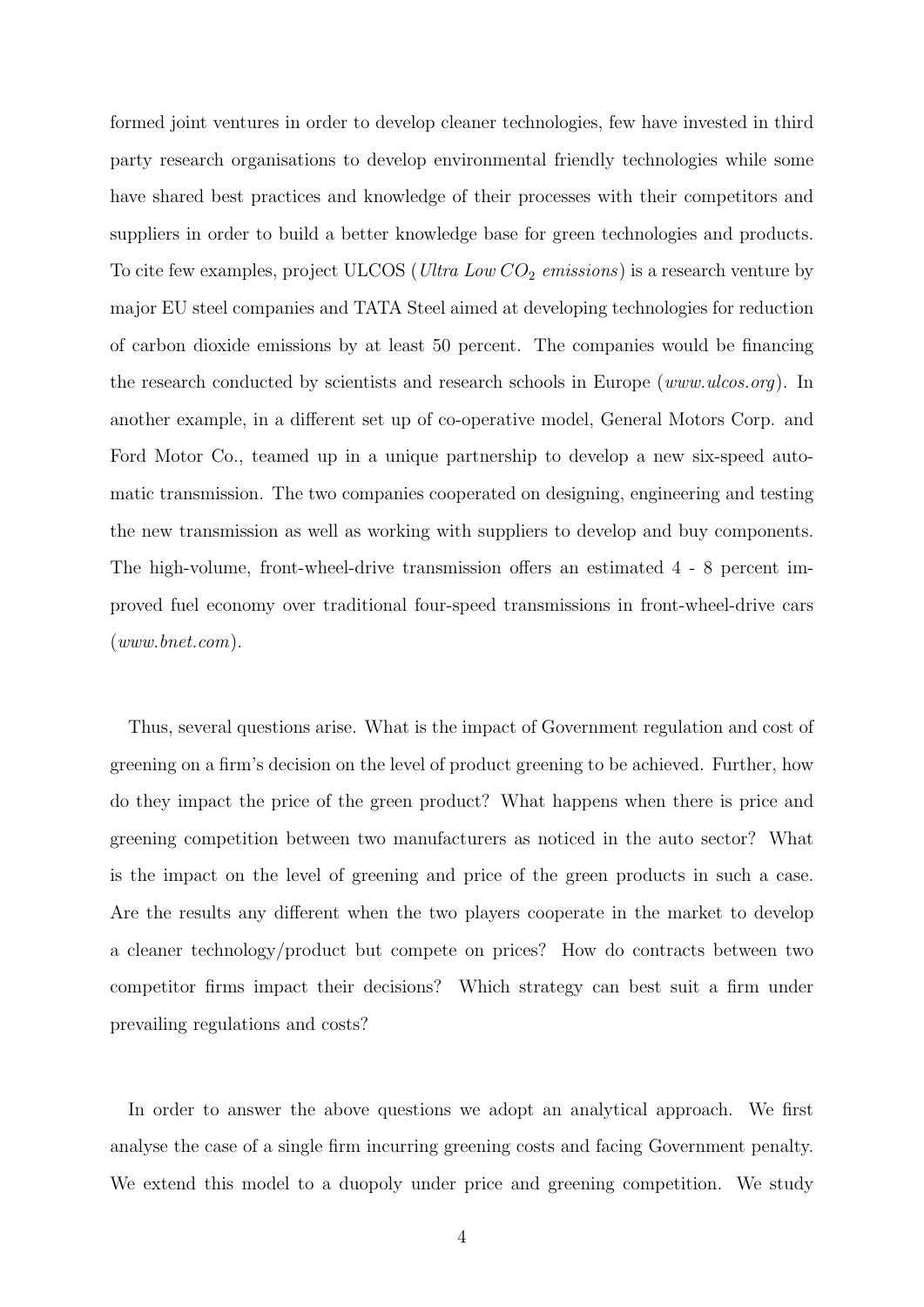several contracts in this context which can be entered into by competing firms. We finally study the case of cooperation between the two players. The analytical modeling approach helps understand the greening issue that organisations face from a basic stand point of costs and government penalty. The contract analysis throws interesting insights into how contractual terms impact greening decisions. Finally, we explore collaboration between firms under greening and study a cost sharing contract between collaborating firms. Our work should help organisations analyse the impact of government penalty and greening costs on their strategic decisions and profitability. Further, study of various contracts should help managers design and implement contractual terms with competing firms. The rest of the paper is organised as follows. In the next section we discuss the background

literature for this paper. Subsequently we discuss the case of a single firm and a duopoly in sections 3 and 4. In section 5 we discuss the case of cooperation in a duopoly. The last section discusses limitations of our work, managerial conclusions and future research ideas.

## 2 Literature Review

The literature related to the problem considered in this paper comes from three streams: (i) operations and supply chain management (ii) government legislations studies in economics and industrial organization and (iii) marketing . In what follows, we present an overview of the literature related to the three streams closely addressing our work in this paper.

Spence (1975) deals with market problems when a monopoly sets some aspect of product quality and price. The market problem discussed is the inability of the prices to convey information about the value of attached to quality by inframarginal consumers. The problem is also faced by the regulator for whom the challenge is to estimate the average value of quality over all consumers in the market. Spence (1976) discusses welfare aspects of product differentiation and monopolistic competition in a market system. The author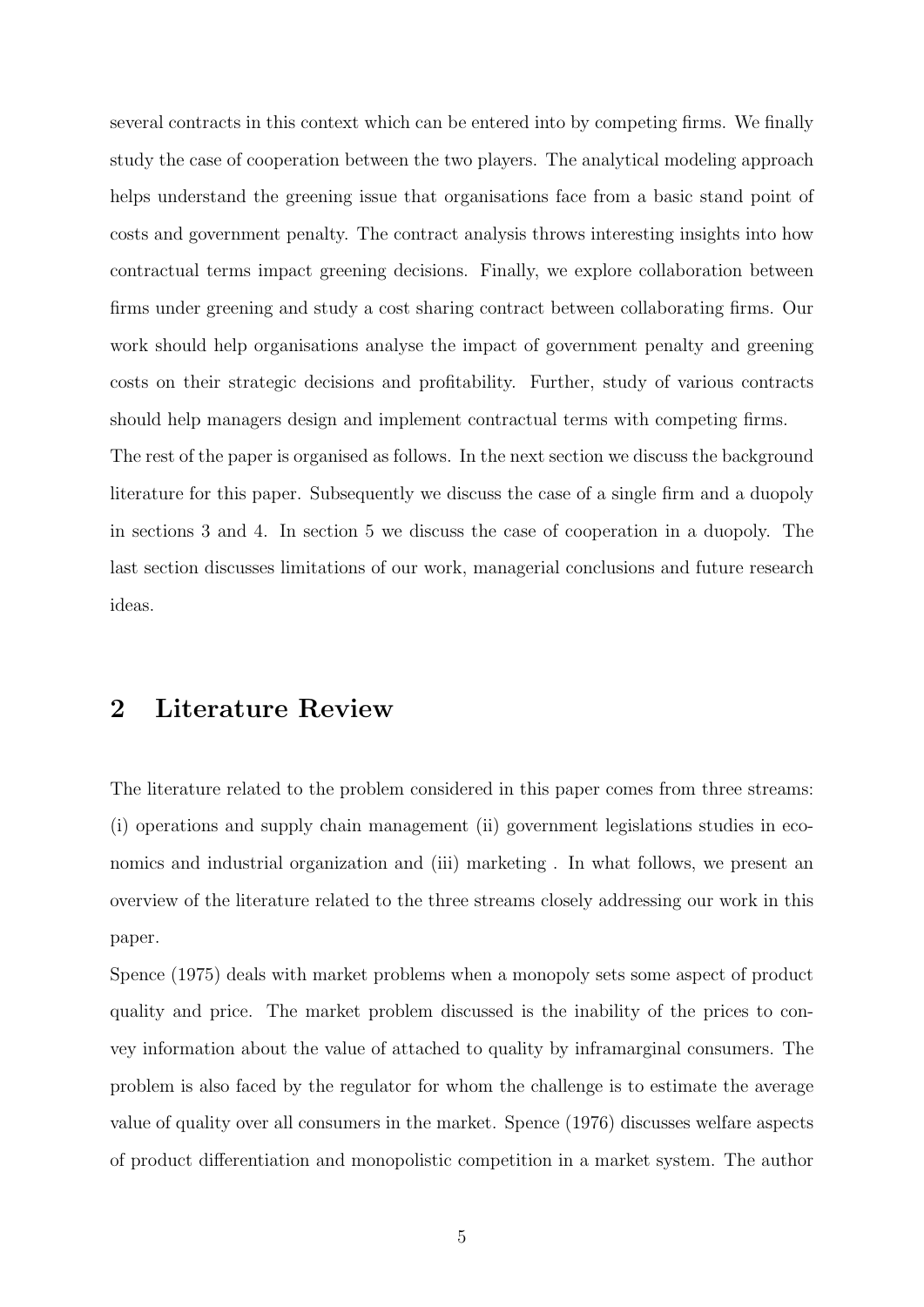discusses welfare problems in product differentiation in absence of price discrimination and derives functional forms for demands for product as a function of their attributes.In another work, Singh and Vives (1984) consider a differentiated duopoly where the demand function considered is linear and allows the the goods to be substitutes or complements. The authors show that in this setting, Bertrand competition is more efficient than Cournot competition in that the consumer surplus and total surplus are higher regardless of whether the goods are substitutes or complements. The findings of the authors sparked a large stream of literature comparing Bertrand and Cournot competition (Vives 1985, Bonanno 1986, Champsaur and Rochet 1989, Choi and Shin 1992, Motta M 1992a,1992b). To illustrate one, Motta (1993) compares Bertrand and Cournot competition with fixed and variable costs of quality. Their estimate of welfare indicates that not only consumer surplus but even producer surplus is higher under Bertrand competition than Cournot competition. In our paper we consider price and greening competition and use welfare definitions as cited in some of these previous works.

In the supply chain management literature, among early works Thomas (1970) discusses price and production decisions for a single product with a known deterministic demand function. Under the profit maximisation objective, the author finds optimal pricing decisions and planning horizons. The paper suggests an efficient forward algorithm combining these decisions. More recently, Karmarkar and Pitbladdo (1997) represent quality through two dimensions namely "class" attribute and "conformance" attribute and discuss various implications for a monopolist, perfect competition and oligopoly. They also discuss the case of a monopolist where consumer preferences for the product are uncertain. Our work is close to two significant papers on duopoly and competition. Banker, Khosla and Sinha (1998) study how quality is influenced by competitive intensity. Competitive intensity is discussed in terms of market share in a duopoly and oligopoly setting. The authors assume a linear demand curve as a function of prices and quality. They consider fixed and variable costs of achieving quality. The equilibrium results are analysed in the light of increased competition between firms. The authors also model a symmetric duopoly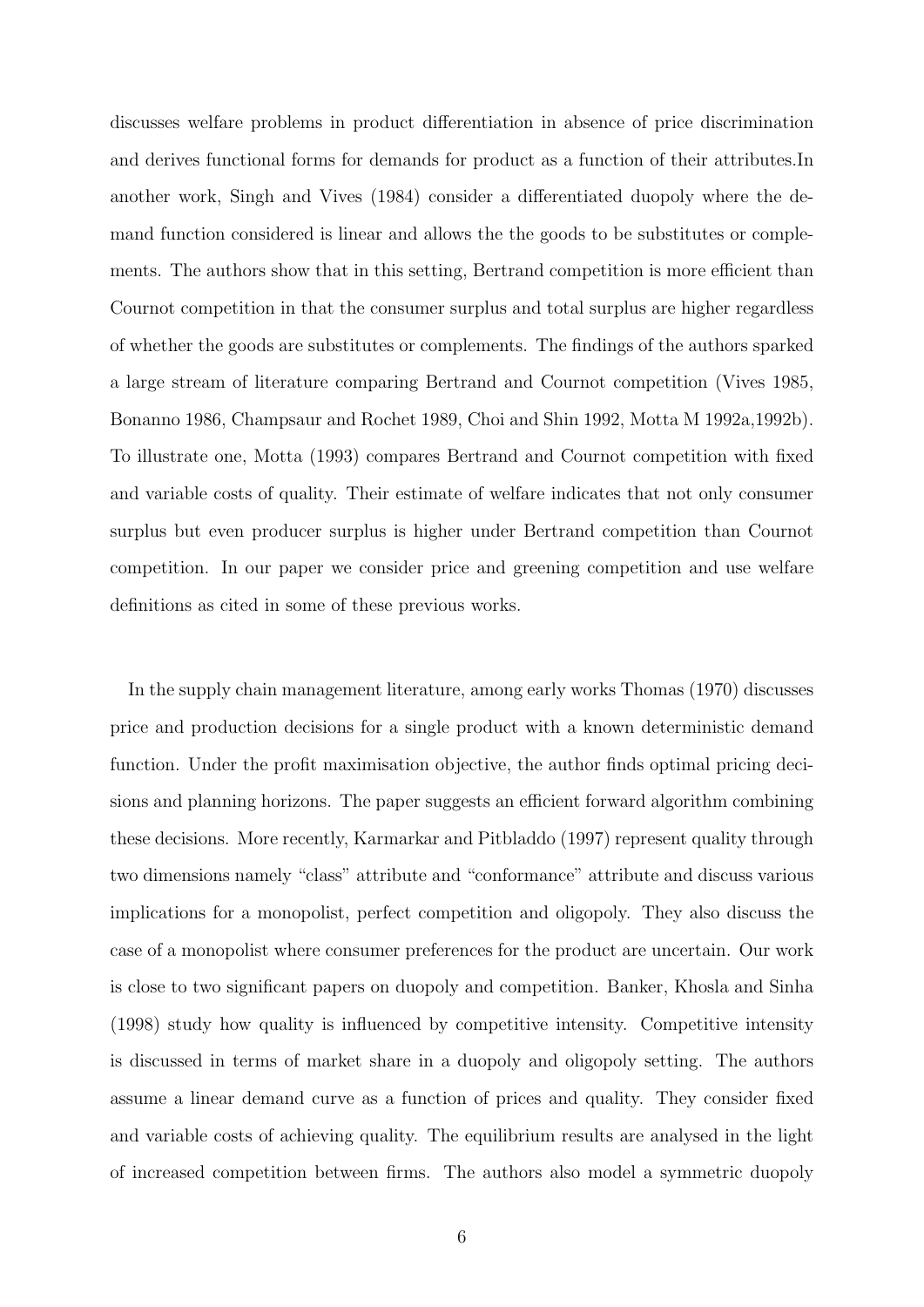where firms cooperate in setting quality levels. Our modeling approach though quite similar to theirs addresses a different problem of greening under government legislation. We incorporate price and greening competition under the presence of government penalisation. The complexity of the problem increases manifold as even under linear demand and deterministic settings, the impact of government legislation is now considered along with price and product competition. Further, we do not model competitive intensity in terms of market share as greening initiatives are still an evolving process where competitive intensity has set in more in terms of pricing and greening levels of the product. Tsay and Agrawal (2000) study a distribution system in which a manufacturer supplies a common product to two independent retailers who use service and retail price to directly compete for the end customers. The authors study the impact of competitive intensity on total sales, market share and profitability. The authors also introduce wholesale price contract as a means to coordinate the channel between the manufacturer and two retailers. In contrast we study price and product competition under government legislation between two manufacturers under varying costs of greening, cooperation and contracts. We first study a single firm setting and extend this to a duopoly. Corbett and Karmarkar (2001) examine the impact of fixed and variable costs on the structure and competitiveness of supply chains with a serial structure and price sensitive linear demand. The authors derive price and production quantity decisions based on the number of entrants at each tier in the supply chain. The model competition in supply chain through number of players in each tier. Chen, Federgruen and Zheng (2001) model a two echelon distribution system in which the sales volumes of the retailers are endogenously determined on the basis of known demand functions. The demand of the retail market is assumed to be a decreasing function of the retail price in the market. The authors characterise the centralized channel and the decentralized channel optimal strategies. The authors propose a fixed fee contract and discount schemes through which the channel can be coordinated.

In the marketing stream, channel literature dealing with competition between two manufacturers or retailers have been dealt with extensively. Jeuland and Shugan (1983) did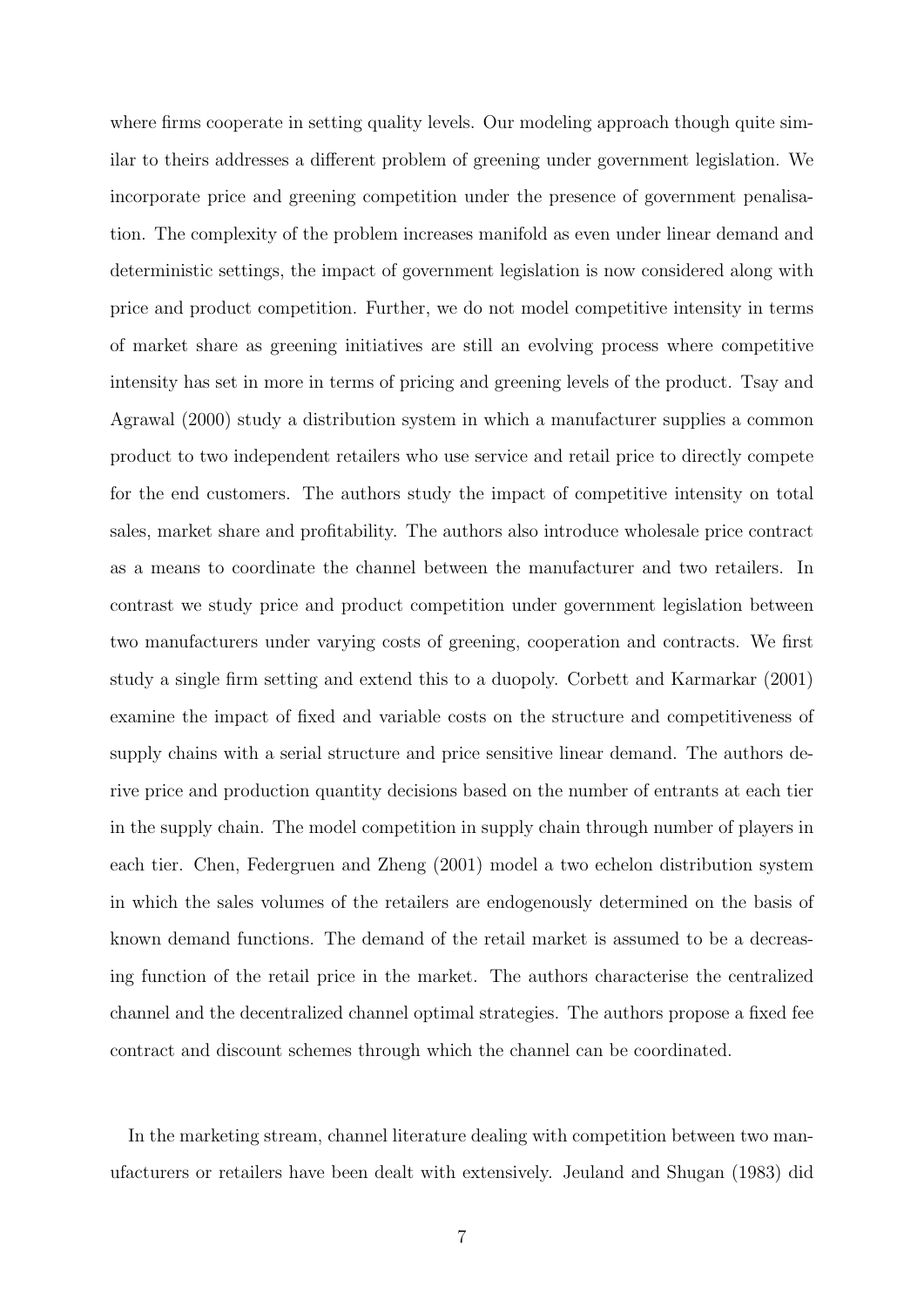early work dedicated to channel coordination with prices as endogenous variables. They analyse a single manufacturer - retailer set up where they discuss optimal strategies with respect to three variables namely, prices, quality and sales effort. The authors demonstrate that without joint ownership and coordination, the manufacturer has the power and profit maximizing incentive to raise his margin above the level at which total channel profits are maximized. He also has the incentive to lower product quality below the joint maximum level and lower all other promotional decision variables at this disposal. The authors also discuss channel coordination mechanisms like joint ownership, simple contracts, implicit understanding, revenue sharing and quantity discounts. McGuire and Staelin (1983) discuss an exclusive dealer channel where two firms manufacturing differentiated but competing products sell their products through exclusive dealers. The authors discuss three cases: exclusive Manufacturer- exclusive retailer; two separate manufacturers owning the stores ; one manufacturer selling through a private retailer and the other selling through a company store. Coughlan and Wernerfelt (1989) discuss various class of distribution models between manufacturers and competing retailers that have been used in literature. They use price as the strategic decision variable. Choi (1991) studies a duopoly model of manufacturers who sell their products through a common independent retailer. He models three cases of Manufacturer Stackelberg(MS), Retailer Stackelberg $(RS)$  and Vertical Nash $(VN)$  equilibrium. The decision variables are whole sale prices for the manufacturers and the retail prices for the retailer. Ingene and Parry (1995) discuss channel coordination by a manufacturer that sells through competing retailers. Each retailer faces a downward sloping demand curve in prices. The authors find that a two part tariff is unable to coordinate the channel whereas a quantity discount schedule coordinates the channel. Choi (1996) discusses price competition in a duopoly common retailer channel. Author includes price competition between duopoly common retailer. He captures product differentiation and store differentiation. Lee and Staelin (1997) discuss vertical strategic interaction and implications for channel pricing strategy. Vertical Strategic Interaction means the direction of a channel member's reaction to the actions of its channel partner within a given demand structure. The authors analyse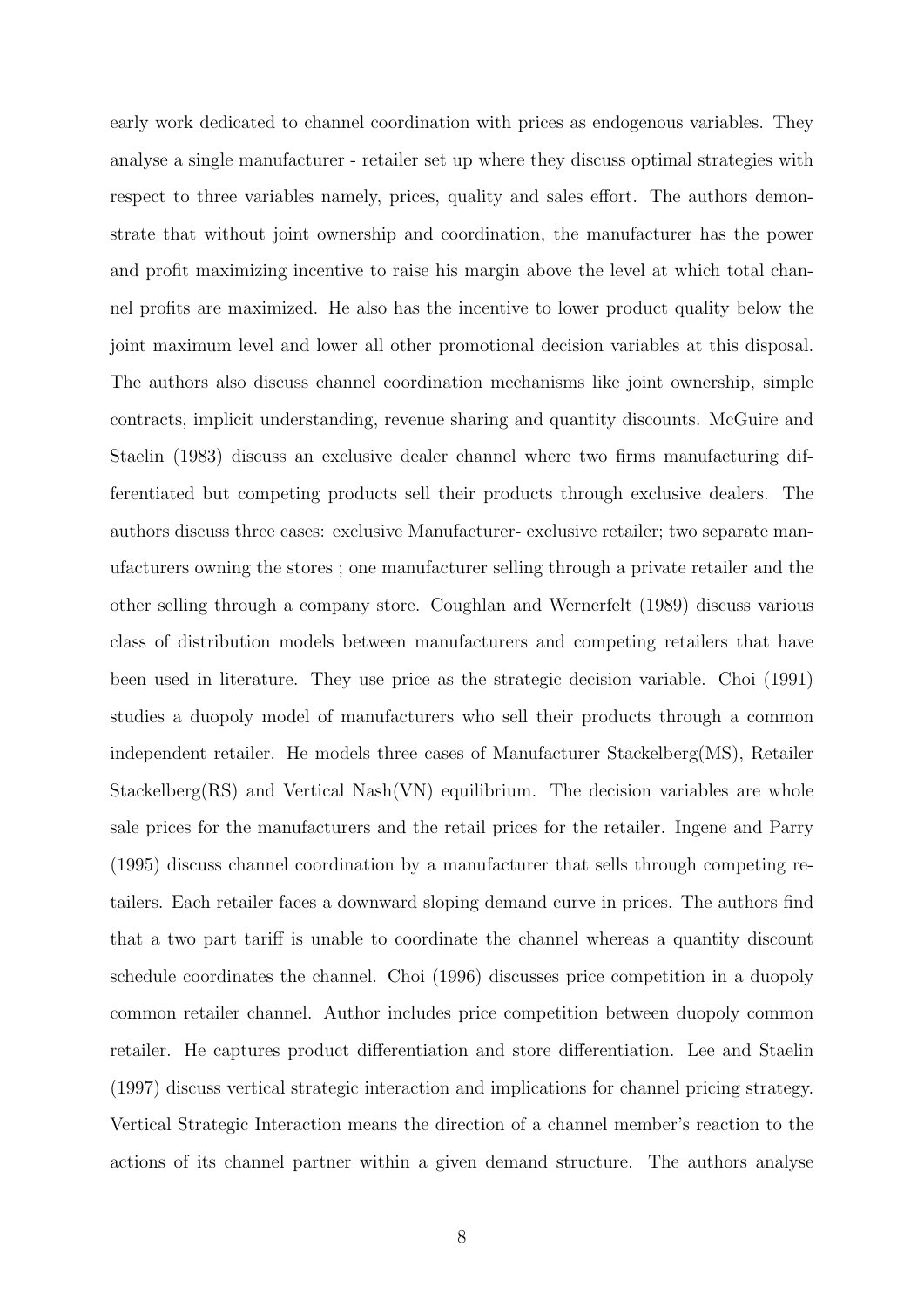optimal strategies of two manufacturers selling competing products both carried by two competing retailers. Padmanabhan and Png (1997) discuss manufacturer's return policies with uncertain demands, limited shelf life and retail competition. The retailers compete in prices. The authors discuss various cases under which the returns policy is profitable for the manufacturer. Trivedi (1998)discusses various models of distribution channels , one of them being two competing manufacturers and two competing retailers. Using linear demand function, the competition is modeled on prices. The author analyses the impact of competitive intensity on both profits and prices. Iyer (1998) studies price and service competition between a single manufacturer and two retailer channel. The author represents individual consumer behaviour in terms of value of service and disutility of travel and from this derives each retailer's demand function. The author also discusses various channel coordination mechanisms.

Our work largely focusses on greening as a product attribute and models pricing and greening strategies of firms under rising costs and government penalty. Further, we address concerns of firms in designing contractual terms with their competitors to undergo greening. We also evaluate the surplus generated for consumers as a result of penalisation of firms. Lastly, we evaluate the impact of collaboration between competing firms on greening investment decisions and also explore a contract for greening cost sharing between the partner firms.

## 3 The Case of a Single Firm

We begin our analysis with the case of a single firm. We assume that all the activities in the market happen within a single period (Tsay and Agrawal, 2000). In our model,  $\theta$ denotes the 'level of greening' decision by the firm and is continuous. The demand faced by the firm under product greening is assumed to be linearly decreasing in prices and increasing in the 'level of greening'. Linear demand models although a simplification are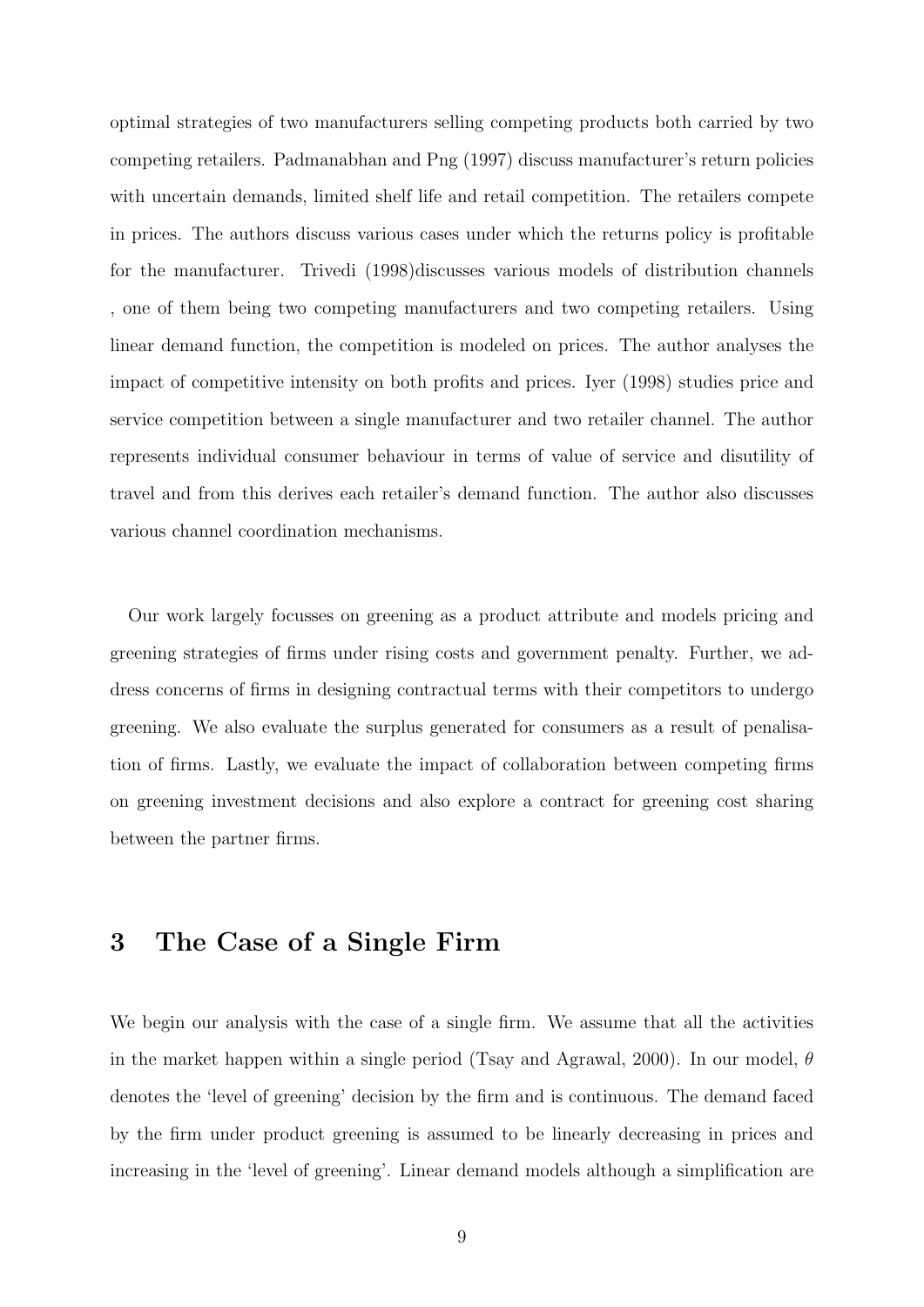often considered for analytical tractability as such models throw interesting insights into problem parameters. The demand faced by the firm is given by

$$
q = a - bp + \alpha \theta \qquad \text{where} \qquad a > bp, \alpha, b > 0 \tag{1}
$$

Here  $a$  denotes the total market demand faced by the firm,  $p$  denotes the price of the product and  $\theta$  denotes the 'level of greening' of the product. Further, 'b' and ' $\alpha$ ' denote the demand sensitivity to price and 'greening level' respectively. The above equation captures the phenomenon of increased consumer demand achieved as a result of greening. We further model Government penalisation similar to the one levied under CAFE Standards. Let  $K'$  denote the penalty levied per unit difference in greening standards per unit produced. We assume that the Government set environmental standard is given by  $\theta_0$ . Under such a taxation scheme, the profit function of the firm can be written as :

$$
\Pi_{SF} = (p - c)q - I\theta^2 - K(\theta_0 - \theta)q
$$
  
s.t.  

$$
\theta \le \theta_0
$$
  

$$
\theta, p \ge 0
$$
 (2)

The index SF denotes a single firm in our case. The above model captures two phenomena. Firstly, the firm incurs a cost of greening given by  $I\theta^2$  which is increasing in the level of greening  $\theta$  and convex. I is an investment parameter here. Convex costs reflect diminishing returns from R&D expenditures. Convexity of costs are often attributed to diseconomies of scale where investment efforts are involved. To explain further, we estimate that the 'low hanging fruit' during greening would be plucked much easily by the firms while subsequent improvements may become progressively more difficult. Secondly, the Government levies a linear penalty for every unit of greening that the firm falls short of multiplied by the total production quantity of the firm. The firm's variable cost of production, denoted by c here is assumed to be constant. It is further assumed that the greening improvement modelled here does not affect the firm's marginal costs. The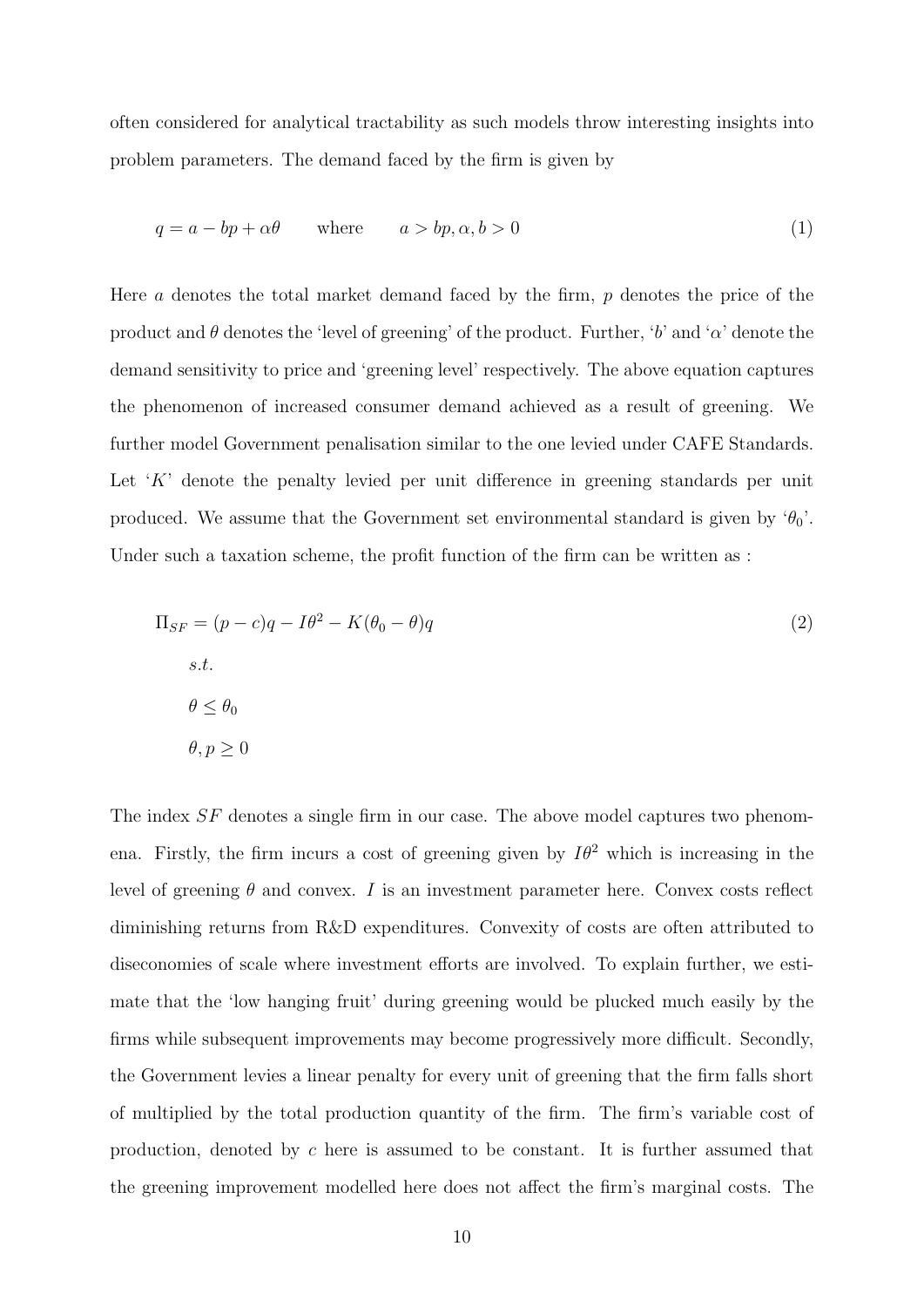greening improvement that we model here refers to a product attribute such that once the improvement comes into being, it makes the older product obsolete. Bhaskaran and Krishnan (2009) and Abbott (1953) refer to such improvements as "innovation quality dimensions" which when introduced cost no more to produce thus turning the older quality obsolete. It is to be noted that our model specifically addresses the problem where the firm falls short of the Government mandated greening standards, a significantly widespread problem as illustrated through the case of CAFE fines.

The firm has two decisions to make. How much 'price' to charge and the 'level of greening' improvements to achieve. The firm's objective is to maximise (2) with respect to these key decision variables under Government penalty and investments in greening. The decision making by the firm follows the following sequence:

(i) The firm selects the 'level of greening' and decides on the price of its green product (ii) Demand is realised based on the price and greening level set by the firm.

The above optimisation problem is solved with respect to the decision variables. However we first propose here a few results with respect to the nature of the optimisation problem and then proceed to derive the equilibrium values.

#### **Lemma 1.** The deterministic model given by equation 2 is a convex program.

Proof. The objective function function is concave for  $\frac{\partial^2 \Pi_{SF}}{\partial x^2}$  $\partial p^2$  $=-2b < 0; \frac{\partial^2 \Pi_{SF}}{\partial \Omega^2}$  $\frac{\partial^2 f}{\partial \theta^2} =$  $-2(I - K\alpha) < 0$  and  $|H| = 4Ib - (\alpha + Kb)^2 > 0$ . The constraint is linear in the decision variable of the model. Hence, the deterministic constrained profit maximisation problem for the single firm is a convex program.

Since, the deterministic model is a convex program, Karush-Kuhn-Tucker(KKT) optimality conditions are necessary and sufficient to obtain optimal solution for the problem. Using the KKT optimality conditions for the constrained optimization problem, the optimal solution for the firm's problem is given as follows

$$
a - 2bp^* + bc + \alpha\theta^* + Kb(\theta_0 - \theta^*) = 0
$$
\n<sup>(3)</sup>

$$
(p^* - c + K)(a - bp^* + \alpha\theta^*) + \alpha(p^* - c - K(\theta_0 - \theta^*)) - 2I\theta^* - \lambda^* = 0
$$
\n(4)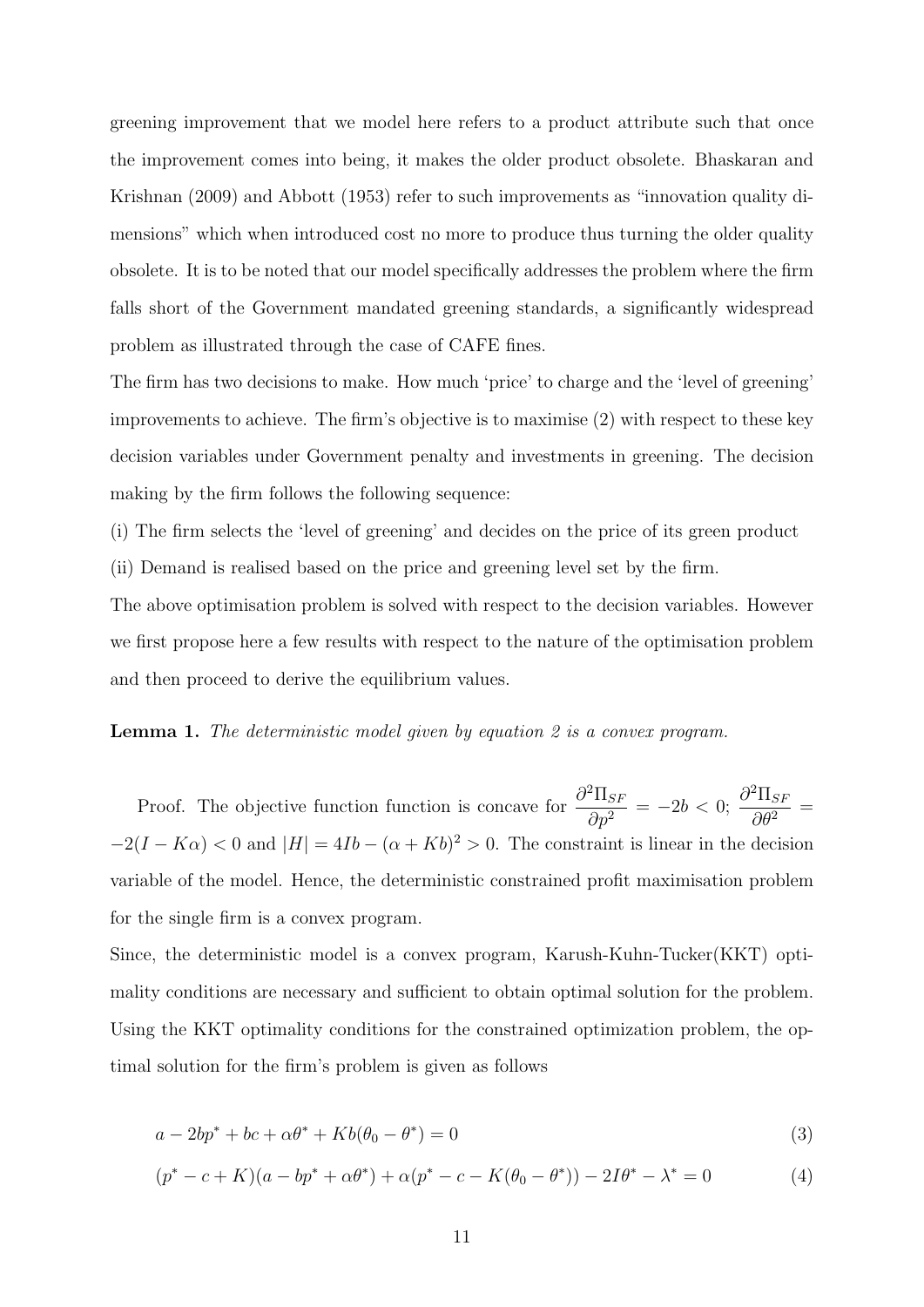$$
\theta_0 - \theta^* \ge 0 \tag{5}
$$

$$
\lambda^*(\theta_0 - \theta^*) = 0 \tag{6}
$$

where  $p^*$ ,  $\theta^*$  and  $\lambda^*$  denote the optimal levels of p,  $\theta$  and  $\lambda$  respectively. Solving the above expressions we get

$$
\lambda^* = \begin{cases}\n0 & if \quad (\theta_0 - \theta^*) > 0 \\
\frac{(a - bc + \alpha\theta_0)}{2}(\frac{\alpha}{b} + K) - 2I\theta_0 & otherwise\n\end{cases}
$$
\n(7)

$$
p^* = \begin{cases} \frac{a + b(c + K\theta_0) + \theta^*(\alpha - Kb)}{2b} & \text{if } (\theta_0 - \theta^*) > 0\\ \frac{a + bc + \alpha\theta_0}{2b} & \text{otherwise} \end{cases} \tag{8}
$$

$$
\theta^* = \begin{cases} \frac{K(a - bp^*) + \alpha(p^* - (c + K\theta_0))}{2(I - \alpha K)} & \text{if} \quad (\theta_0 - \theta^*) > 0\\ \theta_0 & \text{otherwise} \end{cases} \tag{9}
$$

Solving for  $p$  and  $\theta$  values simultaneously, we get the following equilibrium values :

Proposition 1. The optimal level of greening achieved by the firm is

$$
\theta_{SF} = \begin{cases}\n\frac{(\alpha + Kb)[a - b(c + K\theta_0)]}{4Ib - (\alpha + Kb)^2} & \text{if} \qquad I > A_1 \\
\theta_0 & \text{if} \qquad I \le A_1\n\end{cases} \tag{10}
$$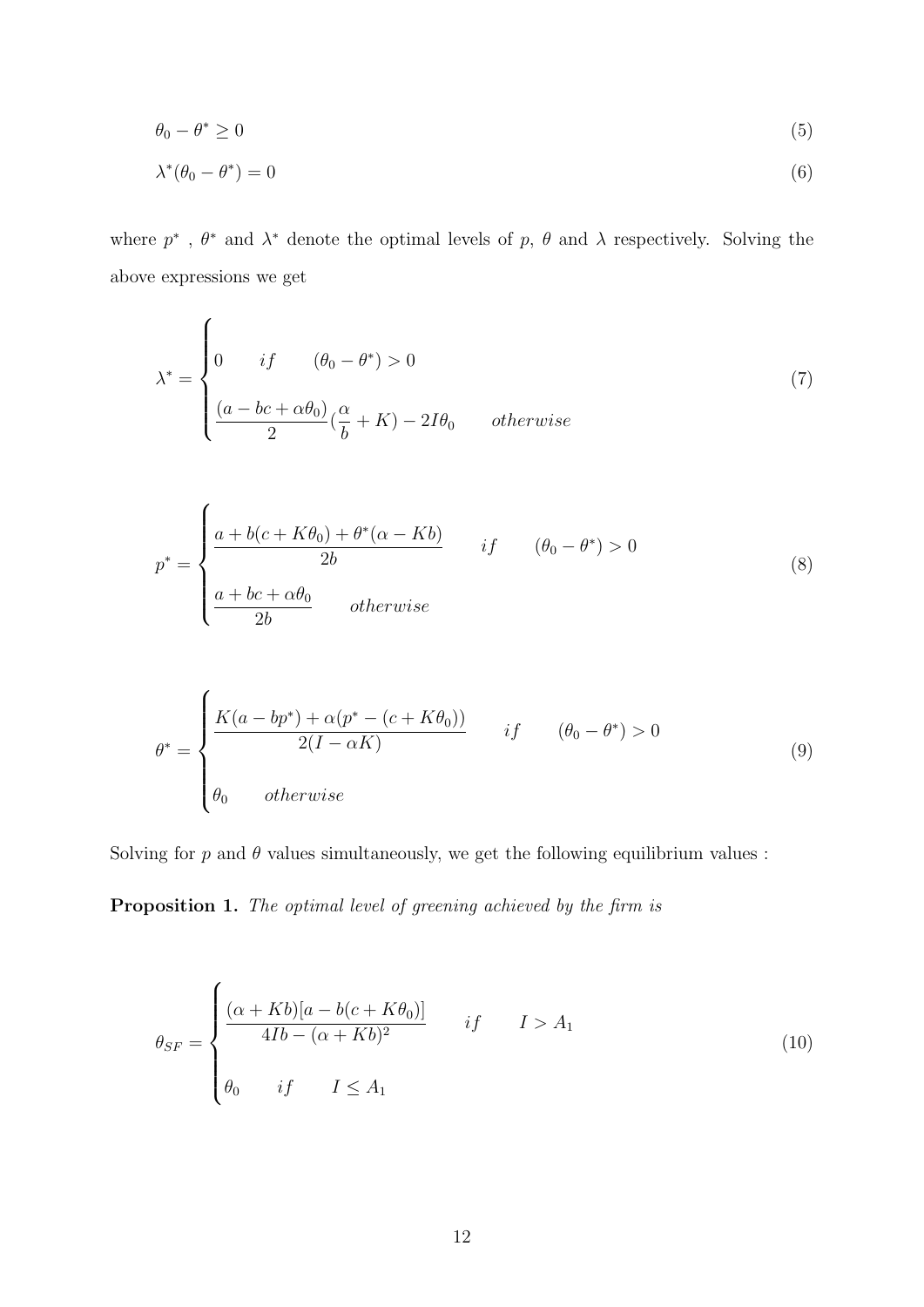where

$$
A_1 = \frac{(\alpha + Kb)(a - bc + \alpha \theta_0)}{4b\theta_0} \tag{11}
$$

For non-negativity of  $\theta_{SF}$ , we assume  $a > b(c + K\theta_0)$ . Thus the two assumptions in this model are:

### Assumption:  $a > b(c + K\theta_0)$

### Assumption :  $4Ib - (\alpha + bK)^2 > 0$

It can be inferred from the above proposition that when the cost of greening is quite high, the firm falls short of the Government mandated standards. However, when the cost of 'greening' is less than the bound given by  $A_1$ , the firm would attain the Government decided 'level of greening'. Note that the bound given by  $A_1$  is increasing in the penalty levied (K) and decreasing in Government decided environmental standard  $\theta_0$ . (The partial derivative of  $A_1$  w.r.t K is positive and the partial derivative of  $A_1$  w.r.t  $\theta_0$  is given by  $-(a - bc)(\alpha + Kb)$  $4b\theta_0^2$ which is negative).

**Lemma 2.**  $\theta_{SF}$  is decreasing in the cost of greening(I) and increasing in consumer sensitivity towards greening $(\alpha)$ .

Proof: The derivative of  $\theta_{SF}$  w.r.t I gives  $\frac{\partial \theta_{SF}}{\partial I}$  =  $-4b(\alpha + Kb)(a - b(c + K\theta_0))$  $\frac{(4Ib - (\alpha - Kb)^2)^2}{(4Ib - (\alpha - Kb)^2)^2} < 0.$ Also, the derivative of  $\theta_{SF}$  w.r.t  $\alpha$  gives  $\partial \theta_{SF}$  $\frac{\partial s}{\partial \alpha} =$  $(a - b(c + K\theta_0))((\alpha + Kb)^2 + 4Ib)$  $\frac{(4Ib - (\alpha - Kb)^2)^2}{(4Ib - (\alpha - Kb)^2)^2} > 0.$ 

Thus,  $\theta_{SF}$  decreases with cost of greening(I). This is a consequence of the fact that when the cost rises, the firm cannot afford higher levels of greening. Refer figure 1. Additionally,  $\theta_{SF}$  increases with consumer sensitivity towards greening( $\alpha$ ). Higher consumer sensitivity to greening provides the required impetus to achieve higher levels of greening as through marginal increase in greening levels, the demand increases manifolds. The plot of level of greening to the ratio  $\alpha/\beta$  shows that as the ratio increases(by increasing  $\alpha$ ) the level of greening achieved by the firm rises. Refer figure 5. The argument reveals why Governments should make consumers environmentally conscious while simultaneously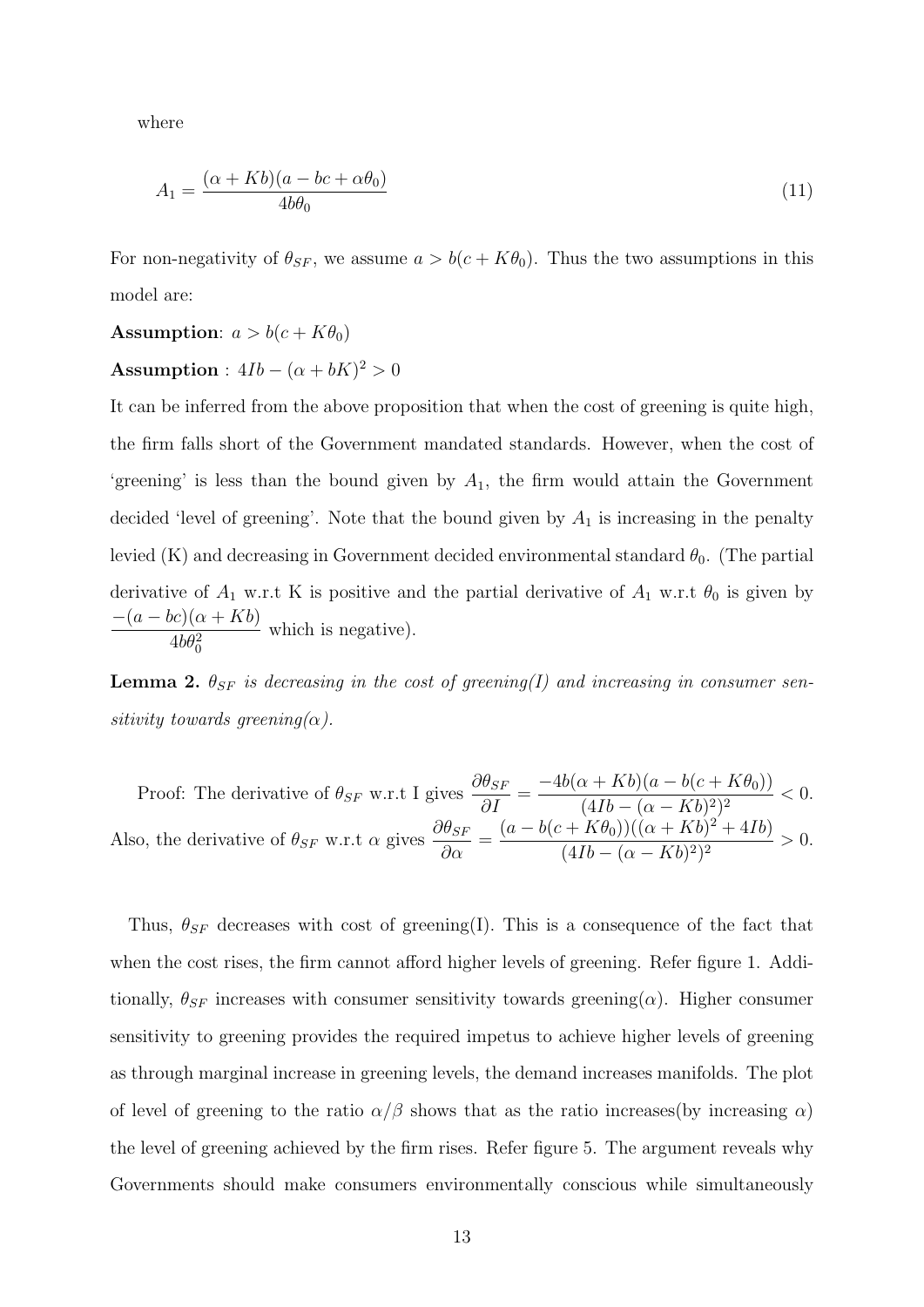taxing product manufacturers.

Lemma 3. Under the given assumptions, the corresponding values of price, quantity and profit of the firm are

$$
p_{SF} = \begin{cases} \frac{2I(a+b(c+K\theta_0)) - (\alpha+Kb)(aK+\alpha(c+K\theta_0))}{4Ib - (\alpha+Kb)^2} & \text{if} \qquad I > A_1\\ \frac{a+bc+\alpha\theta_0}{2b} & \text{if} \qquad I \le A_1 \end{cases} \tag{12}
$$

$$
q_{SF} = \begin{cases} \frac{2Ib(a - b(c + K\theta_0))}{4Ib - (\alpha + Kb)^2} & \text{if} \quad I > A_1\\ \frac{a - bc + \alpha\theta_0}{2} & \text{if} \quad I \le A_1 \end{cases} \tag{13}
$$

$$
\Pi_{SF} = \begin{cases}\n\frac{[(a - b(c + K\theta_0)]^2 I}{4Ib - (\alpha + Kb)^2} & if & I > A_1 \\
\frac{(a - bc + \alpha\theta_0)^2 - 4Ib\theta_0^2}{4b} & if & I \le A_1\n\end{cases}
$$
\n(14)

The above results are derived by substituting the optimal value of  $\theta_{SF}$  into the expressions for prices, quantity and profits.

**Lemma 4.** The price of the green product is increasing in the cost of greening(I) while the total quantity and profit of the firm are decreasing in the cost of greening $(I)$ .

Proof: The partial derivatives of the variables with respect to I gives 
$$
\frac{\partial p_{SF}}{\partial I} = \frac{2(a - b(c + K\theta_0))(Kb + \alpha)(Kb - \alpha)}{(4Ib - (\alpha + Kb)^2)^2} > 0, \quad \frac{\partial q_{SF}}{\partial I} = \frac{-2(a - b(c + K\theta_0))(Kb + \alpha)^2b}{(4Ib - (\alpha + Kb)^2)^2} < 0,
$$

$$
\frac{\partial \Pi_{SF}}{\partial I} = \frac{-(a - b(c + K\theta_0))^2(Kb + \alpha)^2}{(4Ib - (\alpha + Kb)^2)^2} < 0.
$$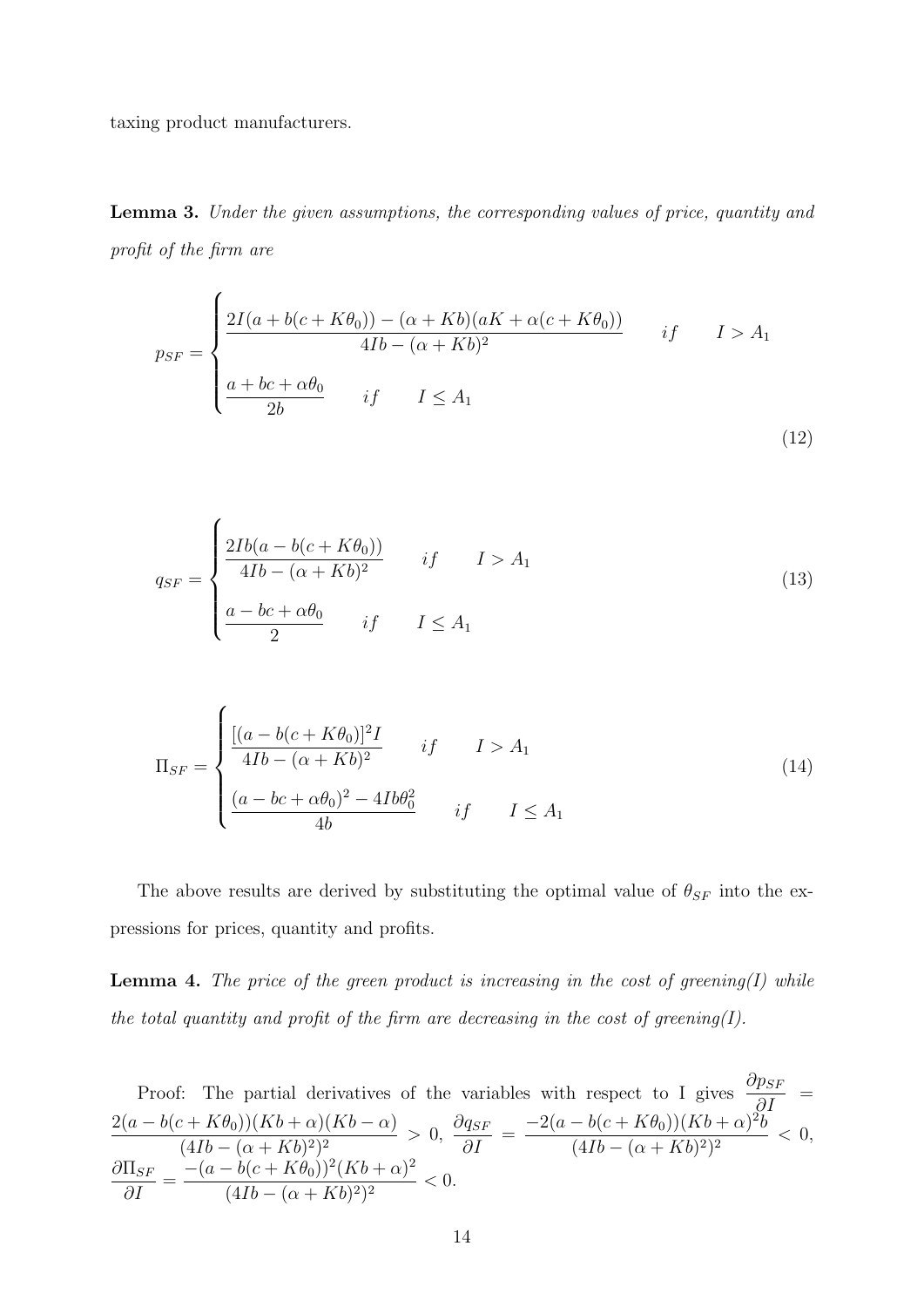The impact of increased cost of greening on the various firm level outcomes are expressed in the above result. Our results corroborate the concerns of managers over greening costs. Our results analytically support managerial decision making based on the total costs incurred and other parametric values. Refer figures 2, 3 and 4.

The structural results are followed by numerical analysis in the following section.

### 3.1 Numerical Analysis

To study the impact of Government levied penalty $(K)$  and consumer sensitivity towards greening( $\alpha$ ), we conduct various sensitivity analyses in this section.

**Impact of consumer sensitivity towards greening** $(\alpha)$ : We conduct numerical analysis where the parametric values are the following based on the model assumptions,  $a = 4000, b = 50, c = 6, I = 950, K = 5, \theta_0 = 8, \alpha$  is varied from 40-94. It is observed that price is decreasing in the consumer sensitivity towards greening  $(\alpha)$ . Refer Fig 6. With increased sensitivity of consumers towards greening, the quantity demanded rises and the firm subsequently quotes a lower price for its product. Additionally, the quantity demanded for the green product increases with the increase in consumer sensitivity towards green products. Refer Fig 7. The profit of the firm also increases with increase in  $(\alpha)$ , significantly influenced by the increase in demand for the green product. Refer Fig 8.

**Impact of penalty(K)**: The Government's linear penalization of firms for falling short of the mandated environmental greening standards has interesting implications. To study the impact of Government penalty $(K)$  we assume the following parametric values:  $a = 4000, \alpha = 40, c = 6, b = 50, I = 960, \theta_0 = 8, K = 3 - 6.8$ . It can be inferred that the producer's profit is decreasing in penalty as with increasing penalization the producer earns less profits. Refer Fig 12. Interestingly, high government penalty $(K)$  leads to lower price and higher quantity. Refer Figures 10 and 11. This is attributed to the impact of government penalty $(K)$ , which leads to higher greening levels. Refer Fig 9. Increase in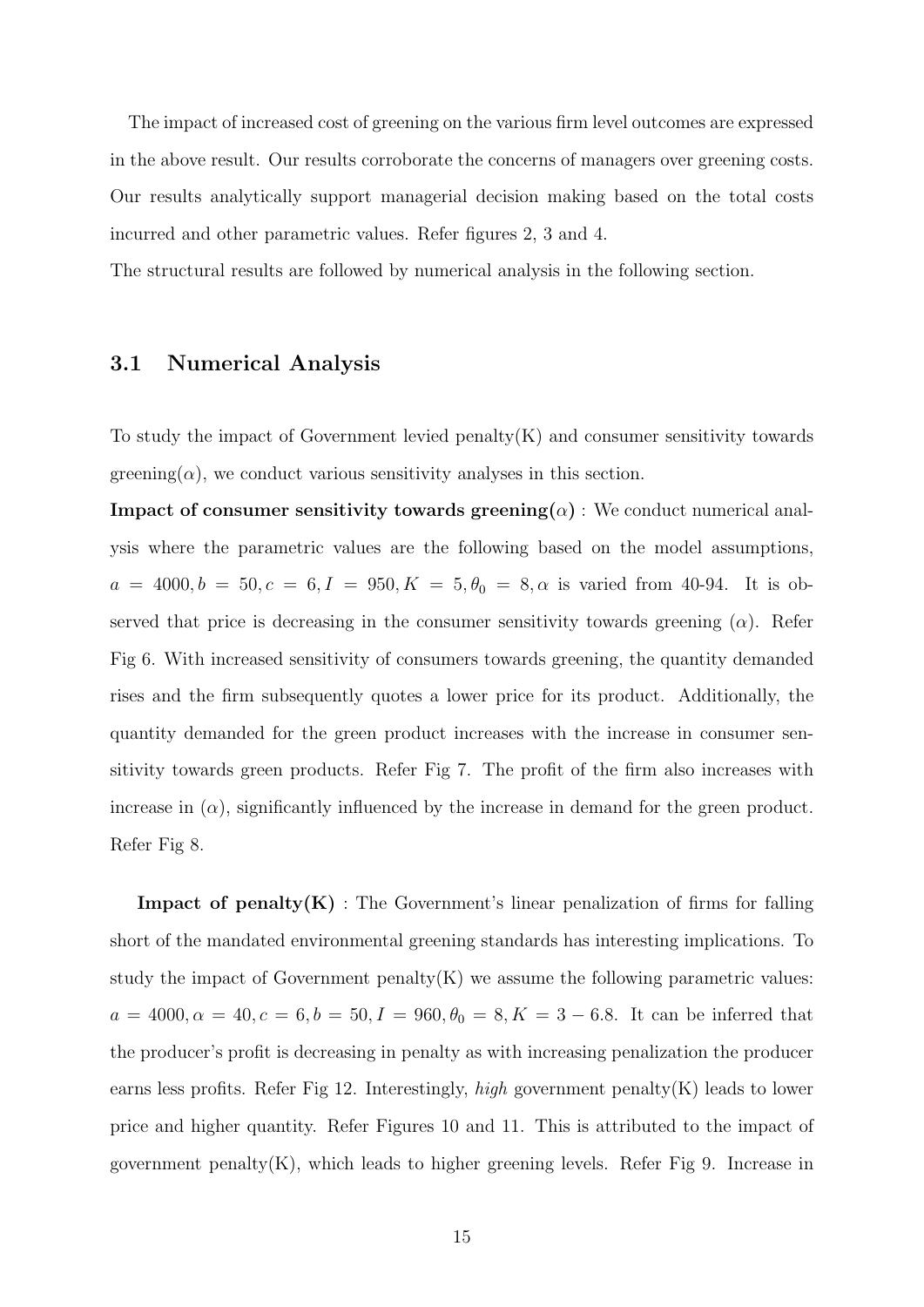greening levels lead to higher demand and subsequently lower prices.

### 3.2 Surplus

Government taxation has received huge attention in economics literature in the past. In our study we evaluate the consumer surplus under government taxation and product greening. In what follows we derive the consumer surplus for a monopoly market and evaluate results on the social surplus generated out of government penalization and product greening. The consumer surplus denoted by CS is given as:

$$
CS = \int_0^{q_{SF}} P(x, \theta_{SF}) dx - p_{SF}q_{SF}
$$
\n(15)

where  $P(x, \theta_{SF}) = \frac{(a - x + \alpha \theta_{SF})}{b}$ and  $x$  denotes quantity. Substituting the values of  $\theta_{SF}$ ,  $q_{SF}$  and  $p_{SF}$  from the single firm's decisions, we obtain consumer surplus as

$$
CS = \frac{2Ib(a - b(c + K\theta_0))[a(3I - K(\alpha + Kb)) + (c + K\theta_0)(b(I - \alpha K) - \alpha^2)]}{(4Ib - (\alpha + Kb)^2)^2}
$$
  

$$
- [2Ib(a - b(c + K\theta_0))][\frac{2I(a + b(c + K\theta_0)) - (aK + \alpha(c + K\theta_0))(\alpha + Kb)]}{(4Ib - (\alpha + Kb)^2)^2}
$$
  

$$
= \frac{2I^2b[a - b(c + K\theta_0)]^2}{(4Ib - (\alpha + Kb)^2)^2}
$$
(16)

**Lemma 5.** The consumer surplus is decreasing in the cost of greening(I) and increasing in the consumer sensitivity to greening( $\alpha$ ).

Proof. The first order derivatives of CS w.r.t I and 
$$
\alpha
$$
 gives the following  $\frac{\partial CS}{\partial I} = -4Ib(a-b(c+K\theta_0))^2(\alpha+Kb)^2$   
 $\frac{-4Ib(a-b(c+K\theta_0))^2(\alpha+Kb)^2}{(4Ib-(\alpha+Kb)^2)^3} < 0$  and  $\frac{\partial CS}{\partial \alpha} = \frac{8I^2b(a-b(c+K\theta_0))^2(\alpha+Kb)}{(4Ib-(\alpha+Kb)^2)^3} > 0$ .

Thus, consumer surplus is decreasing in the cost of greening(I) and increasing in the consumer sensitivity to green  $product(\alpha)$ . In summary, higher costs of greening decrease the producer and consumer surplus and stand as a major challenge for companies and societies today. However, a more green conscious consumer base can mitigate the cost impact to a large extent. This also explains why NHTSA makes the consumers aware of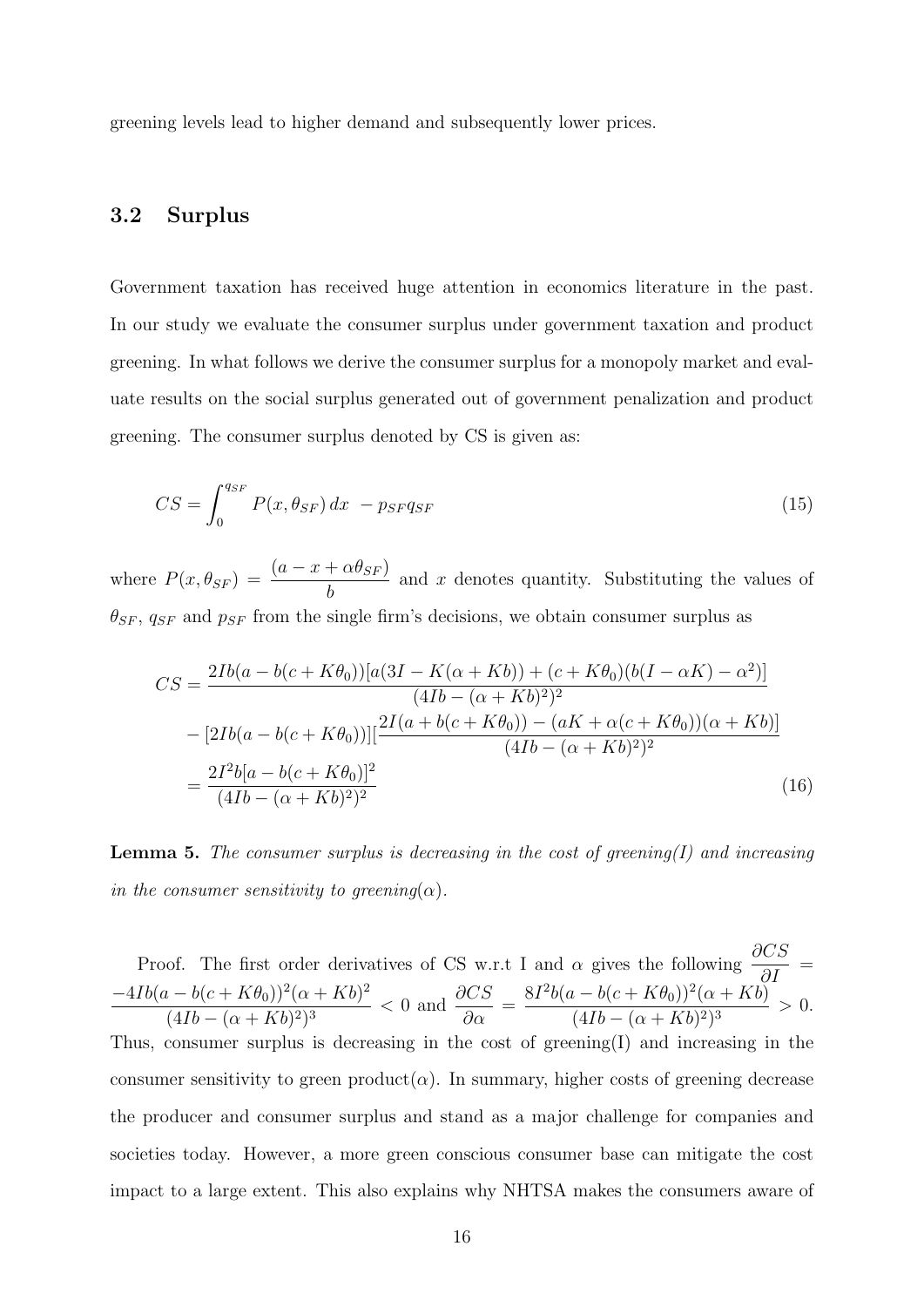the vehicle manufacturers adhering to the CAFE legislations.

The above analysis of the manufacturer's profit and consumer surplus necessitates the importance of evaluating the overall social surplus. The social surplus (SS) is derived by summing the consumer and producer surplus, government earnings and environmental pollution, given by

## $SS = CS + \Pi_{SF} + Government Taxation - Environmental Damage$

Government earnings is given by  $K(\theta_0-\theta_{SF})q_{SF}$  and Environmental Damage is calculated as  $E(\theta_0 - \theta_{SF})q_{SF}$  where E is the damage to environment per unit of greening level difference per unit produced. We assume here that the environmental damage is linear in nature and a function of the difference in greening levels and total production. E is exogenously determined. Thus, the social surplus is calculated as

$$
SS = CS + \Pi_{SF} + K(\theta_0 - \theta)q_{SF} - E(\theta_0 - \theta)q_{SF}
$$
  
= 
$$
\frac{I(a - b(c + K\theta_0))}{(4Ib - (\alpha + Kb)^2)^2} [2Eb\{(\alpha + Kb)(a - bc + \alpha\theta_0) - 4Ib\theta_0\}
$$
(17)  
+ 
$$
(a - bc)\{6Ib - Kb(4\alpha + 3Kb)\} + Kb^2\theta_0(2I + K^2b) - \alpha^2\{a - b(c + K\theta_0)\}]
$$

In order to answer whether the greening level improvements and quantity produced by the monopolist is equal to the socially desirable values, we derive the socially optimal values of greening and quantity.

$$
\max_{q,\theta} SS = \int_0^q P(x,\theta) dx - C(q,\theta)
$$
  
= 
$$
\int_0^q P(x,\theta) dx - cq - I\theta^2 - E(\theta_0 - \theta)q
$$
  
= 
$$
\frac{aq + \alpha\theta q - q^2/2}{b} - cq - I\theta^2 - E(\theta_0 - \theta)q
$$
 (18)

The first order conditions are

$$
\frac{\partial SS}{\partial q} = (a + \alpha \theta - q)/b - c - E(\theta_0 - \theta)
$$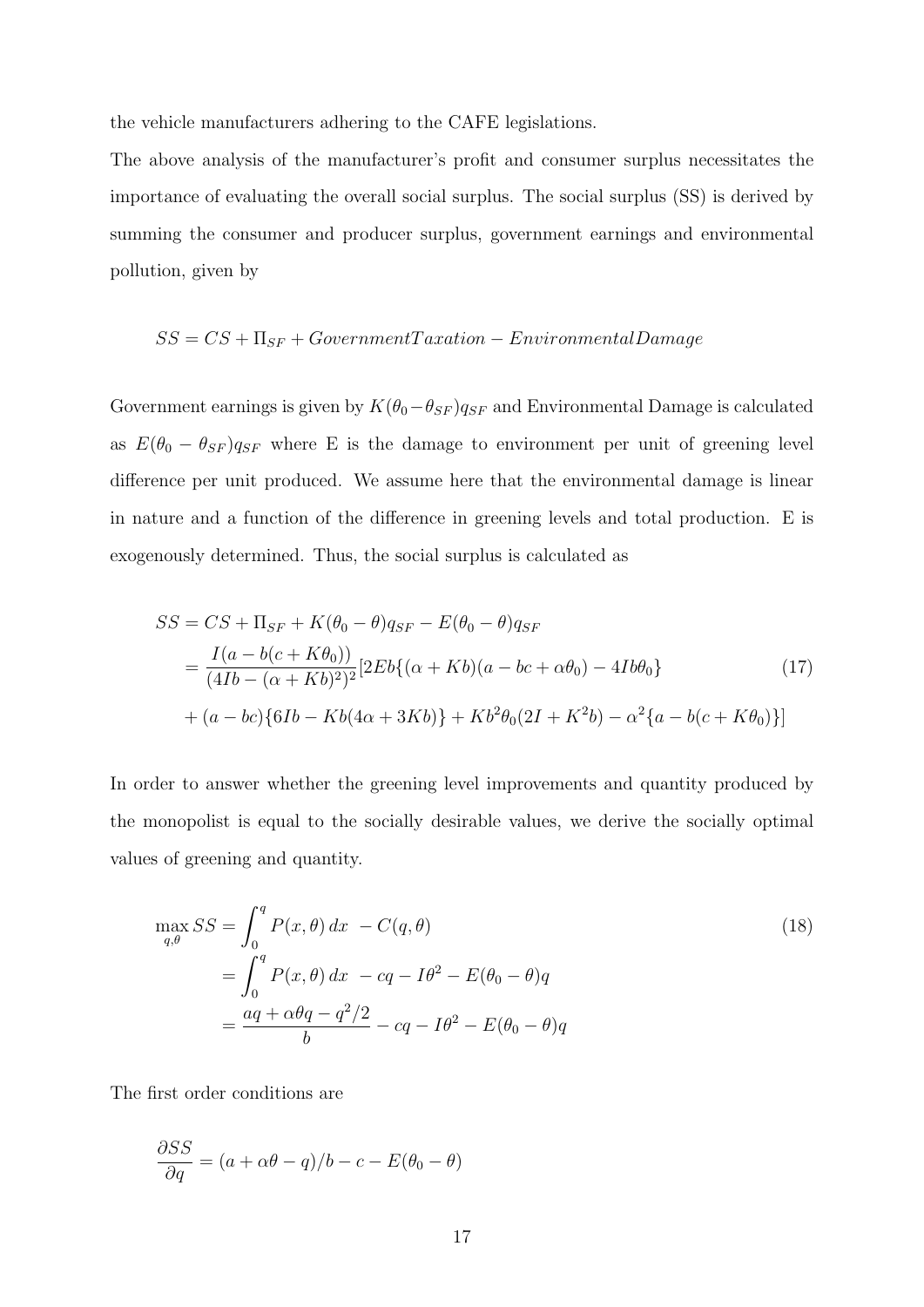$$
\frac{\partial SS}{\partial \theta} = \frac{\alpha q}{b} - 2I\theta + Eq
$$

The second order conditions are

$$
\frac{\partial^2 SS}{\partial q^2} = -\frac{1}{b} \tag{19}
$$

$$
\frac{\partial^2 SS}{\partial \theta^2} = -2I \tag{20}
$$

$$
\frac{\partial^2 SS}{\partial q \partial \theta} = \frac{\alpha}{b} + E \tag{21}
$$

The Hessian is positive for  $I > \frac{b}{2}$ 2 (  $\alpha$ b  $(E)^2$ . Thus, equating the first order conditions to zero and solving for the socially optimal  $\theta$ , quantity and price gives

$$
\theta_{SS} = \frac{(\alpha + bE)(a - b(c + E\theta_0))}{2Ib - (\alpha + bE)^2} \tag{22}
$$

$$
q_{SS} = \frac{(a - b(c + E\theta_0))2Ib}{2Ib - (\alpha + bE)^2}
$$
\n(23)

$$
p_{SS} = \frac{aE(\alpha + bE) + (c + E\theta_0)(2Ib - \alpha(\alpha + bE))}{2Ib - (\alpha + bE)^2}
$$
\n(24)

**Proposition 2.** For K=E and  $I > \frac{(\alpha + Kb)^2}{\alpha!}$  $\frac{116}{2b}$ ,  $\theta_{SS} > \theta_{SF}$  and  $q_{SS} > q_{SF}$ 

Proof : When government penalization  $(K)$  is equal to the environmental damage  $(E)$ , it can be inferred that  $2Ib - (\alpha + Kb)^2 < 4Ib - (\alpha + Kb)^2$ . Hence,  $\theta_{SS}$  and  $q_{SS}$  are greater than the optimal values derived for the monopolist. The results imply that the monopolist falls short of the socially desirable outcomes.

# 4 The case of a Duopoly

In this section, we extend our to a price and greening competition in a duopoly setting. There are two firms labelled 1, 2. Each firm has one product for which it decides the 'greening levels' and prices. The two firms compete on prices and greening levels in the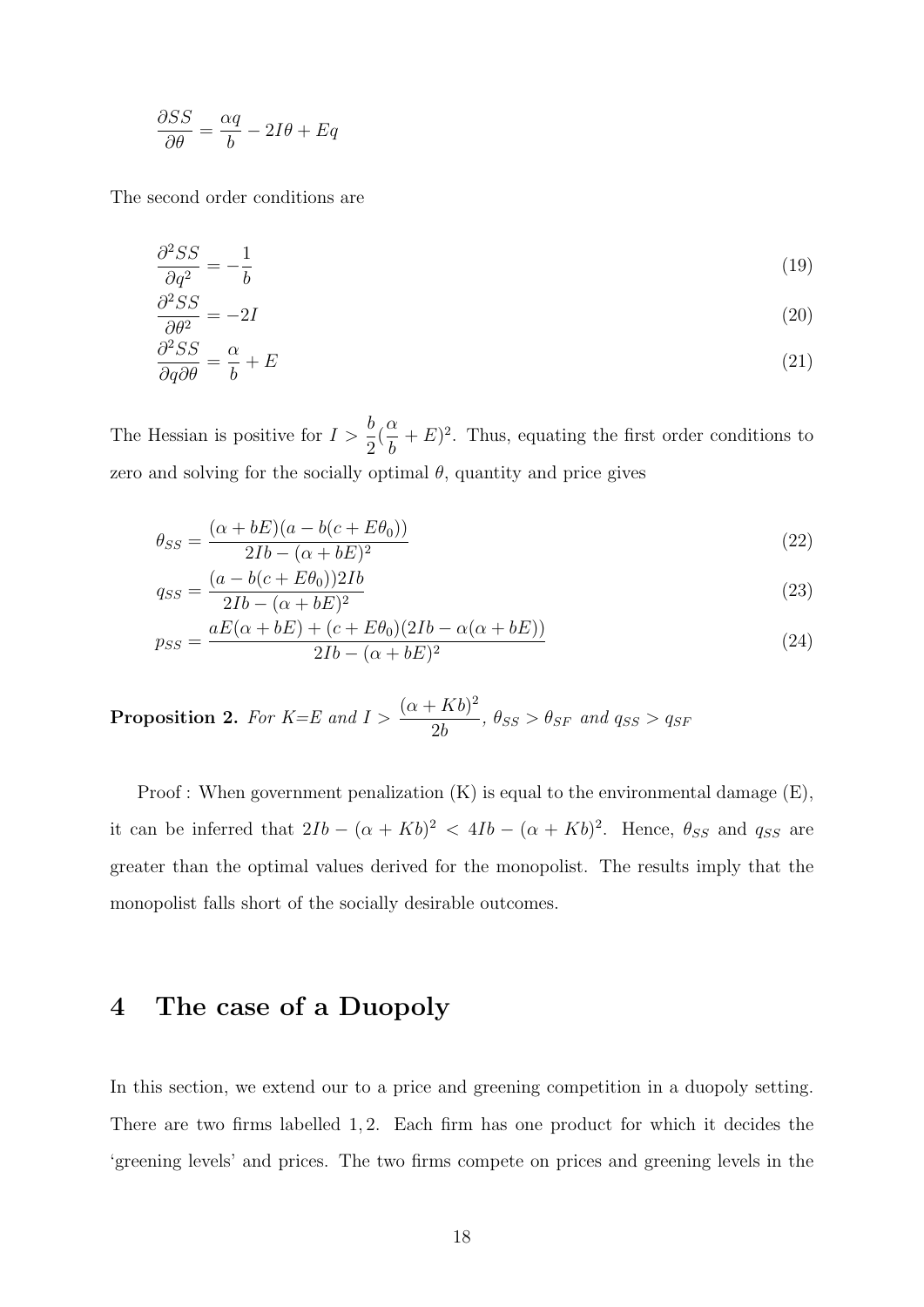market. The demand faced by each firm is given by

$$
q_i = a - bp_i + \gamma p_j + \alpha \theta_i - \beta \theta_j
$$
  
where  $b > \gamma > 0, \alpha > \beta > 0, i \neq j, i, j = 1, 2$  (25)

The above assumptions are necessary so that the effect of Firm i's own price on its quantity demanded is greater than that of its competitor and similarly the effect of greening level on quantity demanded for Firm i is greater than that of its competitor (Banker et.al,1998). Further a denotes the total market demand faced by each firm which is assumed to be equal for both firms considering fairly large players in the market. Also, we intend to study competition between firms in pricing and greening levels under government penalty and not competition in market share which Banker et.al (1998) study. Tsay and Agarwal (2000) on the other hand study price and service competition but in a different set up of one manufacturer serving a market through two competing retailers. The decision making by the firms follow the following sequence:

(i) The firms simultaneously select the 'levels of greening'

(ii) They observe each others greening level, then decide the price of the green product

(iii) Demand is realised based on the prices and greening levels set by the firms.

In our model,  $p_i$  and  $p_j$  denote the price of each firm's product and  $\theta_i$  and  $\theta_j$  denote the 'level of greening' of the product. Further, 'b', ' $\gamma$ ' and ' $\alpha$ ', ' $\beta$ ' denote the demand sensitivity to price and 'greening level' respectively. We model Government penalization similar to the one modelled in the case of a single firm. Let 'K' denote the penalty levied per unit gap in greening standards per unit produced. It is to be noted here, that the amount of penalty levied by the Government is incurred by each firm to the tune of not meeting the Government standard given by  $\theta_0$ '. Under such a taxation scheme, the objective of each firm is the following

$$
\max_{p_i, \theta_i} \Pi_i = (p_i - c)q_i - I_i \theta_i^2 - K(\theta_0 - \theta_i)q_i
$$
\n
$$
s.t. \tag{26}
$$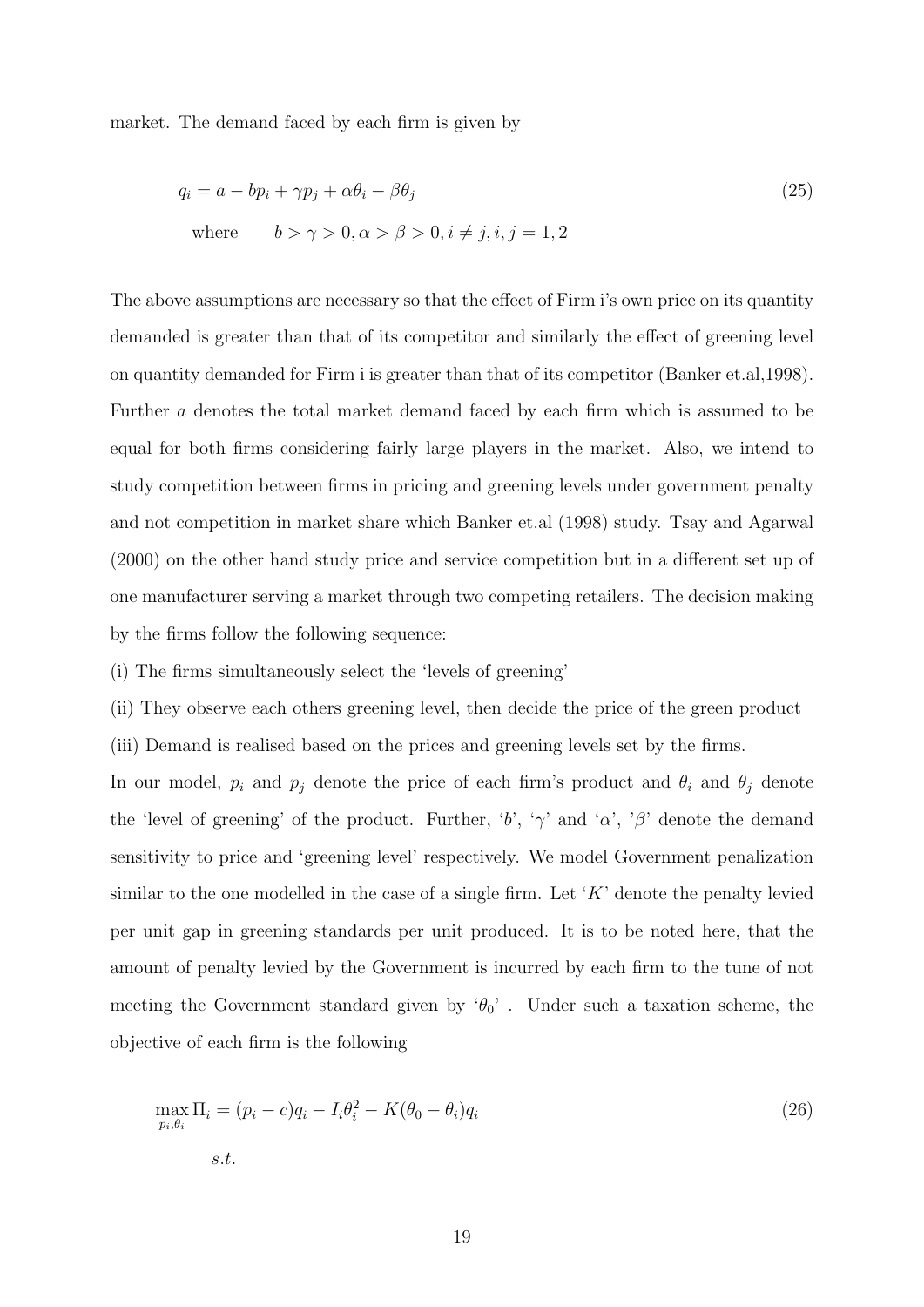$$
\theta_i \le \theta_0
$$
  

$$
\theta_i, p_i \ge 0
$$
  

$$
i \neq j, i, j = 1, 2
$$

In the above equation, the variable cost of production 'c' for each firm is assumed to be same. Since we are interested in analysing the impact of cost of greening on each firm's strategic decision, we vary the cost of greening 'I' for each firm. Also, similar to the case of a single firm, each firm in the duopoly incurs an increasing and convex cost of greening which is represented by a quadratic form here. Further, each firm incurs a penalty when it falls short of the Government determined standards. Using the KKT conditions as outlined in the case of a single firm, we find

The optimal level of greening  $(\theta^{NC})$  is derived as:

$$
\theta_i^{NC} = \frac{BX[(I_jW^2 - Z) - BY]}{(I_iW^2 - Z)(I_jW^2 - Z) - B^2Y^2}
$$
\n
$$
= b[(S_2(A_1 - W(c + K\theta_0)) + A_2(S_1 + KW))(b(S_1 + KW)(2S_2 + T) + bS_2T - 2I_jW^2)]
$$
\n
$$
/[b^2T^2(S_1 + S_2 + KW)^2 + 4bS_2KW^3(I_i + I_j) - 4(I_jW^2 - bS_1S_2)(I_iW^2 - bS_1S_2)
$$
\n
$$
- 4b^2S_2^2KW(2S_1 - KW)]
$$
\n(27)

when,

Condition: 
$$
I_i > [bG_2(b(S_1 + KW)(2S_2 + T) + bS_2T) - \theta_0(b^2T^2(S_1 + S_2 + KW)^2
$$
  
\n $-4b^2S_2^KW(2S_1 + KW)) - 2bG_2I_jW^2 - \theta_04bS_2KW^3I_j - 4\theta_0bS_1S_2(I_jW^2 - bS_1S_2)]$   
\n $[(\theta_0(4bS_2KW^3 - 4W^2(I_jW^2 - bS_1S_2))]$ 

This can be simplified to :

$$
\theta_i^{NC} = \frac{bG_2G_3}{G_1} \tag{28}
$$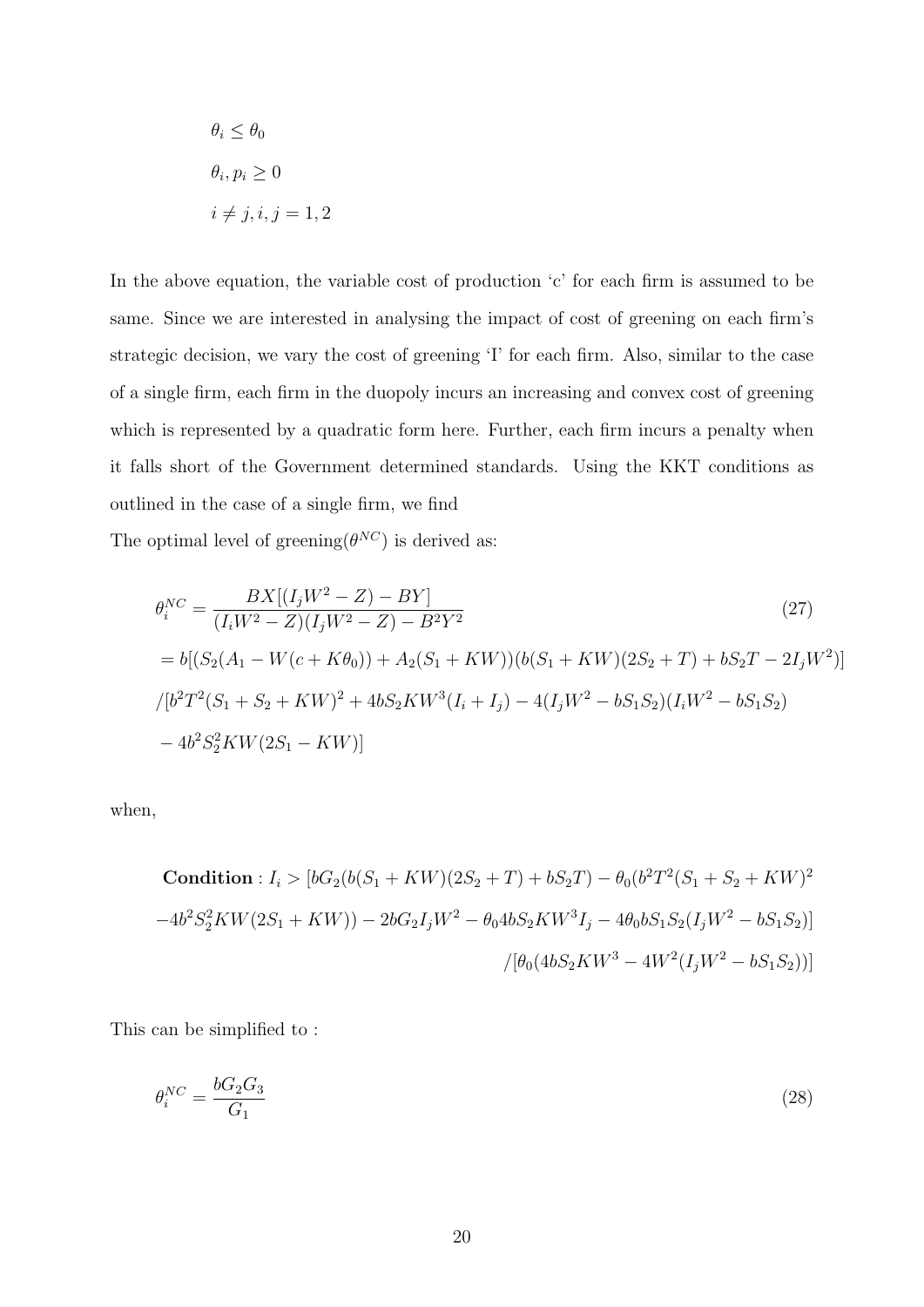From the optimal greening level, the price, quantity and profit function of Firm i,  $i \neq j$ ,  $\mathrm{i,j} {= 1,2}$  under competition is derived as:

$$
p_i^{NC} = \frac{A_1 + \frac{G_2 G_3 b S_1}{G_1} - \frac{b T G_2 G_4}{G_1}}{W}
$$
\n(29)

$$
q_i^{NC} = b\left(\frac{A_2 + \frac{G_2 G_3 b S_2}{G_1} - \frac{b T G_2 G_4}{G_1}}{W}\right) \tag{30}
$$

$$
\Pi_{i}^{NC} = \frac{b[A_1 - Wc + G_2G_3bS_1/G_1 - bG_2(G_4T/G_1)][A_2 + G_2G_3bS_2/G_1 - bG_2(G_4T/G_1)]}{W^2}
$$

$$
-\frac{I_iG_2^2G_3^2b^2}{G_1^2} - Kb[(\theta_0 - \frac{G_2G_3b}{G_1})] \frac{[A_2 + \frac{G_2G_3bS_2}{G_1} - bG_2(G_4T/G_1)]}{W}
$$
(31)

where

$$
G_1 = b^2 T^2 (S_1 + S_2 + KW)^2 + 4bS_2 KW^3 (I_i + I_j) - 4(I_j W^2 - bS_1 S_2)(I_i W^2 - bS_1 S_2) - 4b^2 S_2^2 KW(2S_1 + KW)
$$
  
\n
$$
G_2 = A_2 (KW + S_1) + (S_2 (A_1 - W(c + K\theta_0)))
$$
  
\n
$$
G_3 = b(S_1 + KW)(2S_2 + T) + bS_2 T - 2I_j W^2
$$
  
\n
$$
G_4 = b(S_1 + KW)(2S_2 + T) + bS_2 T - 2I_i W^2
$$

**Lemma 6.** Given the cost of greening( $I_j$ ) of its competitor, the greening level of Firm i is decreasing in its own cost  $I_i$ .

Proof: The first order derivative w.r.t 
$$
I_i
$$
 is\n
$$
\frac{\partial \theta_i^{NC}}{\partial I_i} = -\frac{BXW^2(I_jW^2 - Z)((I_jW^2 - Z) - BY)}{((I_iW^2 - Z)(I_jW^2 - Z) - B^2Y^2)^2} < 0.
$$

The result corroborates our finding as in the single firm's case, that the equilibrium greening levels of firms are decreasing in their own costs of greening.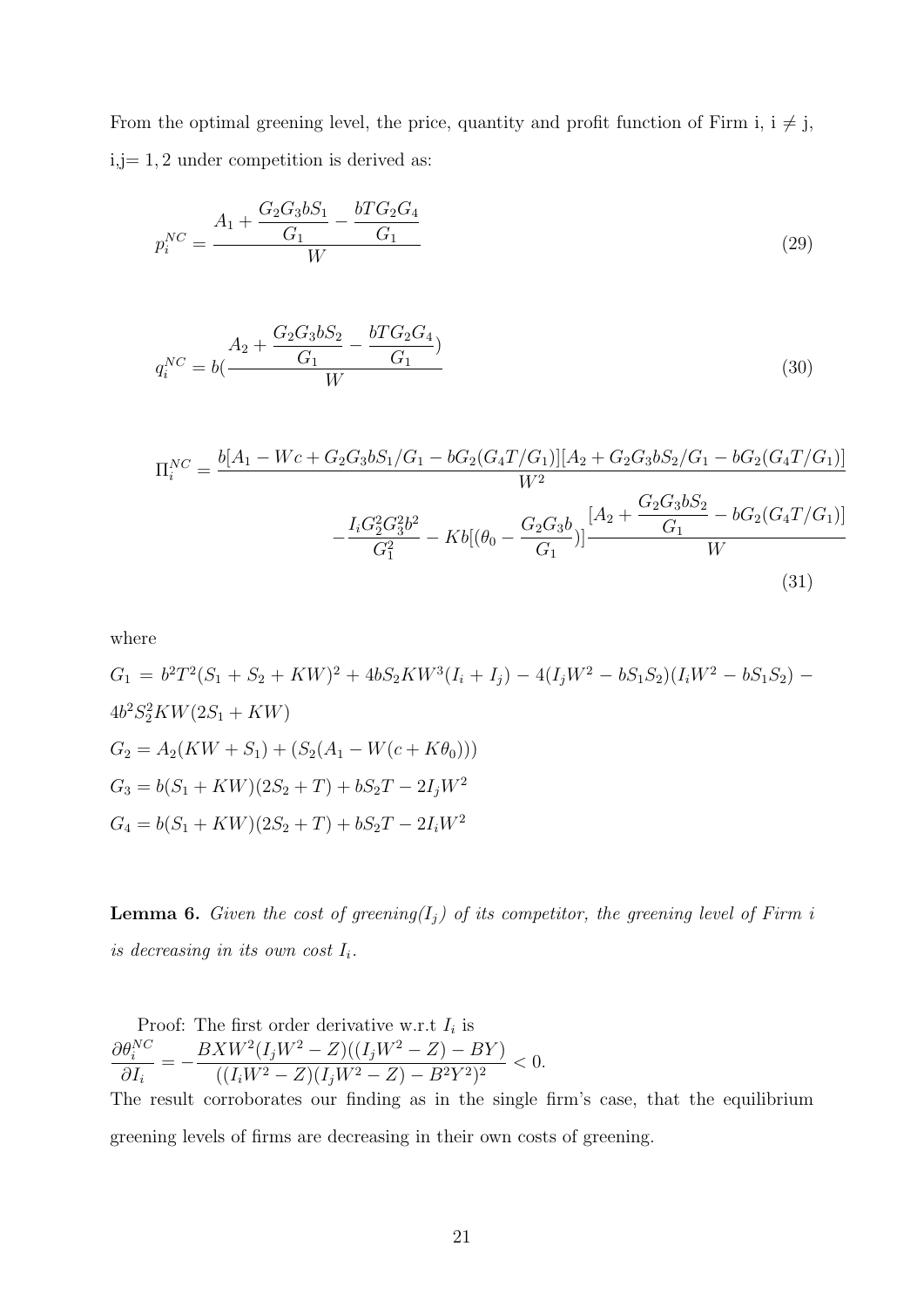When

Condition: 
$$
I_i \leq [bG_2(b(S_1 + KW)(2S_2 + T) + bS_2T) - \theta_0(b^2T^2(S_1 + S_2 + KW)^2 - 4b^2S_2^KW(2S_1 + KW)) - 2bG_2I_jW^2 - \theta_04bS_2KW^3I_j - 4\theta_0bS_1S_2(I_jW^2 - bS_1S_2)]
$$

\n
$$
/[\theta_0(4bS_2KW^3 - 4W^2(I_jW^2 - bS_1S_2))]
$$

The equilibrium values of greening levels, price, quantity and profit for Firm i,  $i \neq j, i, j =$ 1, 2 are given as

$$
\theta_i^{NC} = \theta_0
$$
  
\n
$$
p_i^{NC} = \frac{A_1 + \theta_0(S_1 - T)}{W}
$$
  
\n
$$
q_i^{NC} = b(\frac{A_2 + \theta_0(S_2 - T)}{W})
$$
  
\n
$$
\Pi_i^{NC} = b[\frac{A_1 + \theta_0(S_1 - T)}{W} - c][\frac{A_2 + \theta_0(S_2 - T)}{W}] - I_i\theta_0^2
$$

In the above result, the equilibrium price, quantity and profit of the firm is derived by substituting  $\theta = \theta_0$  in the expressions for price, quantity and profit.

Proposition 3. The relative greening level difference between the two firms is increasing in the cost of greening difference.

Proof: We derive

$$
\frac{|\theta_i - \theta_j|}{\theta_i + \theta_j} = \frac{|\Delta \theta|}{\theta_T}
$$
  
= 
$$
\frac{W^2 |(I_j - I_i)|}{W^2 (I_i + I_j) - 2(Z + BY)}
$$
  
= 
$$
\frac{W^2 |(I_j - I_i)|}{2[W^2 \frac{(I_i + I_j)}{2} - (Z + BY)]}
$$

Keeping the cost averages constant, it is observed that the relative greening difference is increasing in the cost of greening difference. Thus, the Firm with a lower cost of greening would be able to provide a higher greening level in comparison to its competitor. This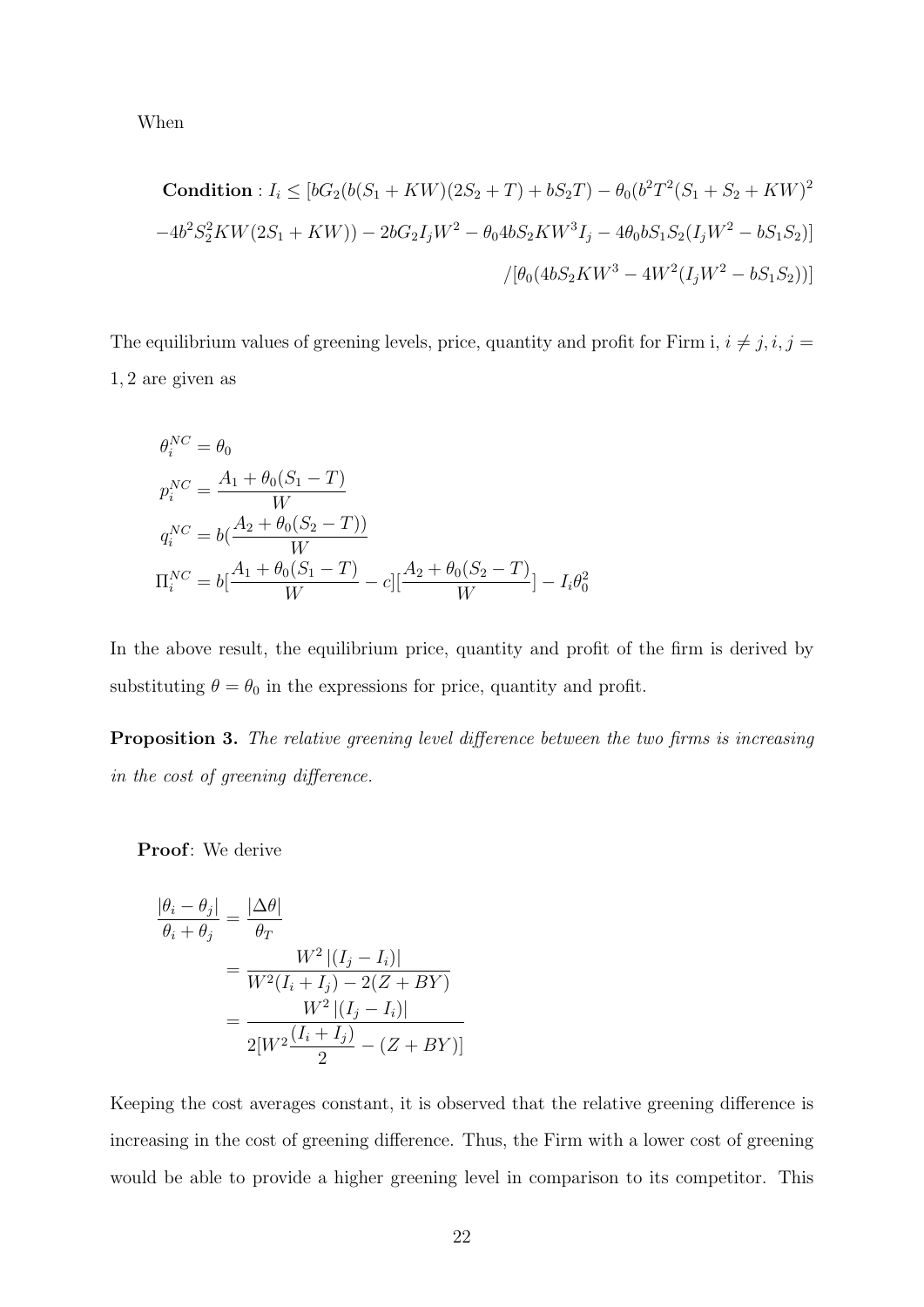result confirms our understanding of the CAFE legislations where Toyota had not paid any fine over a period of twenty years while its competitors who had significantly higher costs of greening had been fined and provided lower levels of greening(fuel economy) in the vehicles they produced.

### 4.1 When Firms have equal costs of Greening

In this section, we deal with the case when cost of greening for both the firms are equal. The results derived in this section are important that they help analyse the impact of cooperation on cost of greening and greening level decisions in a later section.

$$
f_{\rm{max}}
$$

When  $I_i = I_j$ , we get :

$$
\theta^N = \frac{BX}{IW^2 - Z + BY}
$$

Substituting the values of B,X,Y and Z in the expression for  $\theta^N$ , we get

$$
\theta^N = \frac{b[S_2(A_1 - W(c + K\theta_0)) + A_2(S_1 + KW)]}{2IW^2 - 2bS_2(S_1 + KW) + bT(S_1 + S_2 + KW)}
$$

When,

$$
\theta^N < \theta_0
$$
\n
$$
\Rightarrow \frac{BX}{IW^2 - Z + BY} < \theta_0
$$
\n
$$
\Rightarrow I > (Z + \frac{B(X - \theta_0 Y)}{\theta_0}) / W^2
$$
\n
$$
\Rightarrow I > \frac{b}{2\theta_0 W^2} [S_2(A_1 - W(c - K\theta_0)) + (S_1 + KW)(A_2 - T\theta_0) + S_2\theta_0 (2S_1 - T)]
$$

Thus, for **Condition**:  $I >$ b  $2\theta_0 W^2$  $[S_2(A_1 - W(c - K\theta_0)) + (S_1 + KW)(A_2 - T\theta_0) +$  $S_2\theta_0(2S_1-T)$ ]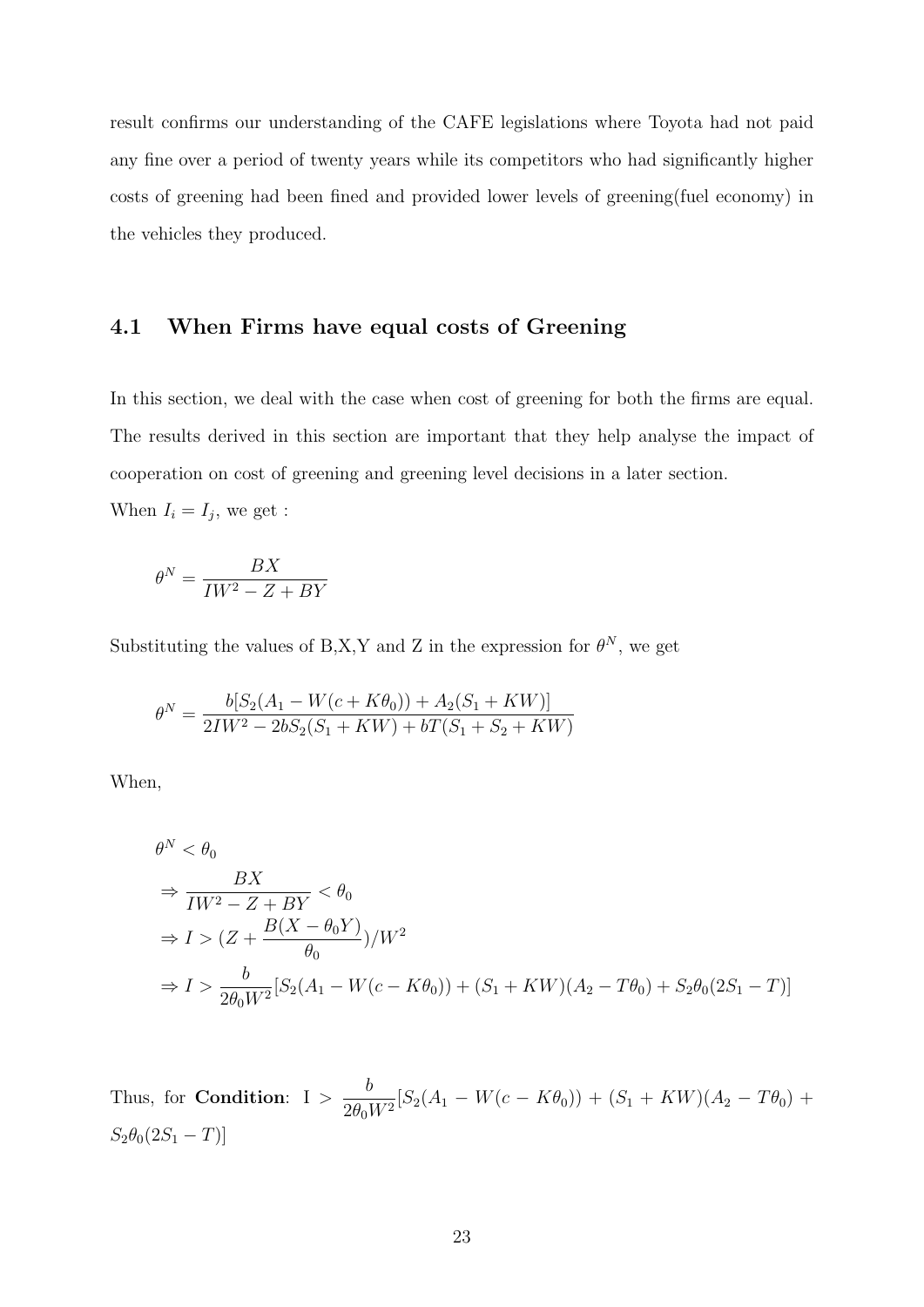The equilibrium values of prices, quantities and profits are derived as:

$$
p^{N} = \left[\frac{A_{1} + (S_{1} - T) \frac{b[S_{2}(A_{1} - W(c + K\theta_{0})) + A_{2}(S_{1} + KW)]}{2IW^{2} - 2bS_{2}(S_{1} + KW) + bT(S_{1} + S_{2} + KW)}\right]
$$

$$
q^{N} = b \left[ \frac{A_{2} + (S_{2} - T) \frac{b[S_{2}(A_{1} - W(c + K\theta_{0})) + A_{2}(S_{1} + KW)]}{2IW^{2} - 2bS_{2}(S_{1} + KW) + bT(S_{1} + S_{2} + KW)} \right]
$$

$$
\Pi^{N} = [(2IW^{2}(A_{1}-c) + 2bS_{2}WK(Wc - A_{1}K) - A_{1}bS_{1}S_{2} + (S_{1} + KW)(A_{1}bT + bA_{2}(S_{1}-T)) + WbS_{1}c(S_{2}-T) - W^{2}bcK(2S_{2}-T)- bS_{2}KW\theta_{0}(S_{1}-T))(A_{2} + (1/2)(\frac{bM(S_{2}-T)}{N}))b]/[W^{2}(2IW^{2} - 2bS_{2}(S_{1} + KW)+ bT(S_{1} + S_{2} + KW))]- (1/4)(\frac{Ib^{2}N^{2}}{M^{2}}) - \frac{K(\theta_{0} - (1/2)(\frac{bN}{M}))b(A_{2} + (1/2)(\frac{bN(S_{2}-T)}{M}))}{W} where,
$$

$$
M = IW^2 - bS_2(S_1 + KW) + \frac{1}{2}bT(S_1 + S_2 + KW)
$$
  
and  

$$
N = S_2(A_1 - W(c + K\theta_0)) + A_2(S_1 + KW)
$$

However, for **Condition**:  $I \leq \frac{b}{20}$  $2\theta_0 W^2$  $[S_2(A_1 - W(c - K\theta_0)) + (S_1 + KW)(A_2 - T\theta_0) +$  $S_2\theta_0(2S_1-T)$ ]

$$
\theta^N = \theta_0
$$
  
\n
$$
p^N = \frac{A_1 + \theta_0 (S_1 - T)}{W}
$$
  
\n
$$
q^N = b(\frac{A_2 + \theta_0 (S_2 - T)}{W})
$$
  
\n
$$
\Pi^N = b[\frac{A_1 + \theta_0 (S_1 - T)}{W} - c][\frac{A_2 + \theta_0 (S_2 - T)}{W}] - I\theta_0^2
$$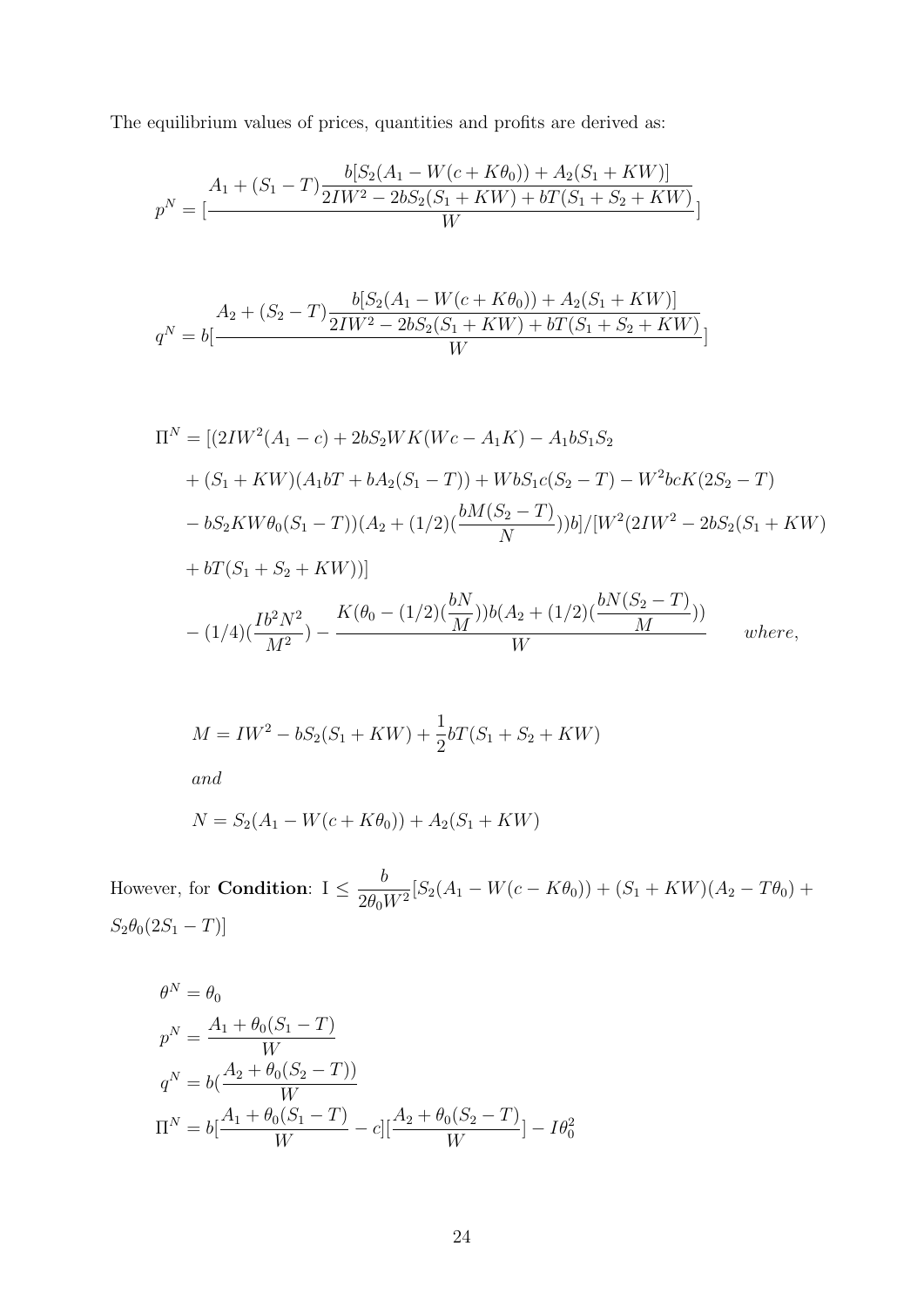## 4.2 Contract Analysis and Greening

In the following sections we consider few contracts which impact the decision making of firms under greening and government legislations. Our scope of study limits itself to two competing firms facing government legislations. In that perspective we deal with contracts which help share the burden of development of the greening innovation between both the firms. We study a fixed fee contract and revenue sharing contract in this section. In another section we study a cost sharing contract under cooperation. As outlined previously, there are several examples of firms participating in the joint development of the green product or sharing the cost of development of the technology or sharing revenues generated through the development of the green technology with the partner firm. Tsay,Nahmias and Aggarwal(1999) and Cachon(2003) provide a detailed review of various supply chain contracts. We refer to these contracts in the case of a duopoly. In the next section we study a fixed fee contract.

### 4.2.1 Greening through Fixed Fee Contract

Decision making under the fixed fee contract follows the following sequence :

1: Firm j offers a fixed fee F for utilizing the green technology that Firm i solely develops. 2: Firm i decides to accept or reject the contract. If Firm i accepts the offer, then based on the fixed fee, Firm i decides on the level of greening to achieve. It also incurs the cost of greening.

3: Finally, both the firms compete on prices and demand is realised based on the prices and greening level.

Given the three stage game, the objective of Firm i is:

$$
\max_{p_i, \theta} \Pi_i = (p_i - c - K(\theta_0 - \theta))q_i - I\theta^2 + F
$$
  
s.t.  

$$
\theta \le \theta_0
$$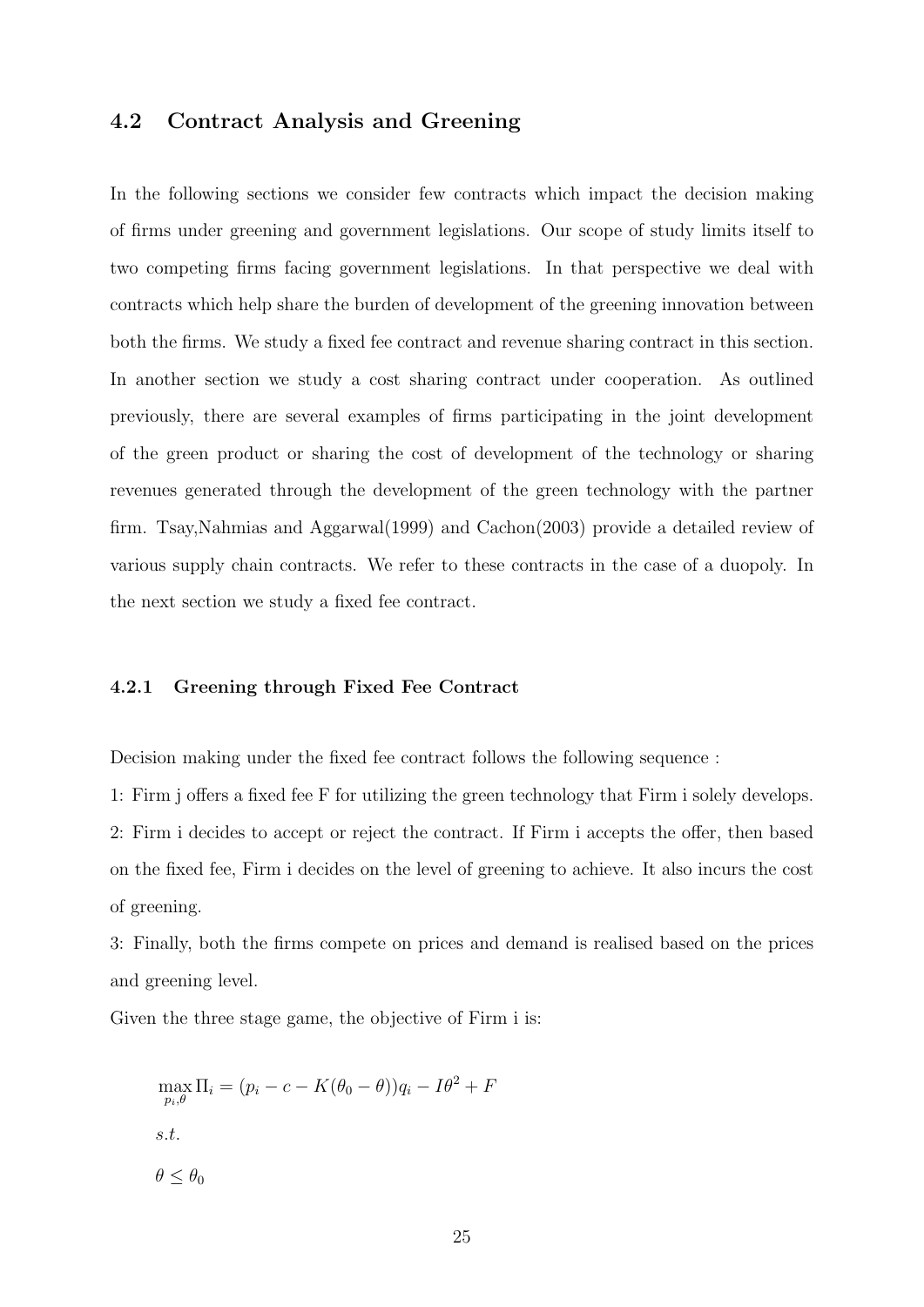and the objective of Firm j is :

$$
\max_{p_j} \Pi_j = (p_j - c - K(\theta_0 - \theta))q_j - F
$$

The demand realised is :

 $q_i = a - bp_i + \gamma p_j + \theta(\alpha - \beta)$  where  $i \neq j$  and  $i, j = 1, 2$ Solving for the optimum level of greening  $(\theta^F)$  gives:

$$
\theta^F=\frac{N_3bN_2}{N_1}
$$

for

$$
Condition: I > \frac{bN_3[N_2 + \theta_0 N_3]}{\theta_0(4b(b-\gamma) + \gamma^2)}
$$

Substituting the optimum greening level $(\theta^F)$  into the profit function of Firm i gives:

$$
\Pi_i^F = [N_5 - c - N_4][a - (b - \gamma)N_5 + \frac{N_3 b N_2(\alpha - \beta)}{N_1}] - \frac{I_i N_3^2 b^2 N_2^2}{N_1^2} + F
$$

Substituting the optimum greening level $(\theta^F)$  into the profit function of Firm j gives:

$$
\Pi_j^F = [N_5 - c - N_4][a - (b - \gamma)N_5 + \frac{N_3 b N_2(\alpha - \beta)}{N_1}] - F
$$

where

$$
N_1 = I(4b(b - \gamma) + \gamma^2) - b((\alpha - \beta) + K(b - \gamma))^2
$$
  
\n
$$
N_2 = a - (b - \gamma)(c + K\theta_0)
$$
  
\n
$$
N_3 = \alpha - \beta + K(b - \gamma)
$$
  
\n
$$
N_4 = K(\theta_0 - \frac{N_3bN_2}{N_1})
$$
  
\n
$$
a + \frac{N_3bN_2(\alpha - \beta)}{N_1} + b(c + N_4)
$$
  
\n
$$
N_5 = \frac{2b - \gamma}{\gamma}
$$

Both Firm i and j would participate in the fixed fee contract when their profits through the contract are greater than the profits in the non-contractual case . Thus, Firms would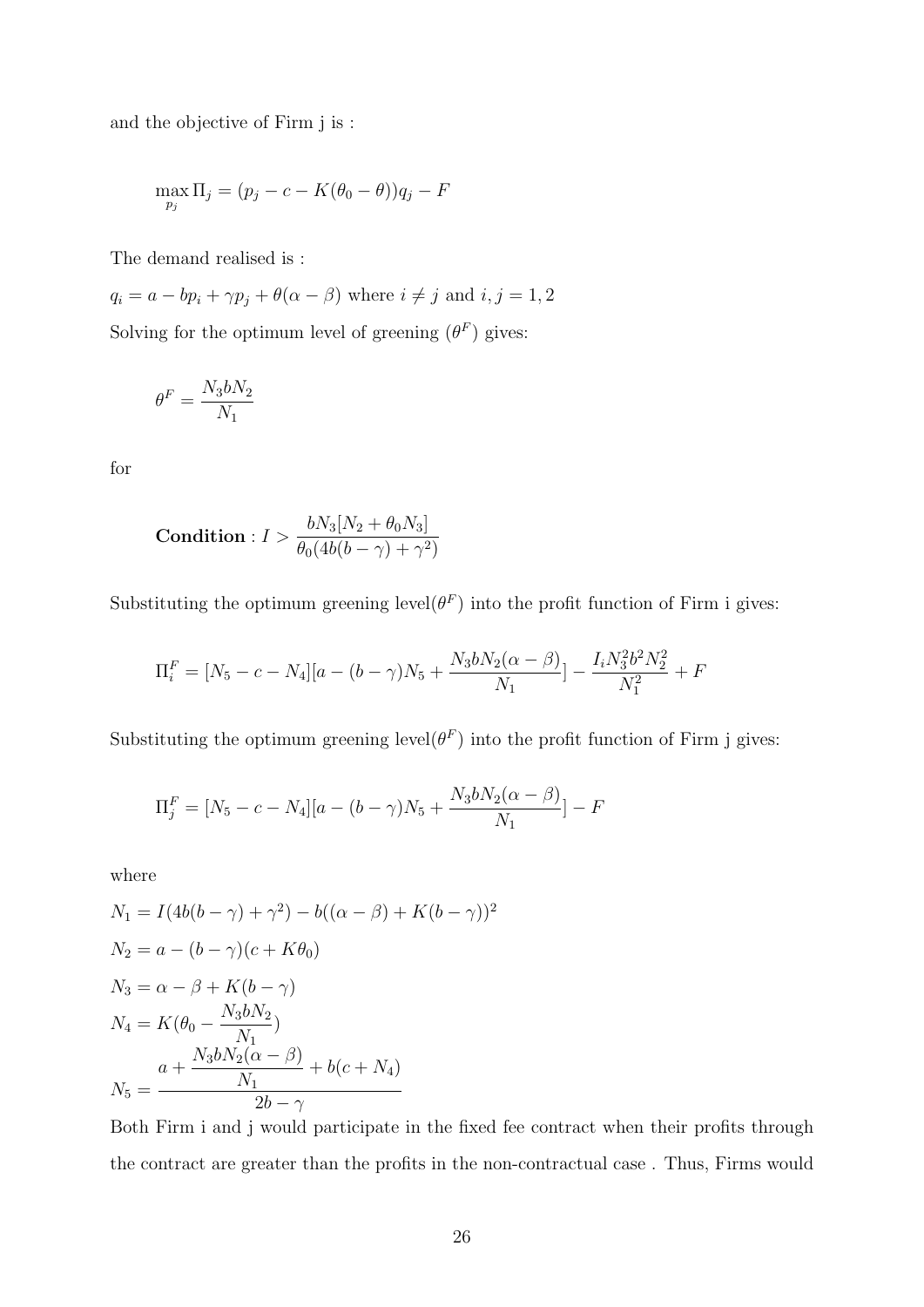participate when

$$
\Pi_i^F \ge \Pi_i^{NC} \qquad and
$$
  

$$
\Pi_j^F \ge \Pi_j^{NC}
$$

Solving for Firm i's case, we derive

$$
F \geq \frac{b[A_1 - Wc + G_2G_3bS_1/G_1 - bG_2(G_4T/G_1)][A_2 + G_2G_3bS_2/G_1 - bG_2(G_4T/G_1)]}{W^2}
$$

$$
-\frac{I_iG_2^2G_3^2b^2}{G_1^2} - Kb[(\theta_0 - \frac{G_2G_3b}{G_1})] \frac{[A_2 + \frac{G_2G_3bS_2}{G_1} - bG_2(G_4T/G_1)]}{W}
$$

$$
-\left[ [N_5 - c - N_4][a - (b - \gamma)N_5 + \frac{N_3bN_2(\alpha - \beta)}{N_1}] - \frac{I_iN_3^2b^2N_2^2}{N_1^2} \right]
$$

**Proposition 4.** The greening level achieved( $\theta^N$ ), when firms have equal costs of greening is higher than the greening level achieved  $(\theta^F)$  under fixed fee contract.

Proof:

$$
\theta^N - \theta^F = \frac{(2b - \gamma)^2 (2b\beta - \gamma(\alpha - Kb)) Ib(a - (b - \gamma)(c + K\theta_0))}{N_1 (2IW^2 - 2bS_2(S_1 + KW) + bT(S_1 + S_2 + KW))} > 0
$$

Under equal costs of greening, price and greening competition under government legislations lead to a higher equilibrium level of greening than a single firm developing the green technology/product under a fixed fee contract with its competitor firm in the market. The result interestingly points out that contractual terms may result in increased surplus for the firms but the equilibrium levels of greening remain higher under competition between the firms.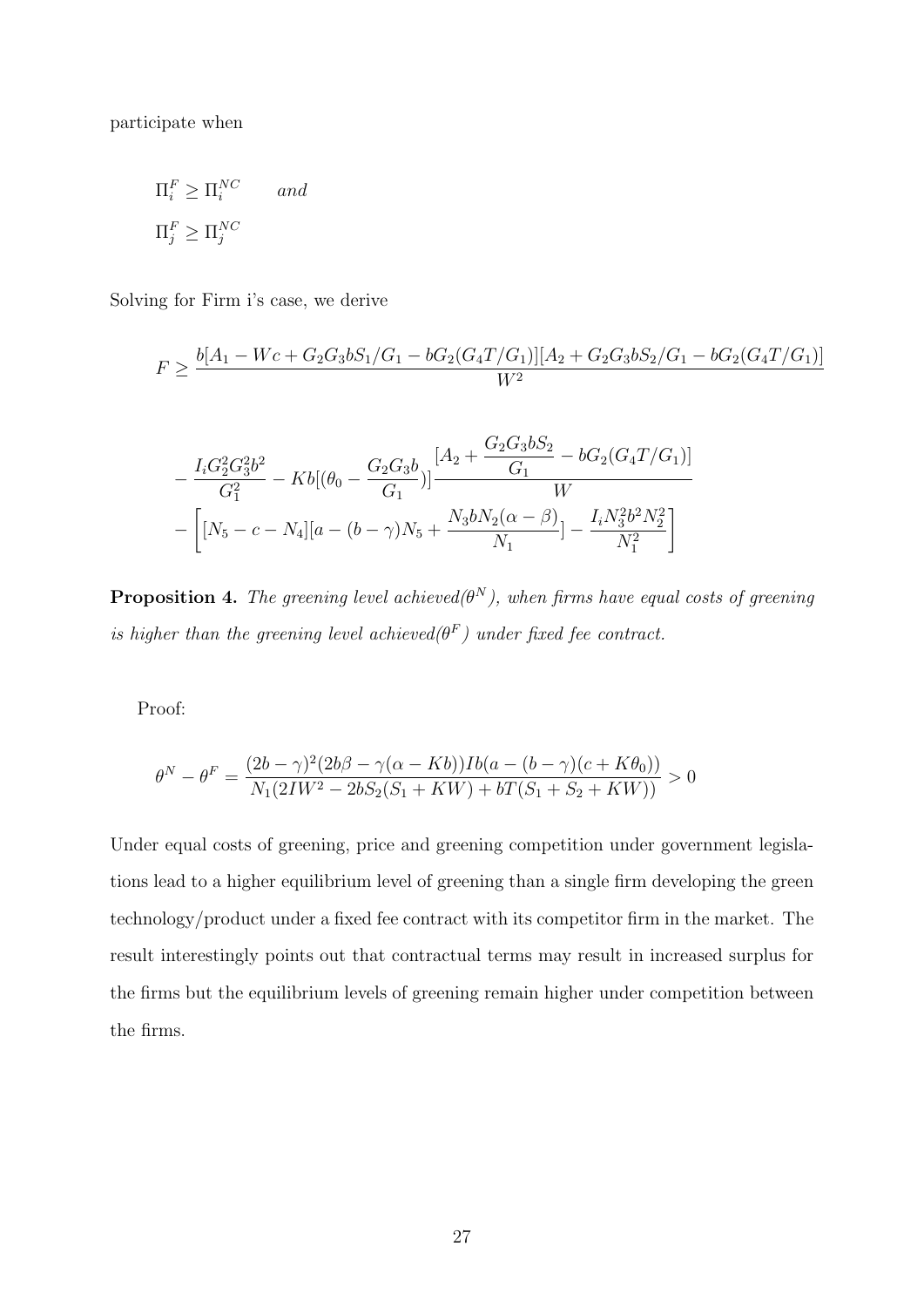#### 4.2.2 Greening through Revenue Sharing

We discuss another mechanism of greening where one of the firms offers a revenue sharing contract in return for leasing/usage of green technology/product that the other firm develops. Revenue sharing contracts have been dealt with in detail by Cachon and Lariviere(2005). However the authors discuss the contract in the context of a supply chain whereas we apply the revenue sharing contract in the case of a duopoly with price and greening competition. Decision making under the revenue sharing contract follows the following sequence :

1: Firm j offers a portion  $\omega$  of its revenues to Firm i for utilizing the green technology/product that Firm i solely develops.

2: Firm i decides to accept or reject the revenue sharing contract. If Firm i accepts the offer, then based on the portion of revenues shared by Firm j, Firm i decides on the level of greening to achieve. It also incurs the cost of greening.

3: Both the firms compete on prices and demand is realised based on the prices and greening level.

Given the three stage game, the objective of Firm i is:

$$
\max_{p_i, \theta} \Pi_i = (p_i - c - K(\theta_0 - \theta))q_i - I\theta^2 + (1 - \omega)p_jq_j
$$
  
s.t.  

$$
\theta \le \theta_0
$$

and the objective of Firm j is :

$$
\max_{p_j} \Pi_j = \omega(p_j q_j) - (c + K(\theta_0 - \theta))q_j
$$

The demand realised is :

$$
q_i = a - bp_i + \gamma p_j + \theta(\alpha - \beta)
$$
 where  $i \neq j$  and  $i, j = 1, 2$ .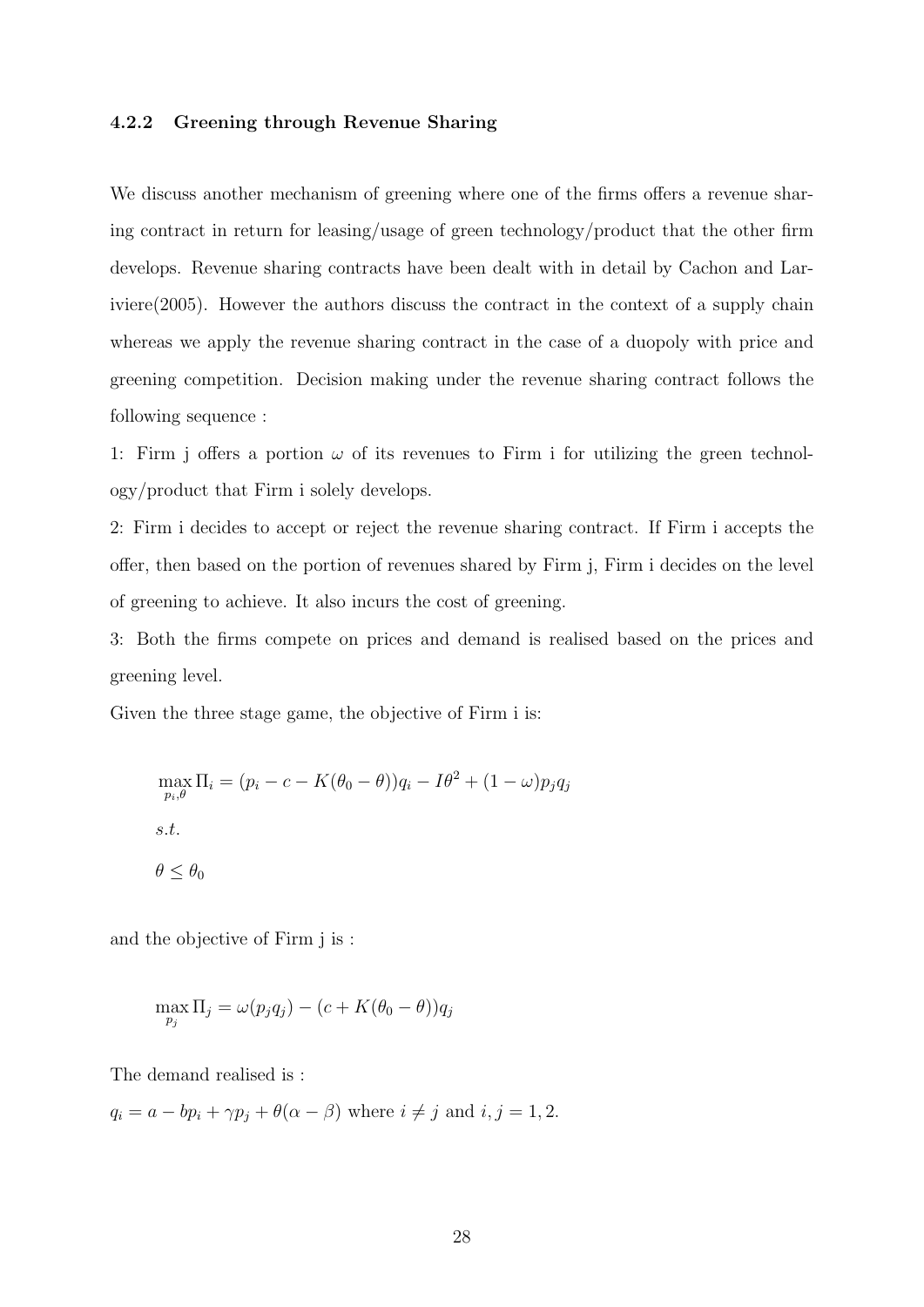The optimal greening levels and profit functions of each firm is derived as

$$
\theta^{RS} = (1/2)(\frac{S_{12}}{S_{11}})
$$

Substituting the above value of  $(\theta^{RS})$  into the profit function of each firm gives

$$
\Pi_i^{RS} = \left(\frac{S_{13}}{\omega S_1} - c\right)S_{10} - \frac{1}{4}\left(\frac{I_i S_{12}^2}{S_{11}^2}\right) - K(\theta_0 - \frac{1}{2}\left(\frac{S_{12}}{S_{11}}\right))S_{10}
$$

$$
+\frac{(1-\omega)S_{14}(a - \frac{bS_{14}}{\omega S_1} + \frac{\gamma S_{13}}{\omega S_1} + \frac{1}{2}\frac{S_{12}(\alpha - \beta)}{S_{11}})}{\omega S_1}
$$

$$
\Pi_j^{RS} = \frac{(S_{15}S_{16})}{S_1} - cS_{16} - K(\theta_0 - 1/2(\frac{S_{12}}{S_{11}}))S_{16}
$$

where 
$$
S_1 = 4b^2 - \gamma^2(2 - \omega)
$$
  
\n $S_{10} = (a - \frac{bS_{13}}{\omega S_1} + \frac{\gamma S_{14}}{\omega S_1} + 1/2 \frac{S_{12}(\alpha - \beta)}{S_{11}})$   
\n $S_{11} = %1$   
\n $S_{12} = %2$   
\n $S_{13} = %4 = (\omega a + bc)\gamma(2 - \omega) + 2\omega b(a + bc) + \gamma Kbb\theta_0(2 - \omega) - \frac{\gamma KbS_{12}}{S_{11}} + 2\omega Kb^2\theta_0 + \frac{\omega S_{12}(\alpha - \beta)(\beta + \gamma)}{S_{11}} - \frac{\omega Kb^2S_{12}}{S_{11}} - (1/2)\frac{\omega^2\gamma S_{12}(\alpha - \beta)}{S_{11}} + (1/2)\frac{\omega\gamma KbS_{12}}{S_{11}}$   
\n $S_{14} = %5 = \omega 2ab + 2Kb^2\theta_0 + \frac{\omega bS_{12}(\alpha - \beta)}{S_{11}} + 2b^2c + \omega\gamma(a + b(c + K\theta_0)) +$   
\n $(1/2)\frac{\omega\gamma S_{12}(\alpha - \beta)}{S_{11}} - (1/2)\frac{\omega\gamma KbS_{12}}{S_{11}} - \frac{Kb^2S_{12}}{S_{11}}$   
\n $S_{15} = %4j = \omega 2ab + 2b^2(c + K\theta_0) + \frac{\omega bS_{12}(\alpha - \beta)}{S_{11}} - (1/2)\frac{\omega\gamma KbS_{12}}{S_{11}} - \frac{Kb^2S_{12}}{S_{11}} +$   
\n $(1/2)\frac{\omega\gamma S_{12}(\alpha - \beta)}{S_{11}} + \omega\gamma(a + b(c + K\theta_0))$   
\n $S_{16} = %5j = a - \frac{bS_{15}}{\omega S_1} + \frac{\gamma}{\omega S_1}[2\gamma bc + 2b\omega(a + bc) - (1/2)\frac{\omega^2\gamma S_{12}\alpha}{S_{11}} + \gamma Kb\theta_0(2 - \omega) +$   
\n $2\omega(\gamma a + Kb^2\theta_0) - \frac{\gamma KbS_{12}}{S_{11}} - \omega$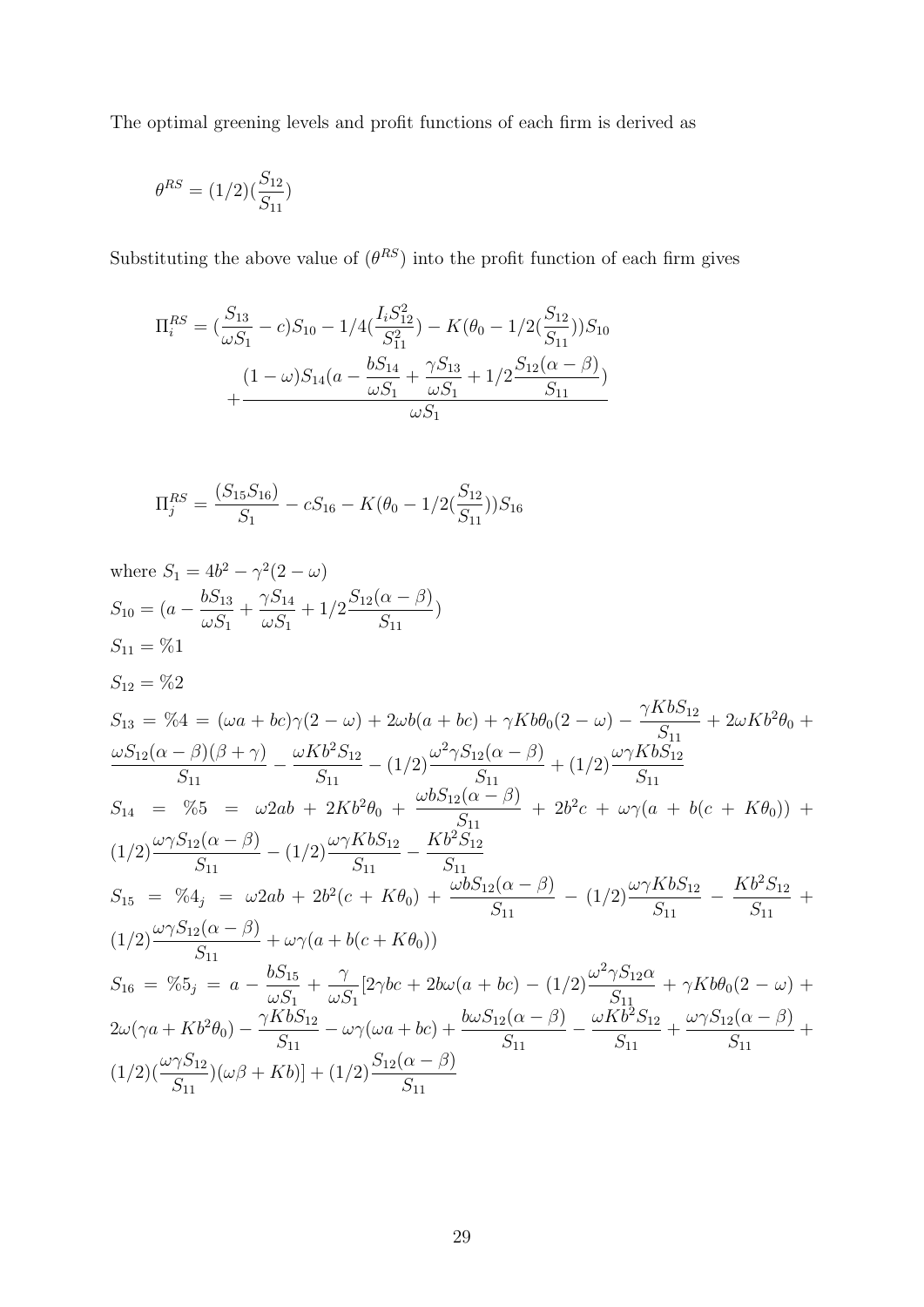#### 4.2.3 Greening through cost sharing contract

We address the question of what happens to the choice of greening level when firms decide to co-operate. Subsequently we find the impact of greening levels on the price of the product. One of the reasons cited in literature for co-operation is the reduced cost of development (Banker,Khosla and Sinha, 1998). We model the reduced cost of development in the following way. The reduced cost of development is given by  $I_c$  where the index c stands for co-operation.

$$
I_c = 2I\delta \qquad where \qquad 0 \le \delta \le 1
$$

The above model of cost under co-operation indicates that the cost of greening under co-operation is certain fraction of the total cost of greening when firms work individually. The decision making between the two firms follows the following sequence in our model: 1. The two firms jointly select their greening levels.

2. The firms then compete on their prices.

3. Demand is realised based on the choice of prices and greening levels.

We assume that the total cost of greening under co-operation given by  $I_c$  is shared between the two firms such that firm i incurs  $\phi$  portion of the cost while firm j incurs  $(1 - \phi)$ . The parameter  $\phi$  is assumed to be decided exogenously. In another model we discuss the implications of  $\phi$  being decided endogenously by one of the firms. For our model, given greening levels, we find that the equilibrium prices of each firm are . We assume the two firms cooperate in choosing the greening levels and hence  $\theta_i = \theta_j = \theta^C$ . On substituting the same, the two firms jointly maximise their profits given by:

$$
\Pi^{C}(\theta) = \Pi_{1}^{C}(\theta) + \Pi_{2}^{C}(\theta)
$$
\n
$$
= \frac{b(A_{1} - Wc + \theta(S_{1} - T))(A_{2} + \theta(S_{2} - T))}{W^{2}} - \phi L_{c} \theta^{2} - \frac{bK(\theta_{0} - \theta)(A_{2} + \theta(S_{2} - T))}{W}
$$
\n
$$
+ \frac{b(A_{1} - Wc + \theta(S_{1} - T))(A_{2} + \theta(S_{2} - T))}{W^{2}} - (1 - \phi)L_{c} \theta^{2} - \frac{bK(\theta_{0} - \theta)(A_{2} + \theta(S_{2} - T))}{W}
$$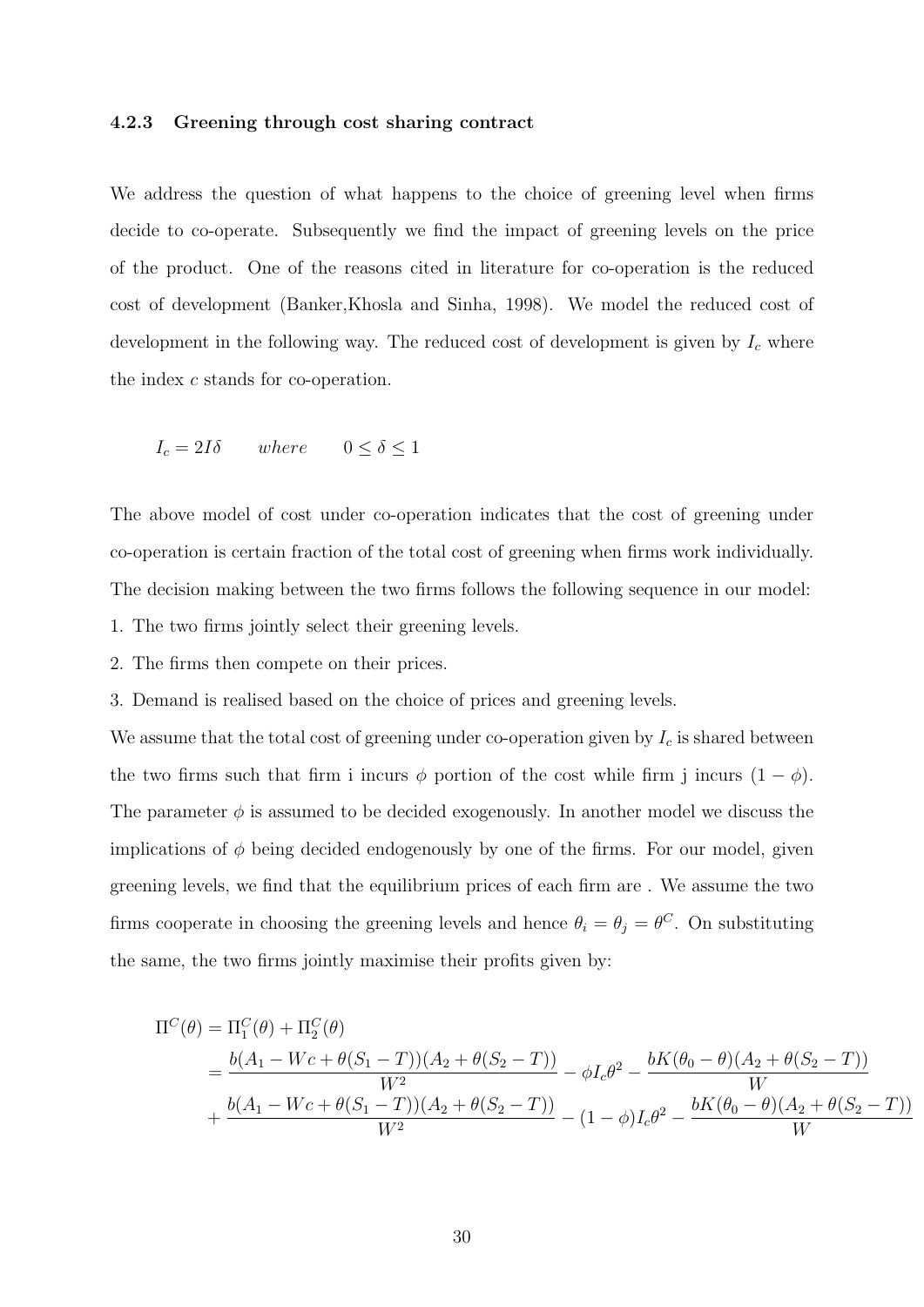$$
=\frac{2b(A_1-Wc+\theta(S_1-T))(A_2+\theta(S_2-T))}{W^2}-I_c\theta^2-\frac{2bK(\theta_0-\theta)(A_2+\theta(S_2-T))}{W}
$$

Finding the first order condition and equating it to zero we get,

$$
\theta^{C} = \frac{b[(S_1 - T)A_2 - KW(S_2 - T)\theta_0 + KWA_2 + (S_2 - T)(A_1 - Wc)]}{[I_cW^2 - 2b(S_1 - T)(S_2 - T) - 2bKW(S_2 - T)]}
$$
  
= 
$$
\frac{b[(S_2 - T)(A_1 - W(c + K\theta_0)) + A_2(KW + (S_1 - T))]}{[I_cW^2 - 2b(S_2 - T)((S_1 - T) + KW)]}
$$

for

Condition : 
$$
I_c > \frac{b}{W^2 \theta_0} [(S_2 - T)(A_1 - W(c + K\theta_0))
$$
  
+  $KWA_2 + (S_1 - T)A_2 + 2\theta_0 (S_1 - T + KW)(S_2 - T)]$ 

Substituting the above value of  $\theta^C$  into the prices and quantities of each firm we get,

$$
p^{C}(\theta) = \frac{(A_{1} + (S_{1} - T)\theta^{C})}{W}
$$
  
=  $[I_{c}A_{1}W^{2} - b(S_{1} - T)(S_{2} - T)W(K\theta_{0} + c)$   
 $- bA_{1}(S_{2} - T)(S_{1} - T + 2KW) + bA_{2}(S_{1} - T)(S_{1} - T + KW)]$   

$$
/[W(I_{C}W^{2} - 2b(S_{1} - T)(S_{2} - T) - 2bKW(S_{2} - T))]
$$

$$
q^{C}(\theta) = b \frac{(A_2 + (S_2 - T)\theta^{C})}{W}
$$
  
=  $[I_c A_2 W^2 - b A_2 (S_1 - T)(S_2 - T) - b K W A_2 (S_2 - T)$   
+  $b(S_2 - T)^2 (A_1 - W(c + K\theta_0))]$   

$$
/[W(I_C W^2 - 2b(S_1 - T)(S_2 - T) - 2b K W(S_2 - T))]
$$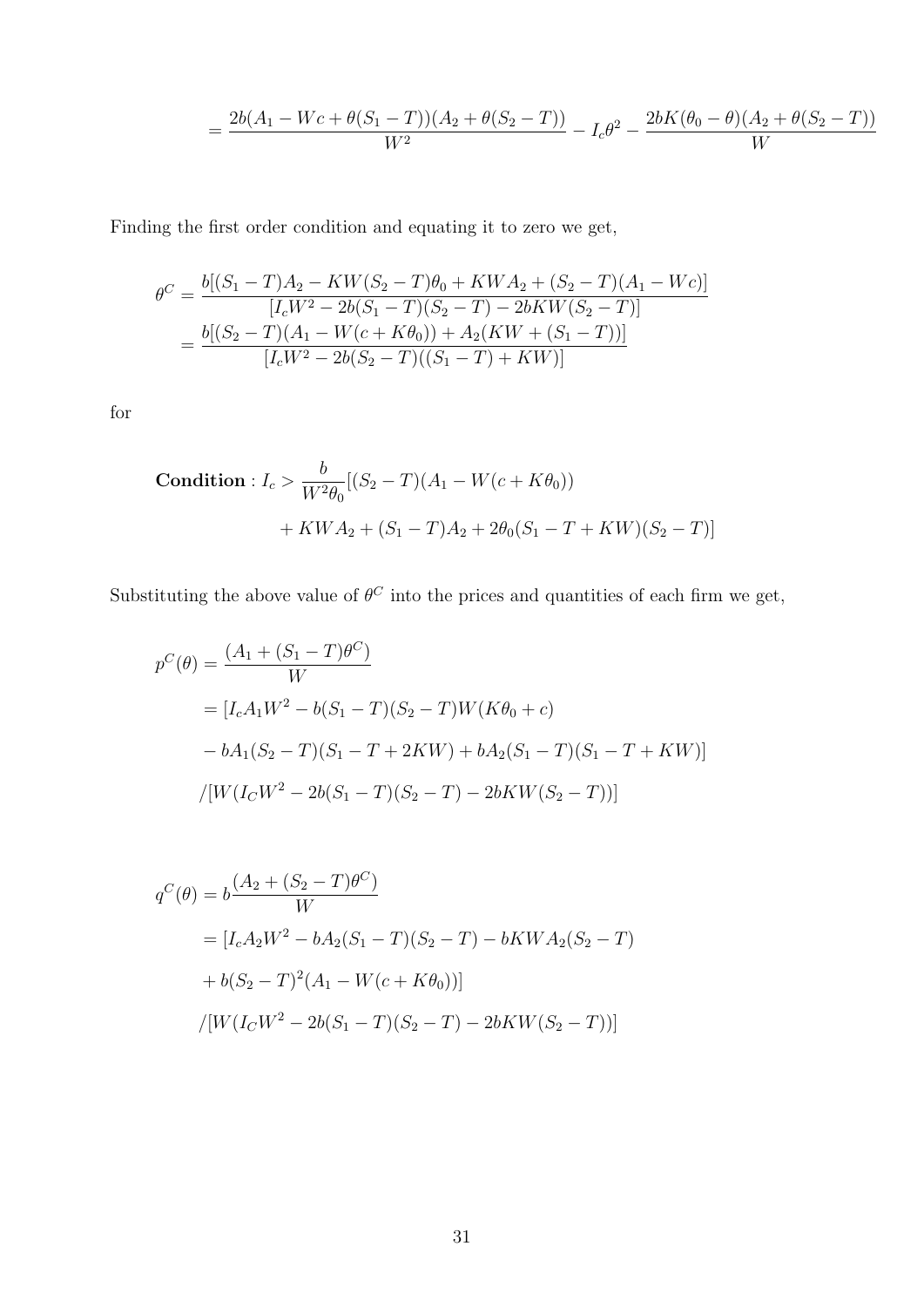The profit of each firm is given as:

$$
\Pi_i^C(\theta) = \frac{b(A_1 - Wc + \theta(S_1 - T))(A_2 + \theta(S_2 - T))}{W^2} - \phi I_c \theta^2 - \frac{bK(\theta_0 - \theta)(A_2 + \theta(S_2 - T))}{W}
$$

and

$$
\Pi_j^C(\theta) = \frac{b(A_1 - Wc + \theta(S_1 - T))(A_2 + \theta(S_2 - T))}{W^2} - (1 - \phi)I_c\theta^2 - \frac{bK(\theta_0 - \theta)(A_2 + \theta(S_2 - T))}{W}
$$

where,  $\theta$  is given by equilibrium value of  $\theta^c$ .

When

Condition : 
$$
I_c \leq \frac{b}{W^2 \theta_0} [(S_2 - T)(A_1 - W(c + K\theta_0))
$$
  
+  $KWA_2 + (S_1 - T)A_2 + 2\theta_0 (S_1 - T + KW)(S_2 - T)]$ 

$$
\theta^{C} = \theta_{0}
$$
\n
$$
p^{C} = \frac{A_{1} + \theta_{0}(S_{1} - T)}{W}
$$
\n
$$
q^{C} = b\frac{A_{2} + \theta_{0}(S_{2} - T)}{W}
$$
\n
$$
\Pi_{i}^{C} = b[\frac{A_{1} + \theta_{0}(S_{1} - T)}{W} - c][\frac{A_{2} + \theta_{0}(S_{2} - T)}{W}] - \phi I_{c} \theta_{0}^{2}
$$

**Proposition 5.** When  $I_c = 2I$  where  $I_i = I_j = I;$   $\theta^C < \theta^N$ 

**Proof**: From the expressions of  $\theta^C$  and  $\theta^N$  it is seen that  $[(S_2-T)(A_1-W(c+K\theta_0))+$  $A_2(KW + (S_1 - T))] < [S_2(A_1 - W(c + K\theta_0)) + A_2(S_1 + KW)]$  since  $T > 0$ . Comparing  $[I_cW^2 - 2b(S_1 - T)(S_2 - T) - 2bKW(S_2 - T)]$  and  $[2IW^2 - 2bS_2(S_1 + KW) + bT(S_1 + S_2 +$ KW)] for the case when  $I_c = 2I$ , we get,  $[2IW^2 - 2b(S_1 - T)(S_2 - T) - 2bKW(S_2 - T)]$ -  $[2IW^2 - 2bS_2(S_1 + KW) + bT(S_1 + S_2 + KW)] = S_1 + S_2 + KW - 2T$ . Substituting the values of  $S_1, S_2, W$  and T gives  $2(2b + \gamma)\{(\alpha - \beta) + K(b - \gamma)\} > 0$ . Thus, combining the two results, we derive,  $\theta^{C} < \theta^{N}$ .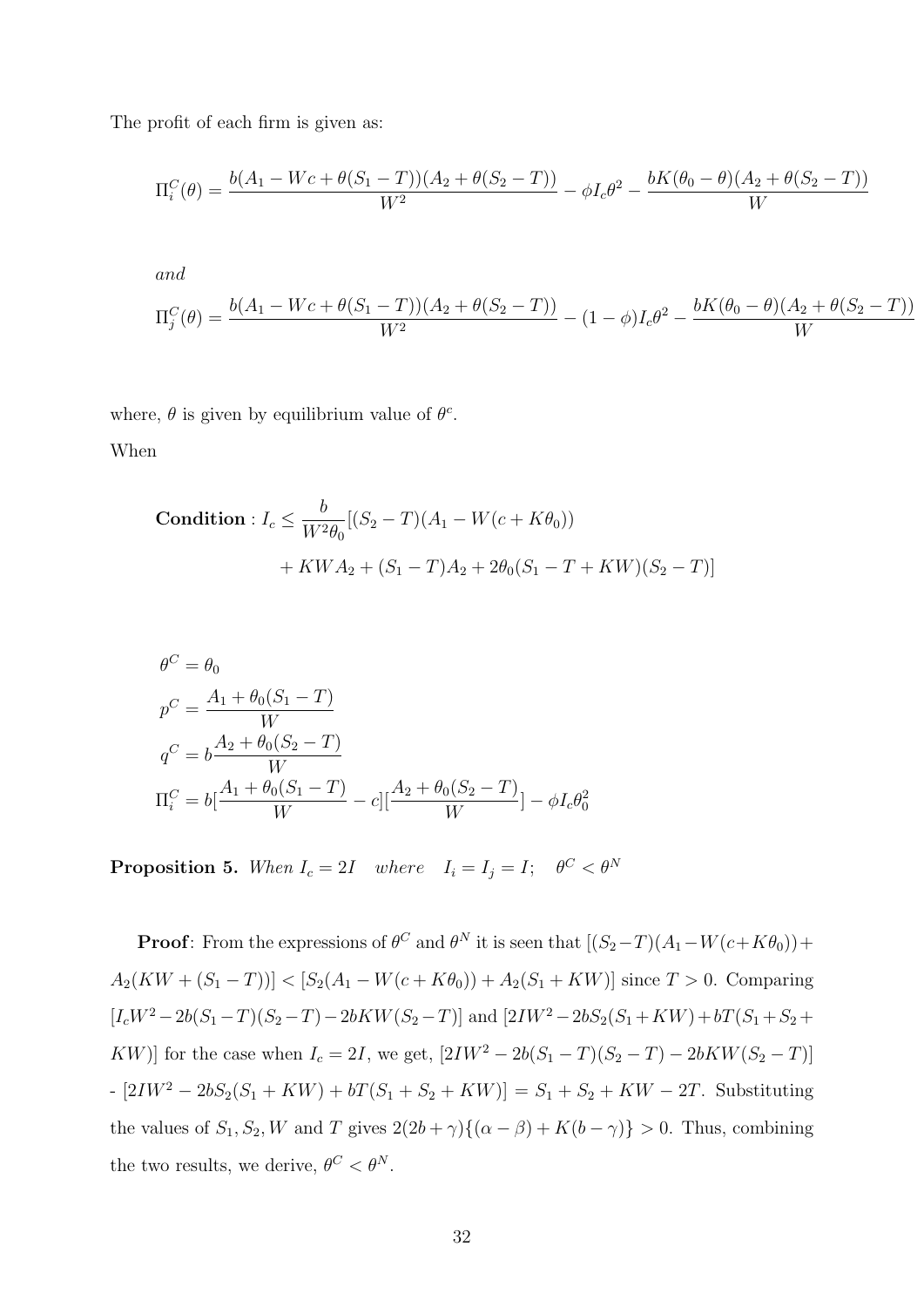The result indicates that contrary to expectations, when cost of greening under cooperation equals the sum of costs of each firm, the greening level achieved is less than the case when each firm decides its own greening level for its product, given equal costs of greening. Thus cooperation results in a higher greening level, only when the costs of greening due to cooperation are significantly reduced.

# 5 Conclusion

In this paper, we address the concerns of firms on optimal decision making in the face of rising costs and environmental regulation. We study three set ups namely, a single firm, a duopoly and cooperation between them. We derive the strategic decisions of firms under each set up. It is found that environmental regulation does serve the required purpose of forcing firms to provide higher greening levels. However it is only restricted to certain range of greening values. Further, greening costs do restrict firms from going green. However, firms can make optimal decisions on greening and pricing based on our analytical results. We also analyze various contracts which competitor firms can enter into under greening. However it is found that the fixed fee contract where one firm pays a fixed amount for using the green product/technology, is not beneficial from a greening perspective since greening investments under competition is found to be higher. In the case of a revenue sharing contract it is found that the greening levels under certain ranges of the contract parameter results in higher greening level than that under competition. It is also found that unless cooperation leads to significant reduction in costs for firms, competition between firms is more beneficial from a greening perspective.

The contribution of our research lies in the various optimal decision making models incorporating greening costs, environmental regulation and consumer demand. Although the models are borne out of specific industry examples, they can be applied to several other industries undergoing greening. Further, contracts have been an interesting area of research in operations management. Additionally, we analyze these contracts in the light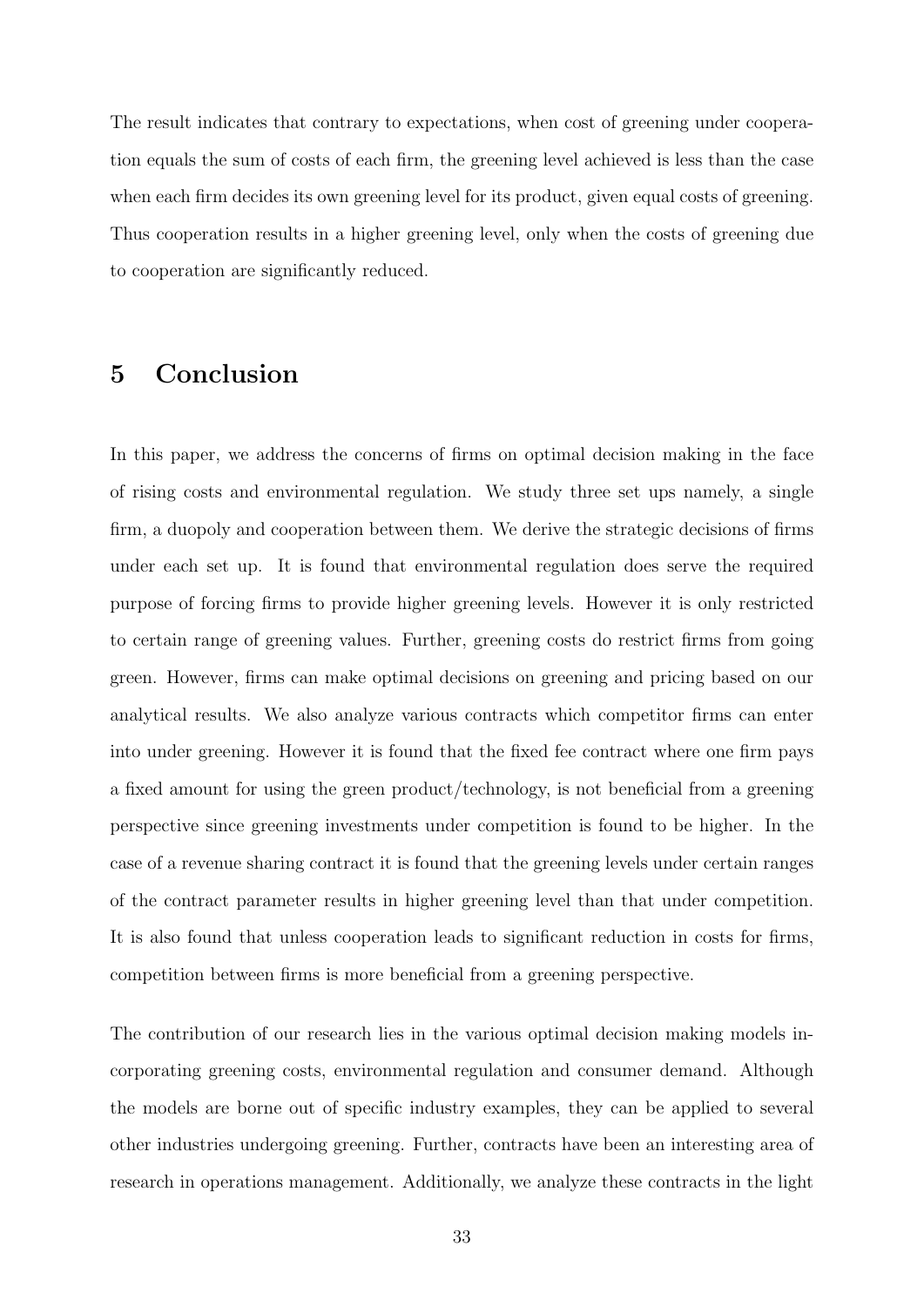of greening issues. Lastly, the issues arising out of greening initiatives need an analytical approach to understanding and simplify them. We believe that our research lays down such a platform for researchers and practitioners alike.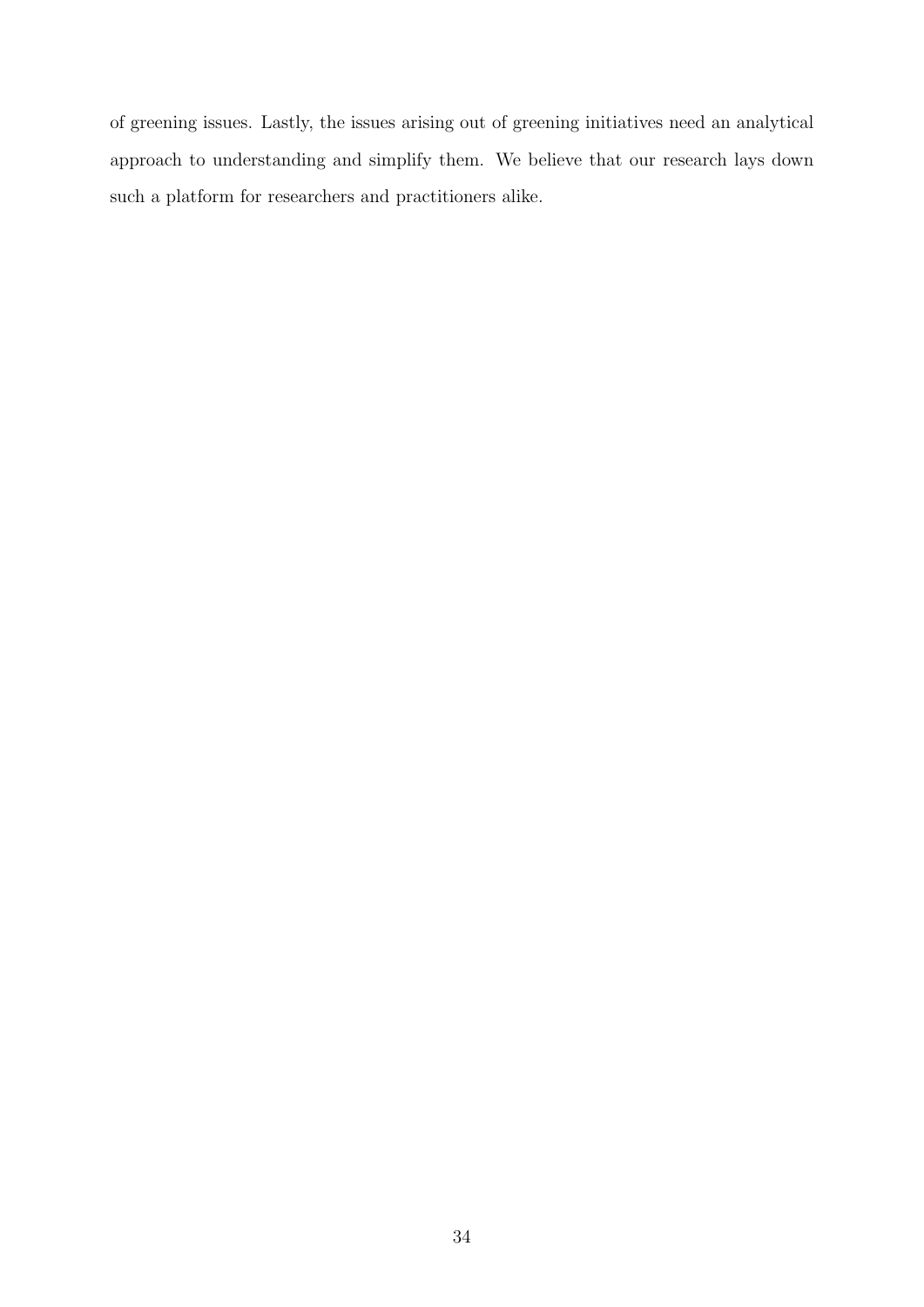

Figure 1:  $\theta_{SF}$  vs I



Figure 2:  $p_{SF}$  vs  $\bar{I}$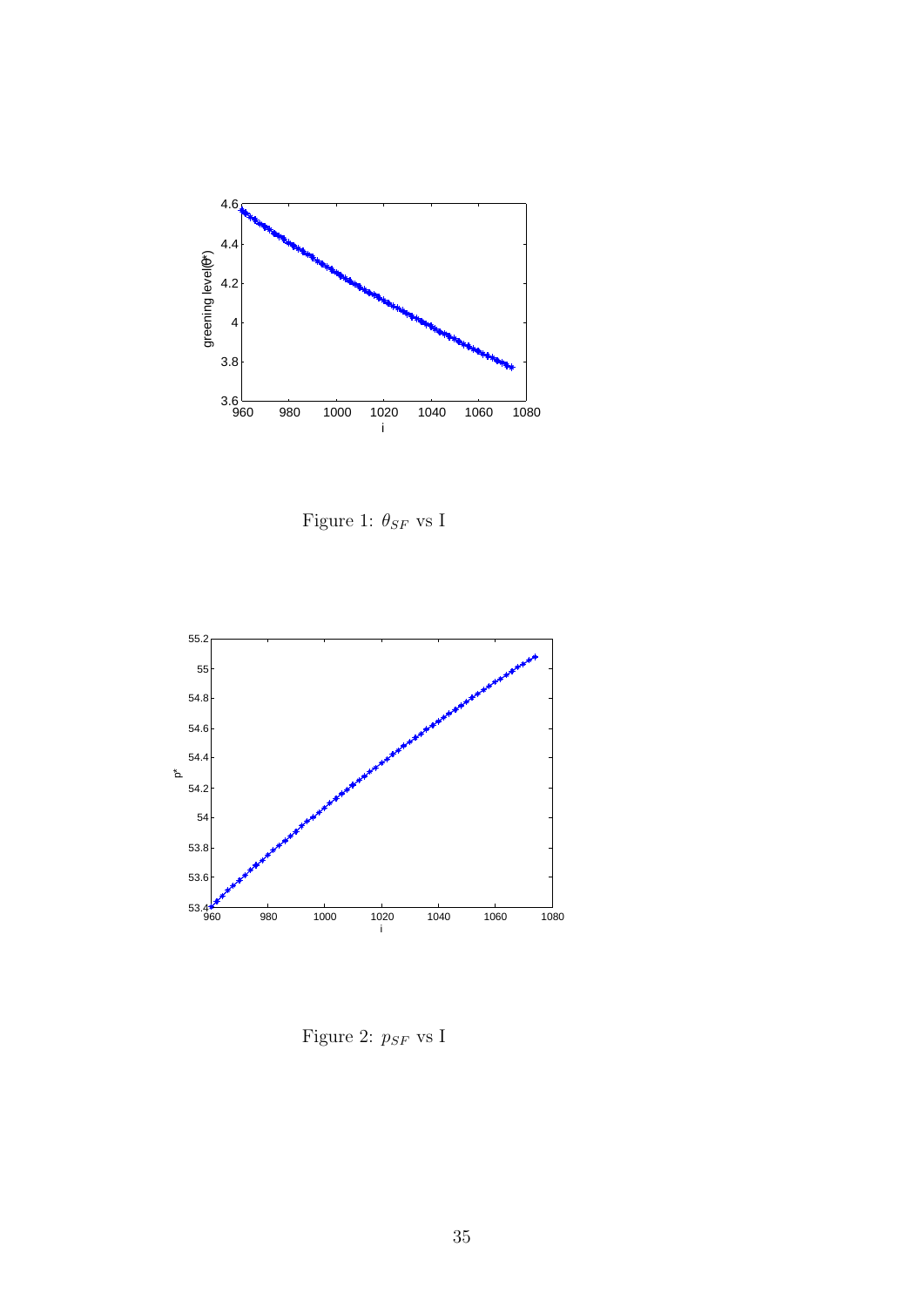

Figure 3:  $q_{SF}$  vs  $\bar{I}$ 



Figure 4:  $\Pi_{SF}$  vs I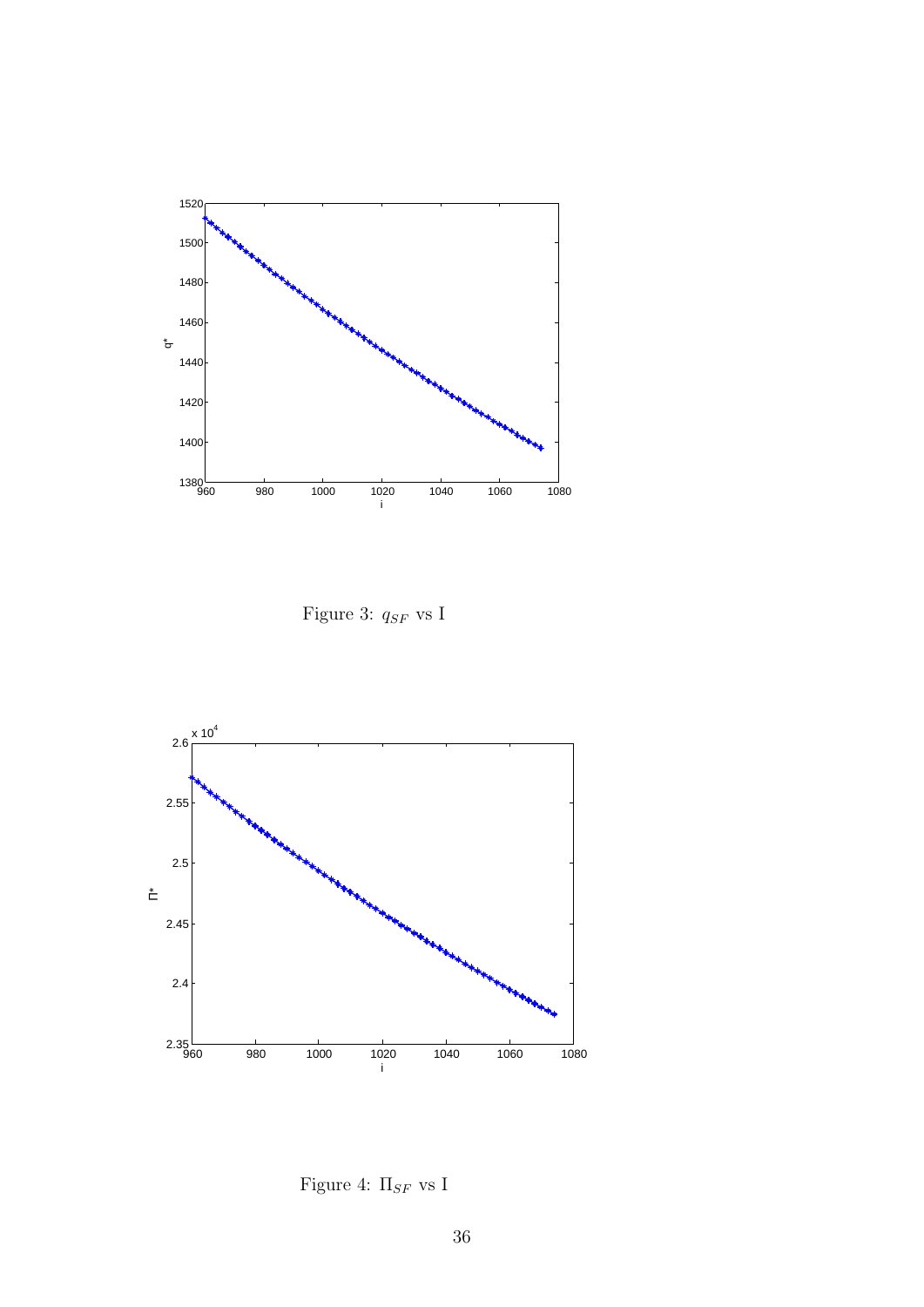

Figure 5:  $\theta_{SF}$  vs  $\alpha$ 



Figure 6:  $p_{SF}$  vs  $\alpha$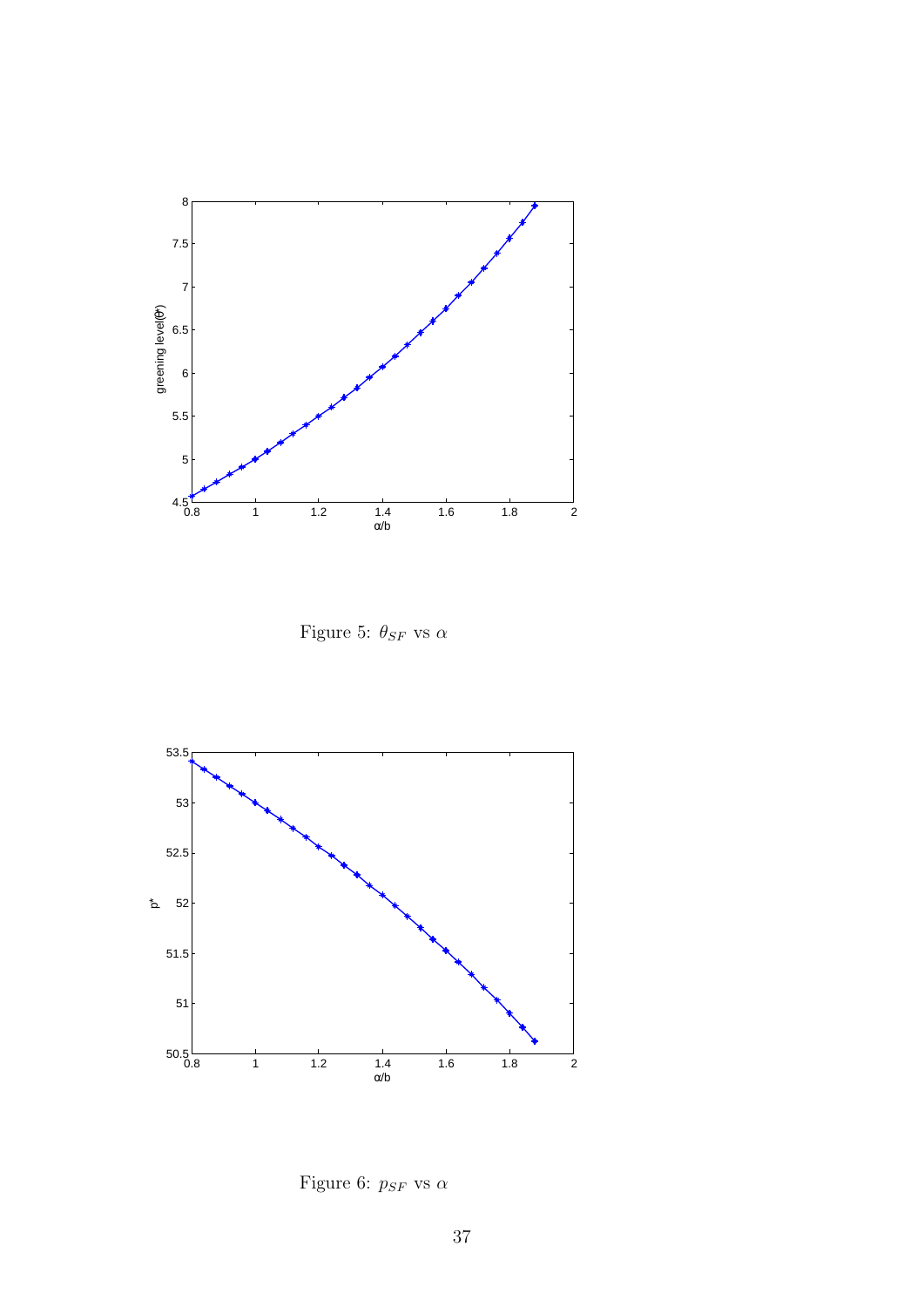

Figure 7:  $q_{SF}$  vs  $\alpha$ 



Figure 8:  $\Pi_k$  vs  $\alpha$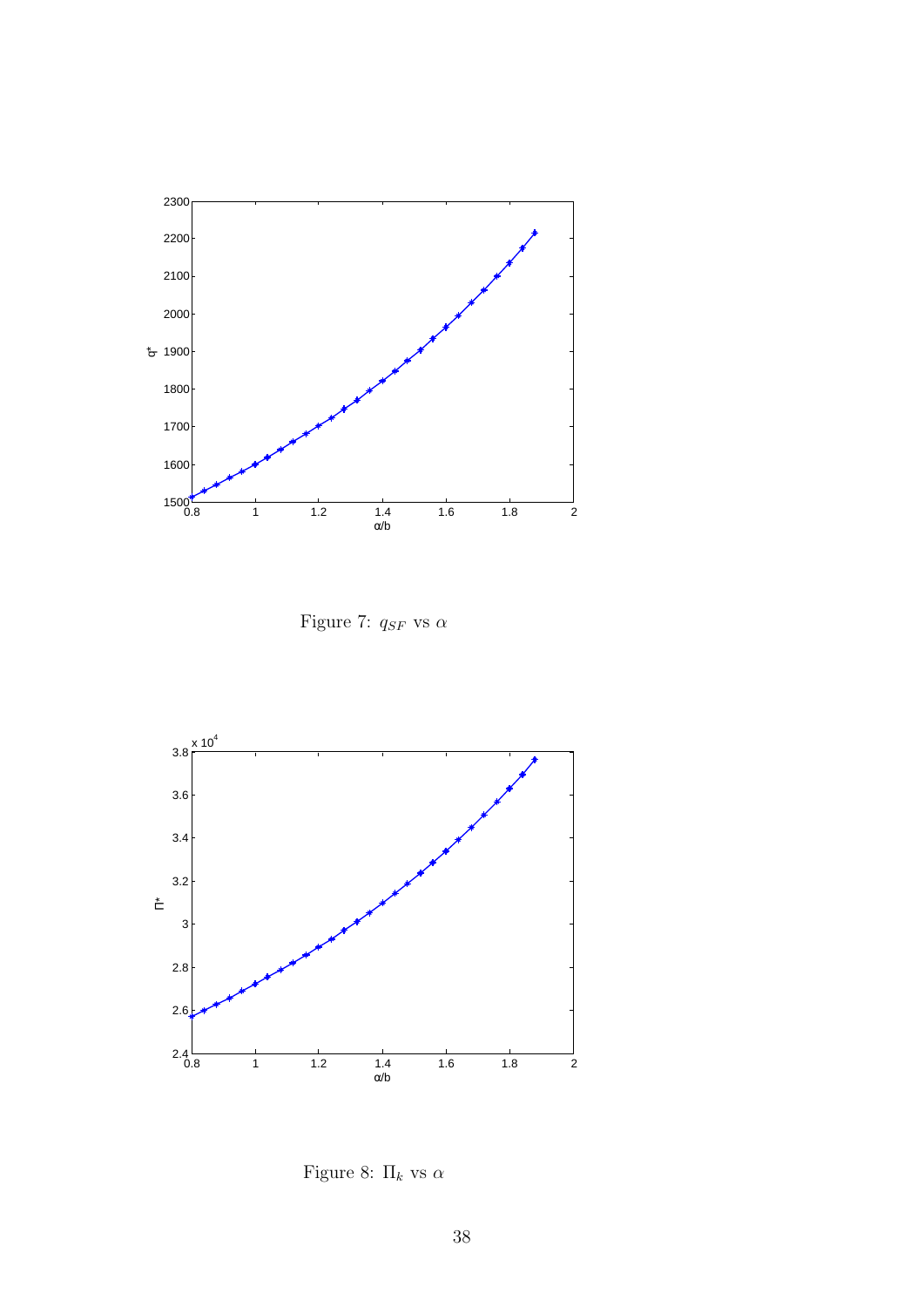

Figure 9: $\theta_{SF}$  vs k



Figure 10:  $p_{SF}$  vs  $\bf k$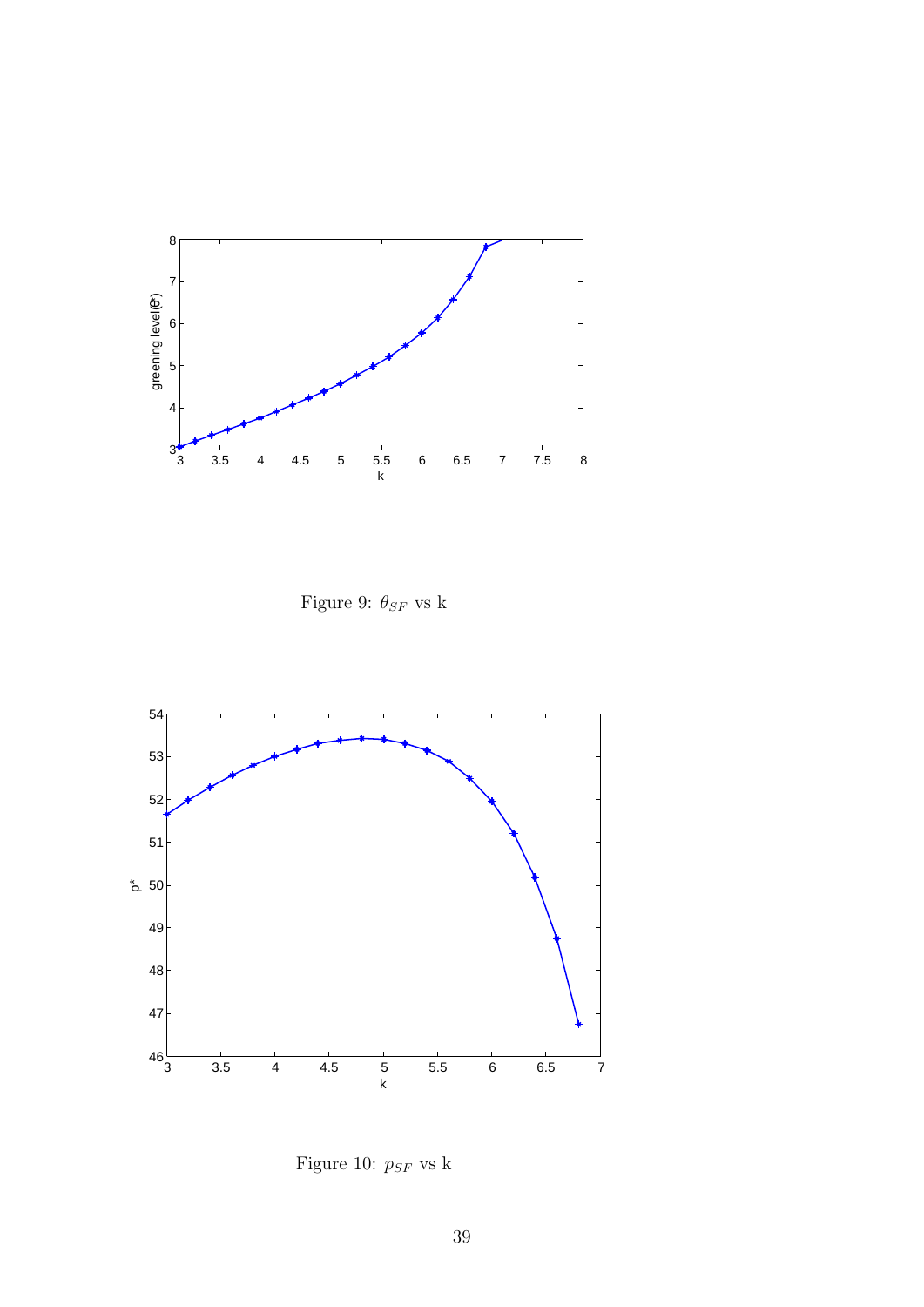

Figure 11: $q_{SF}$  vs  $\mathbf k$ 



Figure 12:  $\Pi_{SF}$  vs k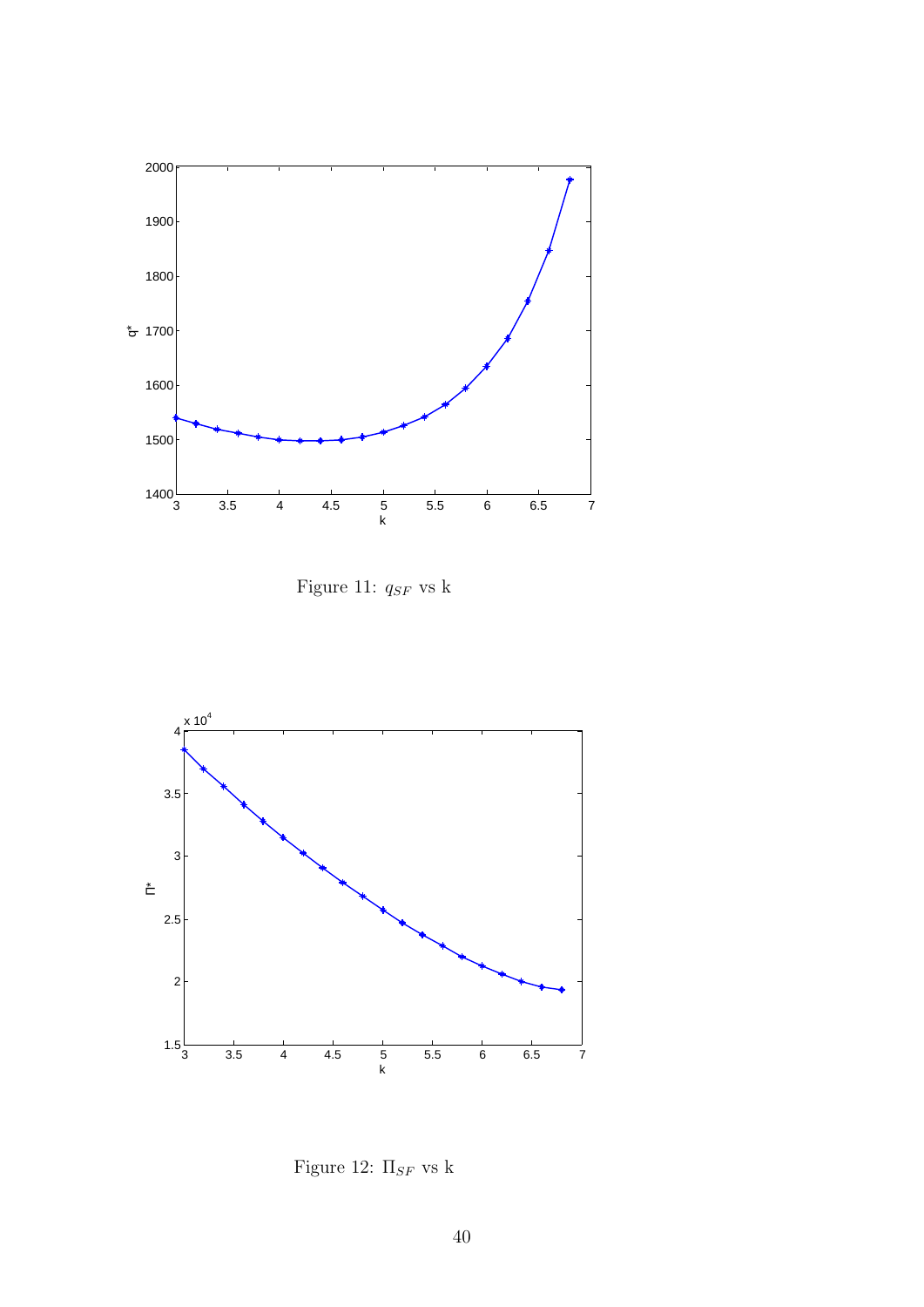

Figure 13:  $\mathcal{CS}_k$  vs I



Figure 14:  $CS_k$  vs  $\alpha$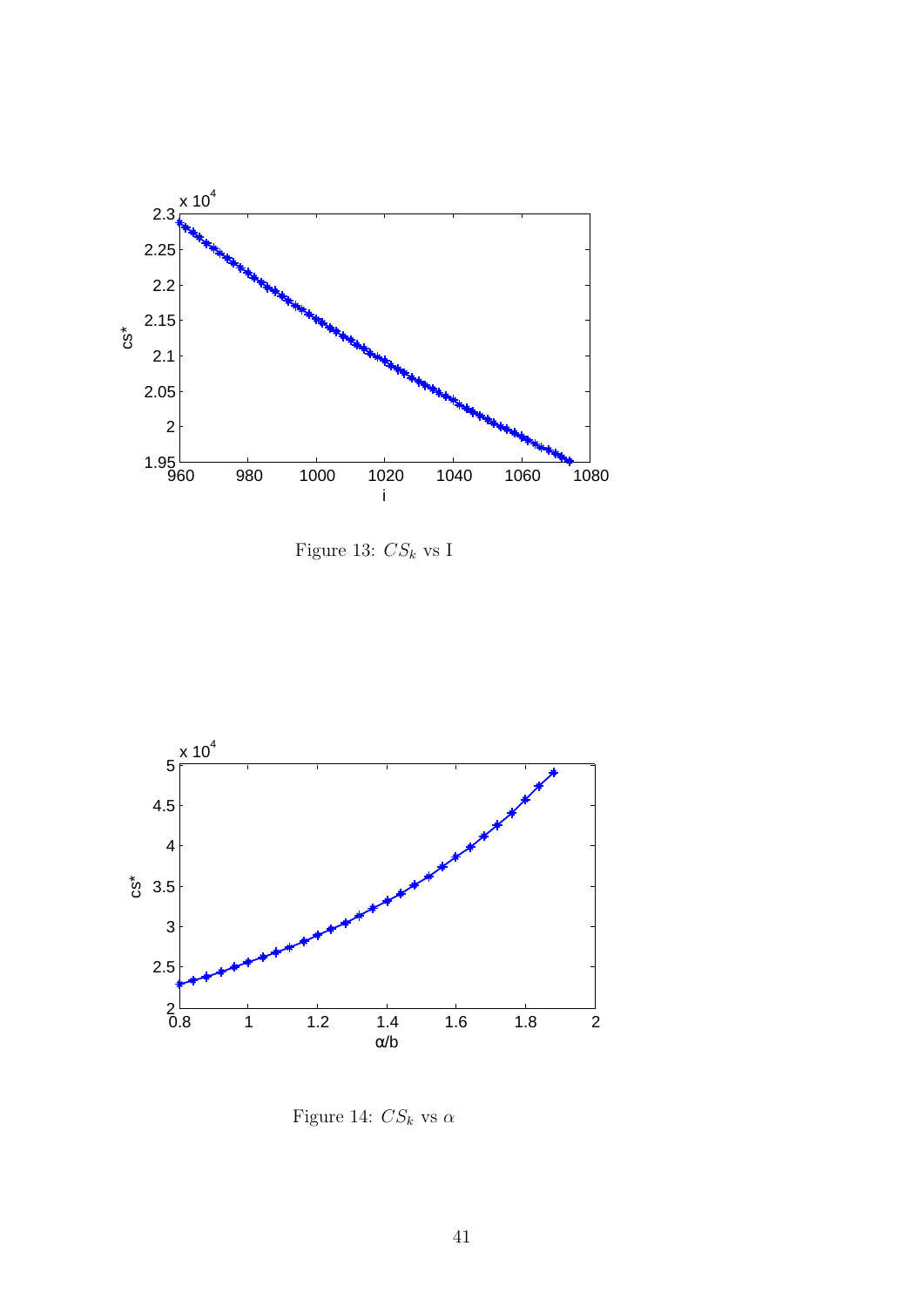

Figure 15:  $\Pi_k, CS_k, SS_k$  vs k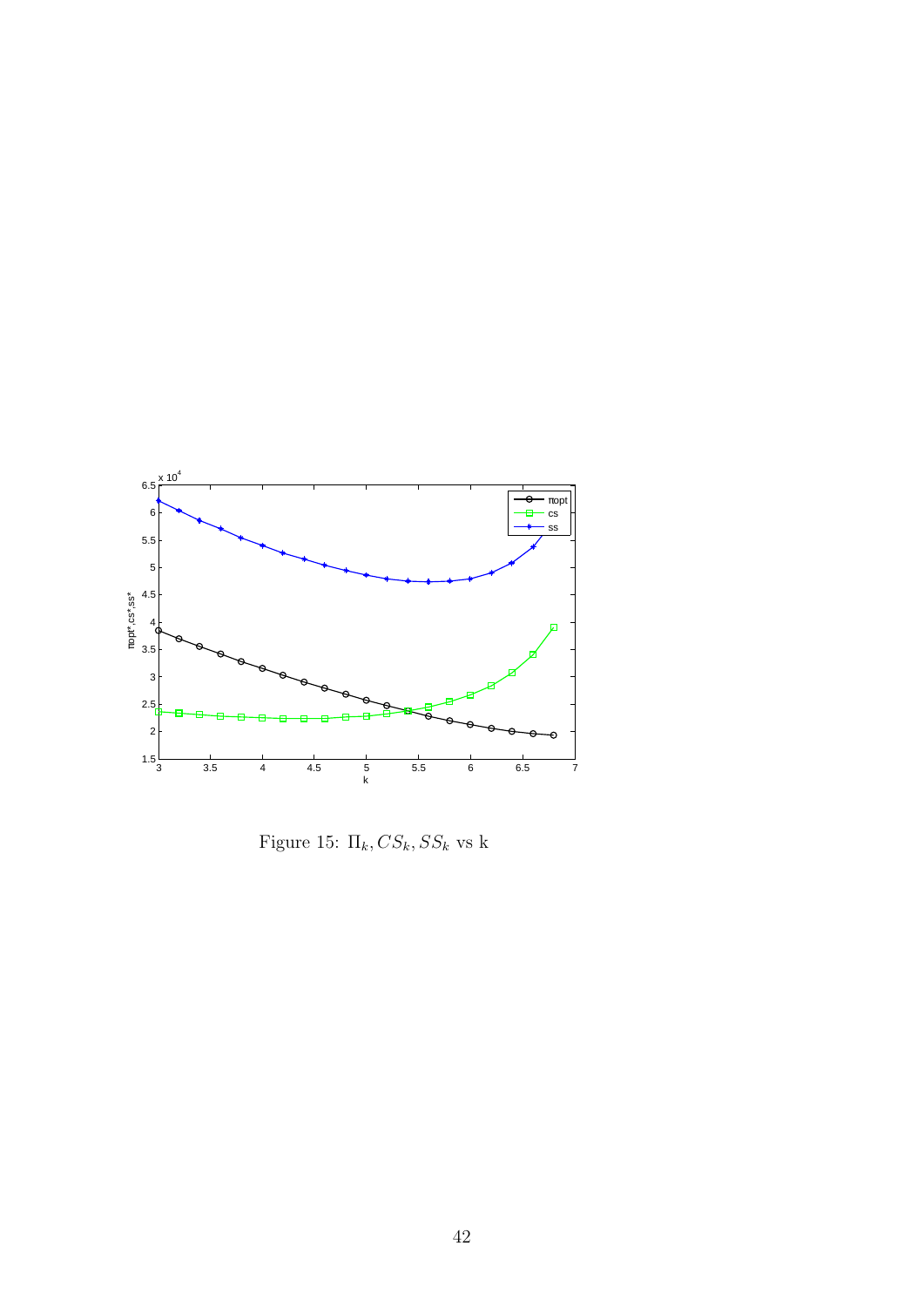# Appendix

## The case of a Duopoly

We employ backward induction method to solve the second problem. We first find out the equilibrium prices given greening levels  $\ddot{\theta_i}, \ddot{\theta_j}$ . We derive,

$$
\Pi_i(\theta_i, \theta_j) = (p_i - c - K(\theta_0 - \theta_i))(a - bp_i + \gamma p_j + \alpha \theta_i - \beta \theta_j) - I_i \theta_i^2
$$

The first order condition is

$$
\frac{\partial}{\partial p_i} \Pi_i(\theta_i, \theta_j) = -2bp_i + a + \gamma p_j + \alpha \theta_i - \beta \theta_j + bc + Kb(\theta_0 - \theta)
$$

$$
= a - 2bp_i + \gamma p_j + \theta_i(\alpha - Kb) - \beta \theta_j + b(c + K\theta_0)
$$

The second order condition is

$$
\frac{\partial^2}{\partial p_i^2} \Pi_i(\theta_i, \theta_j) = -2b < 0
$$

Thus, Firm i's profit function is strictly concave in ' $p_i$ '. Equating the first order condition to zero, we get,

$$
p_i(\theta_i, \theta_j) = \frac{(a + \theta_i(\alpha - Kb) + b(c + K\theta_0) + \gamma p_j - \beta \theta_j)}{2b}
$$

Solving for  $p_i$  and  $p_j$  simultaneously, we obtain the equilibrium price for each firm:

$$
p_i^*(\theta_i, \theta_j) = \frac{(2b + \gamma)(a + b(c + k\theta_0)) + \theta_i(2b(\alpha - Kb) - \gamma\beta) - \theta_j(2b\beta - \gamma(\alpha - Kb))}{4b^2 - \gamma^2}
$$

which is further simplified as:

$$
p_i^*(\theta_i, \theta_j) = \frac{(A_1 + S_1\theta_i - T\theta_j)}{W}
$$
 where  
\n
$$
W = (4b^2 - \gamma^2)
$$
  
\n
$$
A_1 = (2b + \gamma)(a + b(c + K\theta_0))
$$
  
\n
$$
S_1 = (2b(\alpha - Kb) - \gamma\beta)
$$
  
\n
$$
T = 2b\beta - \gamma(\alpha - Kb)
$$
  
\n
$$
i \neq j, i, j = 1, 2
$$

The corresponding values of quantities and profits at the equilibrium prices are:

$$
q_i^*(\theta_i, \theta_j) = \frac{b(A_2 + S_2\theta_i - T\theta_j)}{W}
$$
 where  
\n
$$
W = (4b^2 - \gamma^2)
$$
  
\n
$$
A_2 = (2b + \gamma)(a - (b - \gamma)(c + K\theta_0))
$$
  
\n
$$
S_2 = 2b(\alpha + Kb) - \gamma(\beta + K\gamma)
$$
  
\n
$$
T = 2b\beta - \gamma(\alpha - Kb)
$$
  
\n
$$
i \neq j, i, j = 1, 2
$$
  
\n
$$
\Pi_i^*(\theta_i, \theta_j) = \frac{b(A_1 - Wc + \theta_i S_1 - \theta_j T)(A_2 + \theta_i S_2 - \theta_j T)}{W^2} - I_i\theta_i^2 - \frac{bK(\theta_0 - \theta_i)(A_2 + \theta_i S_2 - \theta_j T)}{W}
$$

$$
W^2
$$

We need the following assumptions:

**Assumption** : When  $\theta_i = \theta_j = 0$ , we should have positive quantity and prices. Hence,  $A_1 > 0$  and  $A_2 > 0$ . **Assumption** : We observe that if  $T < 0$ , the Firm i's prices and quantities increase in the greening level of its competitor

Firm j, which is not the market scenario. Hence,  $T > 0$ . Assumption : The impact of Firm i's own greening level on its prices and quantities should be higher than that of its

W

competitor. Hence,  $S_1 > T$  and  $S_2 > T$ . To solve for the optimum 'level of greening', we differentiate the profit function of the firm with respect to  $\theta_i$  and equating it to zero, obtain the best action for Firm i given that Firm j chooses  $\theta_j$ . The equilibrium 'level of greening' for Firm i is :

$$
\theta_i = \frac{b[S_2(A_1 - W(c + K\theta_0)) + A_2(S_1 + KW) - \theta_j T(S_1 + S_2 + KW)]}{2(I_iW^2 - bS_1S_2 - KbS_2W)}; \qquad i \neq j, i, j = 1, 2
$$

The second order differentiation of the profit function reveals

$$
\frac{\partial^2}{\partial^2 \theta_i} \Pi_i = 2\left(\frac{bS_1S_2}{W^2} - I_i + \frac{KbS_2}{W}\right)
$$

The profit of the Firm is strictly concave in the level of greening  $\theta_i$  when

**Condition**: 
$$
I_i > \frac{bS_2(S_1 + KW)}{W^2}
$$
,  $i \neq j, i, j = 1, 2$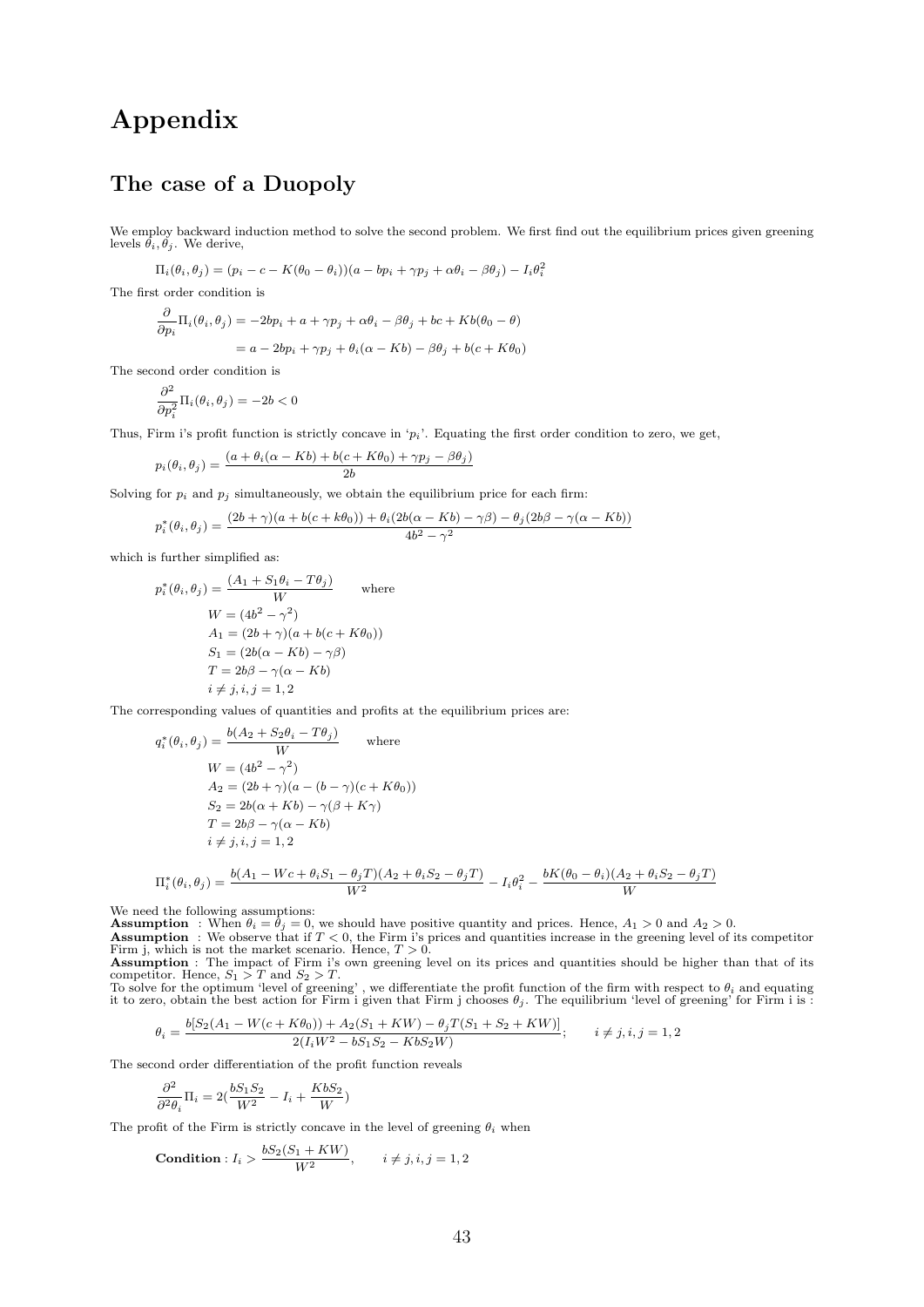To simplify the expression for the equilibrium value of  $\theta_i$  further, let

$$
X = S_2(A_1 - W(c + K\theta_0)) + A_2(S_1 + KW)
$$
  
\n
$$
Y = T(S_1 + S_2 + KW)
$$
  
\n
$$
B = b/2
$$
  
\n
$$
Z = bS_2(S_1 + KW)
$$

Thus,

$$
\theta_i = \frac{B[X - \theta_j Y]}{I_i W^2 - Z} \qquad i \neq j, i, j = 1, 2
$$

Now, solving the two simultaneous equations in  $\theta_i$  and  $\theta_j$ , we get the equilibrium 'levels of greening' as:

$$
\theta_i^{NC} = \frac{BX[(I_jW^2 - Z) - BY]}{(I_iW^2 - Z)(I_jW^2 - Z) - B^2Y^2}
$$
  
=  $b[(S_2(A_1 - W(c + K\theta_0)) + A_2(S_1 + KW))(b(S_1 + KW)(2S_2 + T) + bS_2T - 2I_jW^2)]/[b^2T^2(S_1 + S_2 + KW)^2$   
+  $4bS_2KW^3(I_i + I_j) - 4(I_jW^2 - bS_1S_2)(I_iW^2 - bS_1S_2) - 4b^2S_2^KW(2S_1 - KW)]$ 

where NC denotes the Nash Equilibrium under competition. To ensure  $\theta_i^{NC} > 0$  we need,

$$
\begin{aligned} \text{Condition}: I_j > \frac{BY + Z}{W^2} \\ &\Rightarrow I_j > \frac{b[TS_2 + (2S_2 + T)(S_1 + KW)]}{2W^2} \end{aligned}
$$

Now,  $\theta_i^{NC} < \theta_0$  which gives the condition

Condition: 
$$
I_i > [bG_2(b(S_1 + KW)(2S_2 + T) + bS_2T) - \theta_0(b^2T^2(S_1 + S_2 + KW)^2 - 4b^2S_2^2KW(2S_1 + KW)) - 2bG_2I_jW^2 - \theta_04bS_2KW^3I_j - 4\theta_0bS_1S_2(I_jW^2 - bS_1S_2)]/[\theta_0(4bS_2KW^3 - 4W^2(I_jW^2 - bS_1S_2))]
$$

## Greening through Fixed Fee Contract

We solve the problem in two stages. In the first stage, we solve an unconstrained optimization problem and in the second stage, subject the equilibrium value of  $\theta_F$  to the constraint to derive bounds on greening costs. The profit function of Firm i is given as:

$$
\Pi_i = (p_i - c - K(\theta_0 - \theta))q_i - I\theta^2 + F
$$

and the profit function of Firm j is given as:

$$
\Pi_j = (p_j - c - K(\theta_0 - \theta))q_j - F
$$

The first order conditions of the profit functions w.r.t to prices are:

$$
\frac{\partial \Pi_i}{\partial p_i} = a - 2bp_i + \gamma p_j + \theta(\alpha - \beta) + b(c + K(\theta_0 - \theta))
$$

$$
\frac{\partial \Pi_j}{\partial p_j} = a - 2bp_j + \gamma p_i + \theta(\alpha - \beta) + b(c + K(\theta_0 - \theta))
$$

The second order conditions of the profit functions w.r.t to prices are :

$$
\begin{aligned} \frac{\partial^2 \Pi_i}{\partial p_i^2} &= -2b < 0 \\ \frac{\partial^2 \Pi_j}{\partial p_j^2} &= -2b < 0 \end{aligned}
$$

Thus, the profit functions are concave in prices. Equating the first order conditions to zero and solving the two simultaneous equations reveals

$$
p_i = \frac{a + b(c + K(\theta_0 - \theta)) + \theta(\alpha - \beta)}{2b - \gamma} \quad where \quad i \neq j, i, j = 1, 2
$$

Substituting the values of  $p_i$  and  $p_j$  into the demand function gives

$$
q_i = \frac{ab}{2b - \gamma} - \frac{(b - \gamma)(b(c + K(\theta_0 - \theta)) + \theta(\alpha - \beta))}{2b - \gamma} + \theta(\alpha - \beta)
$$

Substituting the price and quantity values into the profit equation of Firm i gives:

$$
\Pi_i = (p_i - c - K(\theta_0 - \theta))q_i - I\theta^2 + F
$$
\n
$$
= \left[\frac{a + b(c + K(\theta_0 - \theta)) + \theta(\alpha - \beta)}{2b - \gamma} - c - K(\theta_0 - \theta)\right]\left[\frac{ab}{2b - \gamma} - \frac{(b - \gamma)(b(c + K(\theta_0 - \theta)) + \theta(\alpha - \beta))}{2b - \gamma} + \theta(\alpha - \beta)\right] - I\theta^2 + F
$$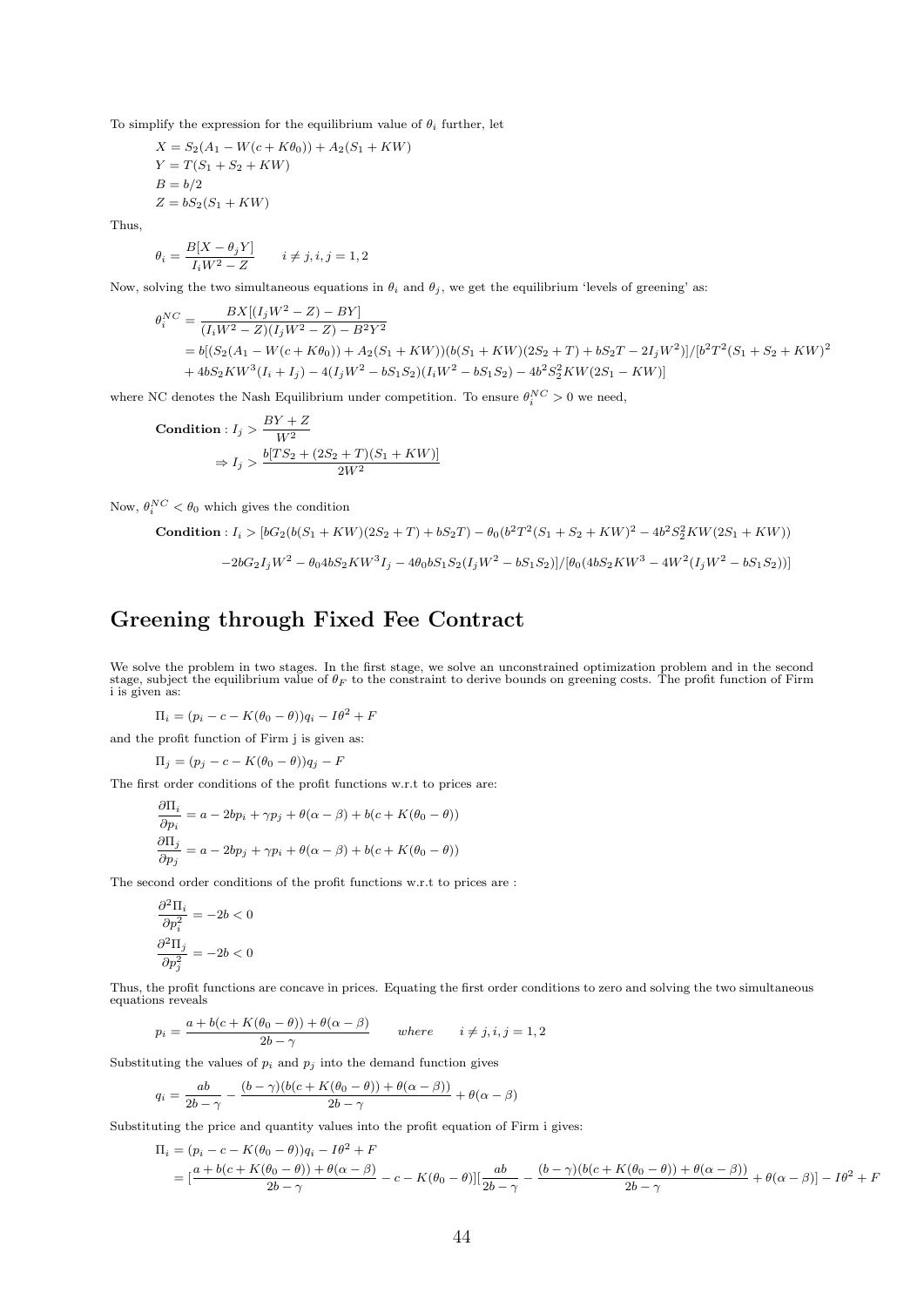The first order condition gives :

$$
\frac{\partial \Pi}{\partial \theta} = \left(\frac{\alpha - \beta - bK}{2b - \gamma} + K\right)(a - \frac{(b - \gamma)\%1}{2b - \gamma} + \theta(\alpha - \beta)) + \left(\frac{\%1}{2b - \gamma} - c - K(\theta_0 - \theta)\right)((\alpha - \beta) - \frac{(b - \gamma)(\alpha - \beta - bK)}{2b - \gamma}) - 2I\theta_0
$$

where  $\%1 = a + \theta(\alpha - \beta) + b(c + K(\theta_0 - \theta))$ 

The second order condition gives :

$$
2b\frac{(\alpha-\beta+K(b-\gamma))^2}{(2b-\gamma)^2}-2I
$$

which is strictly less than zero when  $I > \frac{b(\alpha - \beta + K(b - \gamma))^2}{\beta}$  $\frac{(2b-\gamma)^2}{(2b-\gamma)^2}$ . Thus equating the first order condition to zero and solving for  $\theta$  gives

$$
\theta^{F} = \frac{[(\alpha - \beta) + K(\beta - \gamma)]b[a - (b - \gamma)(c + K\theta_{0})]}{bK^{2}\gamma(2b - \gamma) + (b - \gamma)(4Ib - (\alpha - \beta)2bK) - b((\alpha - \beta)^{2} + (bK)^{2}) + I\gamma^{2}}
$$

This is written as:

$$
\theta^F=\frac{N_3bN_2}{N_1}
$$

Substituting the optimum greening level( $\theta^F$ ) into the profit function of Firm i gives:

$$
\Pi_i^F = [N_5 - c - N_4][a - (b - \gamma)N_5 + \frac{N_3bN_2(\alpha - \beta)}{N_1}] - \frac{IN_3^2b^2N_2^2}{N_1^2} + F
$$

Substituting the optimum greening level $(\theta^F)$  into the profit function of Firm j gives:

$$
\Pi_j^F = [N_5 - c - N_4][a - (b - \gamma)N_5 + \frac{N_3 b N_2(\alpha - \beta)}{N_1}] - F
$$

where  $N_1 = I(4b(b - \gamma) + \gamma^2) - b((\alpha - \beta) + K(b - \gamma))^2$  $N_2 = a - (b - \gamma)(c + K\theta_0)$  $N_3 = \alpha - \beta + K(b - \gamma)$  $N_4 = K(\theta_0 - \frac{N_3 b N_2}{N_1})$  $\frac{3^{31/2}}{N_1}$  $N_5 =$  $a + \frac{N_3 b N_2(\alpha - \beta)}{N}$  $\frac{2(x-\mu)}{N_1} + b(c+N_4)$  $2b - \gamma$ 

Now,  $\theta^F < \theta_0$  which gives the condition

$$
\textbf{Condition}: I > \frac{bN_3[N_2+\theta_0N_3]}{\theta_0(4b(b-\gamma)+\gamma^2)}
$$

## Greening through Revenue Sharing

The profit function of Firm i is given as<br>  $\Pi_i = (p_i - c - K(\theta_0 - \theta))q_i - I\theta^2 + (1 - \omega)p_jq_j$ The first order condition with respect to  $p_i$  gives :

$$
\frac{\partial \Pi_i}{\partial p_i} = (a - bp_i + \gamma p_j + \theta(\alpha - \beta)) - b(p_i - c) + Kb(\theta_0 - \theta) + (1 - \omega)\gamma p_j
$$

The second order condition with respect to  $p_i$  gives :

$$
\frac{\partial^2\Pi_i}{\partial p_i^2}=-2b<0
$$

Thus profit function of Firm i is concave in  $p_i$ . The profit function of Firm j is given as  $\Pi_j = \omega(p_j q_j) - (c + K(\theta_0 - \theta))q_j$ The first order condition with respect to  $p_j$  gives :

$$
\frac{\partial \Pi_j}{\partial p_j} = \omega(a + \gamma p_i + \theta(\alpha - \beta)) - 2\omega b p_j + b(c + K(\theta_0 - \theta))
$$

The second order condition with respect to  $p_i$  gives :

$$
\frac{\partial^2 \Pi_j}{\partial p_j^2} = -\omega 2b < 0
$$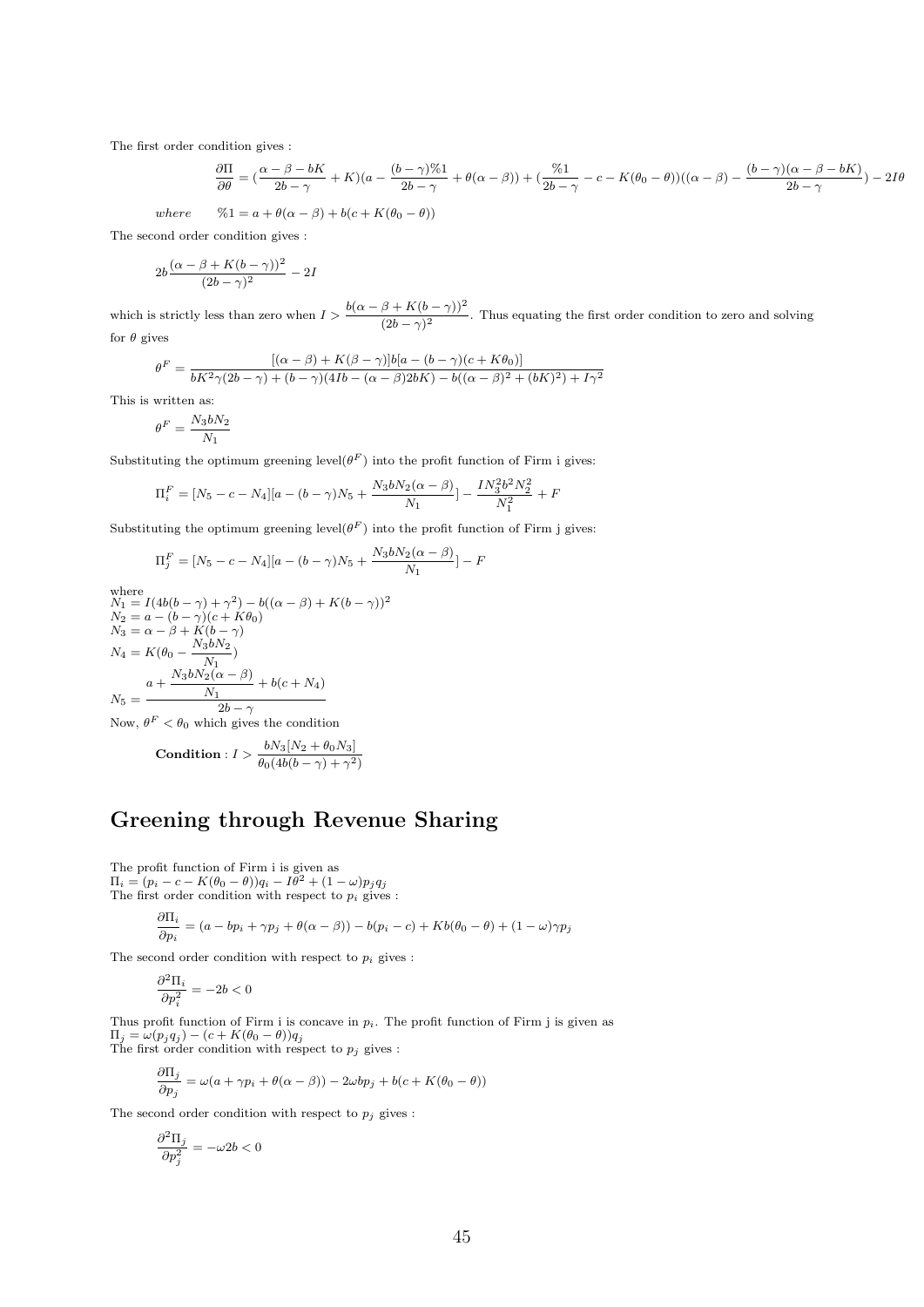Thus profit function of Firm j is concave in  $p_j$ . Thus equating the first order conditions to zero and solving the two simultaneous equations we get

$$
p_i = \frac{\omega 2b(a+bc) + (\alpha - \beta)\omega\theta(2b + \gamma(2-\omega)) + (\omega a + bc)\gamma(2-\omega) + (\theta_0 - \theta)Kb(\gamma(2-\omega) + \omega 2b)}{\omega(4b^2 - \gamma^2(2-\omega))}
$$

$$
p_j = \frac{2b(\omega a + bc) + \omega\gamma(a+bc) + (\theta_0 - \theta)Kb(2b+\omega\gamma) + (\alpha - \beta)\omega\theta(2b+\gamma)}{\omega(4b^2 - \gamma^2(2-\omega))}
$$

We substitute the prices, quantities as a function of level of greening  $(\theta)$  into the profit function of  $\Pi_i$  and get

$$
\Pi_i^{RS} = \left[\frac{S_2}{\omega S_1} - (c + K(\theta_0 - \theta))\right]S_4 - I_i\theta^2 + \frac{(1 - \omega)S_3S_5}{\omega S_1}
$$

where  $S_1 = 4b^2 - \gamma^2(2 - \omega)$  $S_2 = 2b\omega(a + bc) + \gamma(2 - \omega)(\omega a + bc) + (\theta_0 - \theta)Kb(2\omega b + \gamma(2 - \omega)) + (\alpha - \beta)\theta\omega(2b + \gamma(2 - \omega))$  $S_3 = 2b(\omega a + bc) + (\theta_0 - \theta)Kb(\omega\gamma + 2b) + (\alpha - \beta)\omega\theta(\gamma + 2b) + \omega\gamma(a + bc)$  $S_4 = (a - \frac{bS_2}{a})$  $rac{bS_2}{\omega S_1} + \frac{\gamma S_3}{\omega S_1}$  $\frac{\partial^2 S}{\partial \omega S_1} + \theta(\alpha - \beta)$  $S_5 = (a - \frac{bS_3}{a})$  $rac{bS_3}{\omega S_1} + \frac{\gamma S_2}{\omega S_1}$  $\frac{1}{\omega S_1} + \theta(\alpha - \beta)$ The profit function is concave in  $\theta$  (derived from second order condition w.r.t  $\theta$ ) when

$$
I > \frac{(S_8S_6 + (1 - \omega)S_9S_7)}{\omega S_1} + KS_6
$$

where  $S_6 = (\alpha - \beta - \frac{(bS_8 - \gamma S_9)}{S_9})$  $\frac{1}{\omega S_1}$  $S_7 = (\alpha - \beta - \frac{(bS_9 - \gamma S_8)}{\alpha})$  $\frac{\sqrt{2}S_1}{\omega S_1}$  $S_8 = (\alpha - \beta)\omega(2b + \gamma(2 - \omega)) - Kb(2b\omega + \gamma(2 - \omega))$  $S_9 = 2b\omega(\alpha - \beta) - 2Kb^2 - \omega\gamma(Kb - \alpha)$ Equating the first order condition w.r.t  $\theta$ , we derive the optimal greening level  $(\theta^{RS})$  as

$$
\theta^{RS} = (1/2)(\frac{S_{12}}{S_{11}})
$$

Substituting the above value of  $(\theta^{RS})$  into the profit function of each firm gives

$$
\Pi_i^{RS} = \left(\frac{S_{13}}{\omega S_1} - c\right)S_{10} - \frac{1}{4}\left(\frac{I_i S_{12}^2}{S_{11}^2}\right) - K(\theta_0 - 1/2\left(\frac{S_{12}}{S_{11}}\right))S_{10} + \frac{(1 - \omega)S_{14}(a - \frac{bS_{14}}{\omega S_1} + \frac{\gamma S_{13}}{\omega S_1} + \frac{1}{2}\frac{S_{12}(\alpha - \beta)}{S_{11}})}{\omega S_1}
$$

$$
\Pi_{j}^{RS} = \frac{(S_{15}S_{16})}{S_{1}} - cS_{16} - K(\theta_{0} - 1/2(\frac{S_{12}}{S_{11}}))S_{16}
$$
\nwhere  $S_{10} = (a - \frac{bS_{13}}{\omega S_{1}} + \frac{\gamma S_{14}}{\omega S_{1}} + 1/2 \frac{S_{12}(\alpha - \beta)}{S_{11}})$   
\n $S_{11} = \frac{\%1}{\%1}$   
\n $S_{12} = \frac{\%2}{\%2}$   
\n $S_{13} = \frac{\%4}{\%1} = (\omega a + bc)\gamma(2 - \omega) + 2\omega b(a + bc) + \gamma Kb\theta_{0}(2 - \omega) - \frac{\gamma KbS_{12}}{S_{11}} + 2\omega Kb^{2}\theta_{0} + \frac{\omega S_{12}(\alpha - \beta)(\beta + \gamma)}{S_{11}} - \frac{\omega Kb^{2}S_{12}}{S_{11}} -$   
\n $(1/2)\frac{\omega^{2}\gamma S_{12}(\alpha - \beta)}{S_{11}} + (1/2)\frac{\omega\gamma KbS_{12}}{S_{11}}$   
\n $S_{14} = \frac{\%5}{\%5} = \omega 2ab + 2Kb^{2}\theta_{0} + \frac{\omega bS_{12}(\alpha - \beta)}{S_{11}} + 2b^{2}c + \omega\gamma(a + b(c + K\theta_{0})) + (1/2)\frac{\omega\gamma S_{12}(\alpha - \beta)}{S_{11}} - (1/2)\frac{\omega\gamma KbS_{12}}{S_{11}} - \frac{Kb^{2}S_{12}}{S_{11}}$   
\n $S_{15} = \frac{\%4}{\%5} = \omega 2ab + 2b^{2}(c + K\theta_{0}) + \frac{\omega bS_{12}(\alpha - \beta)}{S_{11}} - (1/2)\frac{\omega\gamma KbS_{12}}{S_{11}} - \frac{Kb^{2}S_{12}}{S_{11}} + (1/2)\frac{\omega\gamma S_{12}(\alpha - \beta)}{S_{11}} + \omega\gamma(a + b(c + K\theta_{0}))$   
\n $S_{16} = \frac{\%5}{\%5} = a - \frac{bS_{15}}{\omega S_{1}} + \frac{\gamma}{\omega S_{1}}[2\gamma bc + 2b$ 

## Greening through cost sharing contract

The second order condition gives

$$
\frac{\partial^2}{\partial \theta^2} \Pi(\theta) = \frac{4b(S_1 - T)(S_2 - T) - 2I_cW^2 + 4BKW(S_2 - T)}{W^2}
$$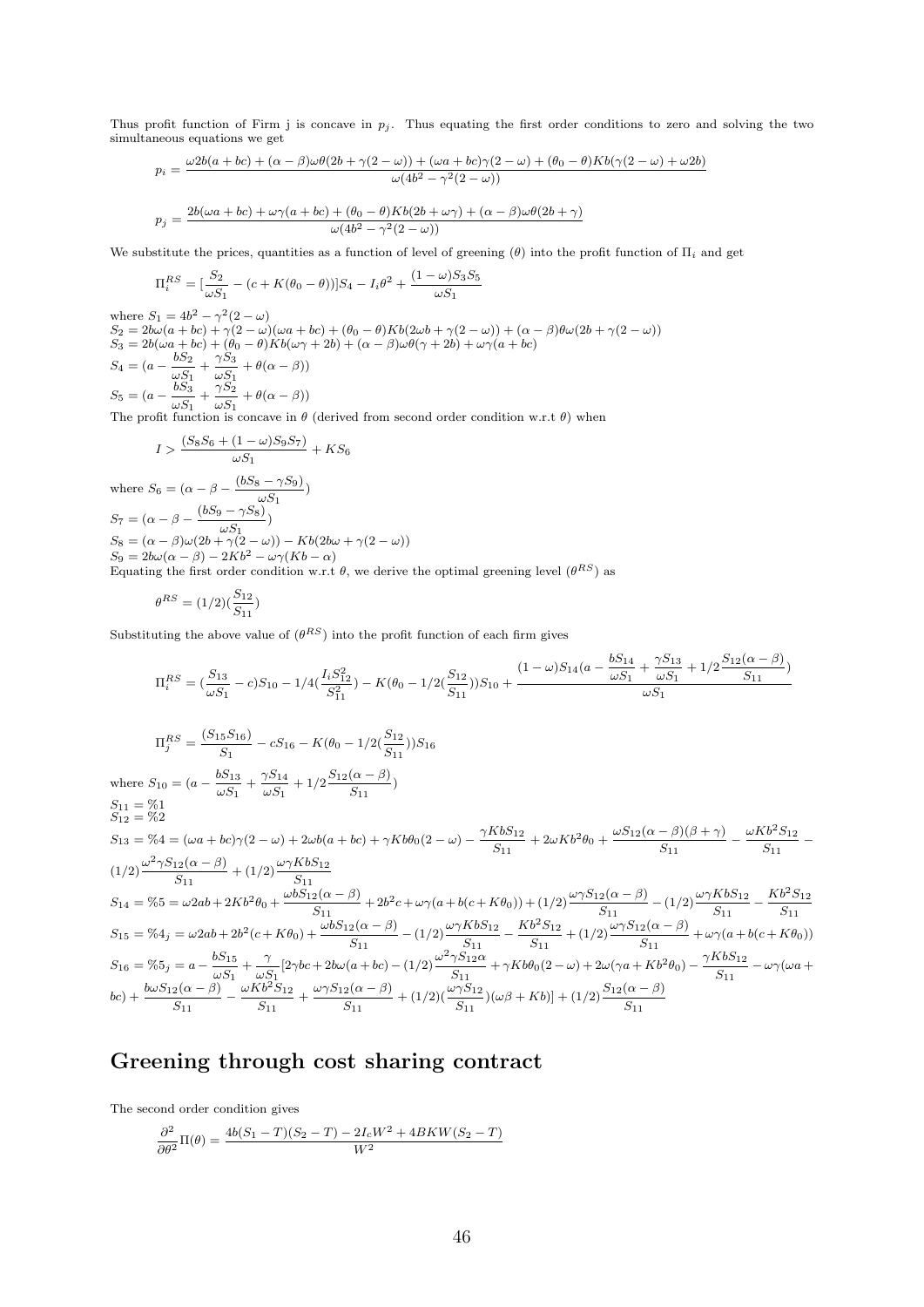which when subjected to the condition of being negative for a global maximum gives the condition

$$
Condition: I_c > \frac{2b(S_2 - T)(S_1 - T + KW)}{W^2}
$$

When,  $\theta^* < \theta_0$ , we get the condition:

Condition: 
$$
I_c > \frac{b}{W^2 \theta_0} [(S_2 - T)(A_1 - W(c + K\theta_0))
$$
  
+  $KWA_2 + (S_1 - T)A_2 + 2\theta_0(S_1 - T + KW)(S_2 - T)]$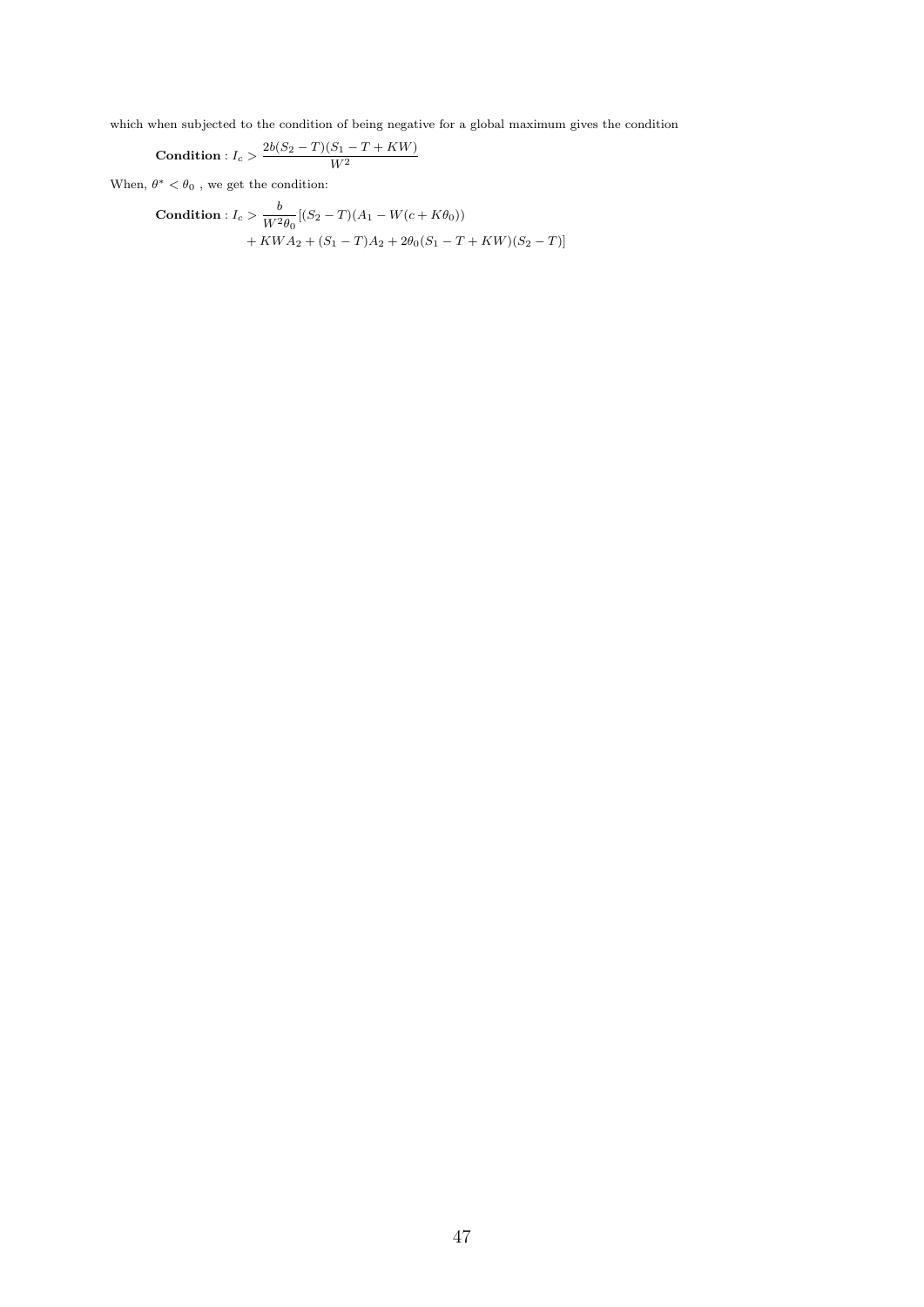# References

- 1. Abbott, L., 1953. Vertical equilibrium under pure quality competition. American Economic Review 43(5), 826-845.
- 2. Banker, R. D., Khosla, I., Sinha, K. K., 1998. Quality and competition. Management Science 44(9), 1179-1192.
- 3. Bhaskaran, S. R., Krishnan, V., 2009. Effort, revenue, and cost sharing mechanisms for collaborative new product development. Management Science 55(7), 1152-1169.
- 4. Bonanno, G., 1986. Vertical differentiation with Cournot competition. Economic Notes 15, 68-91.
- 5. Cachon, G., Lariviere, M.A., 2005. Supply chain coordination with revenue-sharing contracts: Strengths and limitations. Management Science 51(1), 30-44.
- 6. Cachon, G.P., 2003. Supply chain coordination with contracts. S.C. Graves, A.G. de Kok, eds., Handbooks in Operations Research and Management Science: Supply Chain Management: Design, Coordination and Operation. Elsevier, Amsterdam, The Netherlands, 229-340.
- 7. Champsaur, P., Rochet, J. C., 1989. Multi-product duopolists, Econometrica 57, 533-557.
- 8. Chen, F., Federgruen, A., Zheng, Y.S., 2001. Coordination mechanisms for a distribution system with one supplier and multiple retailers. Management Science 47(5), 693708.
- 9. Choi, C.J., Shin, H.S., 1992. A Comment on a Model of Vertical Product Differentiation. Journal of Industrial Economics 40, 229-232.
- 10. Choi, S. C., 1996. Price competition in a duopoly common retailer channel. Journal of Retailing 72(2), 117-134.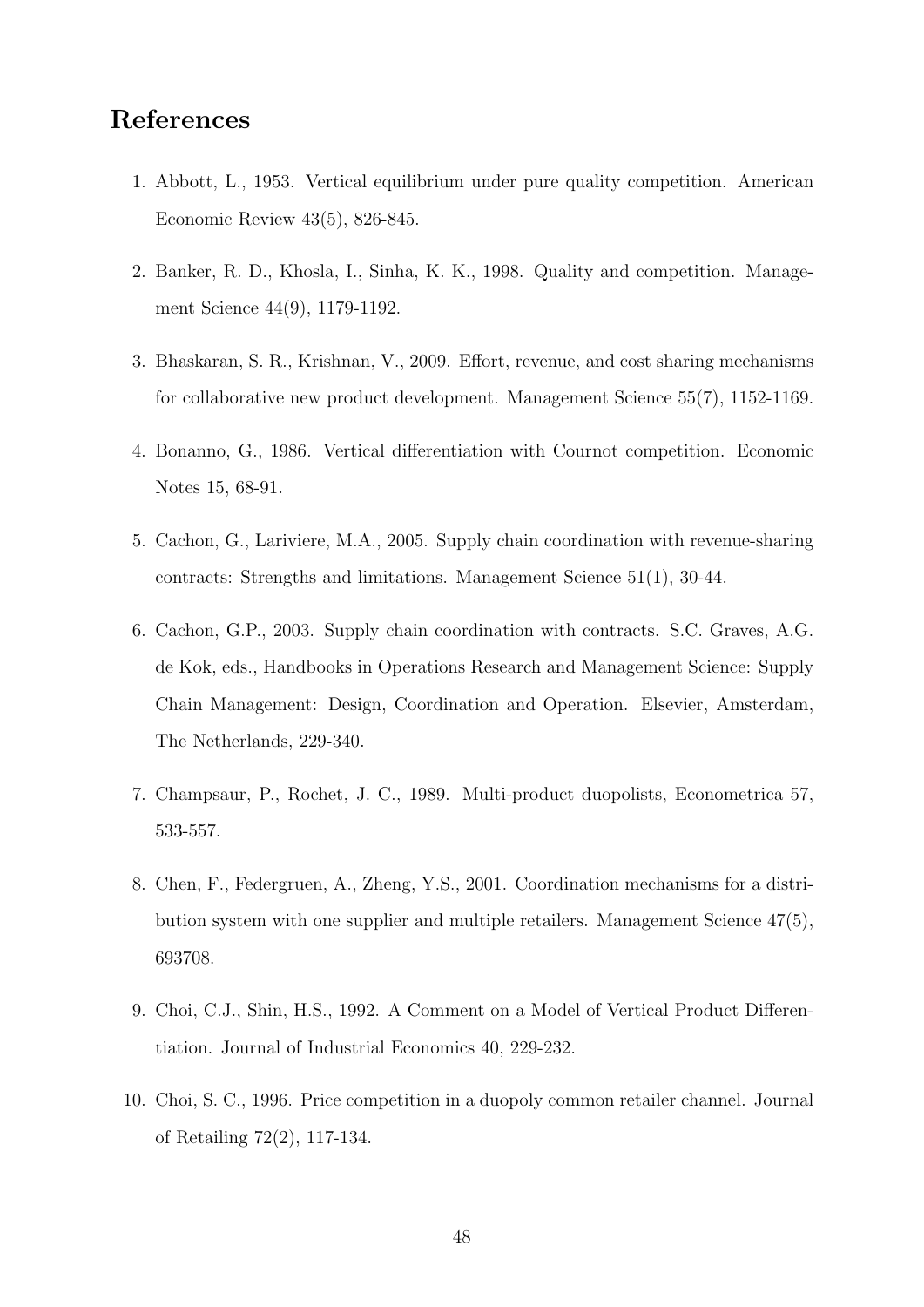- 11. Choi, S.C., 1991. Price Competition in a Channel Structure with a Common Retailer. Marketing Science 10(4), 271-279.
- 12. Corbett, C.J., Karmarkar, U.S. , 2001. Competition And Structure In Serial Supply Chains With Deterministic Demand. Management Science, 47(7), 966-978.
- 13. Coughlan, A. T., Wernerfelt, B., 1989. On credible delegation by oligopolists: A discussion of distribution channel management. Management Science 35(2), 226239.
- 14. Ingene, C. A., Parry, M. E., 1995. Channel coordination when retailers compete. Marketing Science 14(4), 360-377.
- 15. Iyer, G., 1998. Coordinating Channels Under Price and Non-Price Competition. Marketing Science 17 (4), 33855.
- 16. Jeuland, A.P., Shugan, S.M., 1983. Managing Channel Profits. Marketing Science 2(2), 239-272.
- 17. Karmarkar, U.S., Pitbladdo, R.C., 1997. Quality, class, and competition. Management Science 43 (1), 2739.
- 18. Lee, E., Staelin,R., 1997. Vertical Strategic Interaction: Implications for Channel Pricing Strategy. Marketing Science 16(3), 185-207.
- 19. McGuire, T., Staelin,R., 1983. An Industry Equilibrium Analysis of Downstream Vertical Integration. Marketing Science 2(2), 161-192.
- 20. Motta, M., 1992. Cooperative R&D and Vertical Product Differentiation, International Journal of Industrial Organization 10, 643-661.
- 21. Motta, M., 1993. Endogenous Quality Choice: Price vs. Quantity Competition. Journal of Industrial Economics 41, 113-131.
- 22. Padmanabhan, V., Png, I. P. L., 1997. Manufacturers returns policies and retail competition. Marketing Science 16(1), 8194.